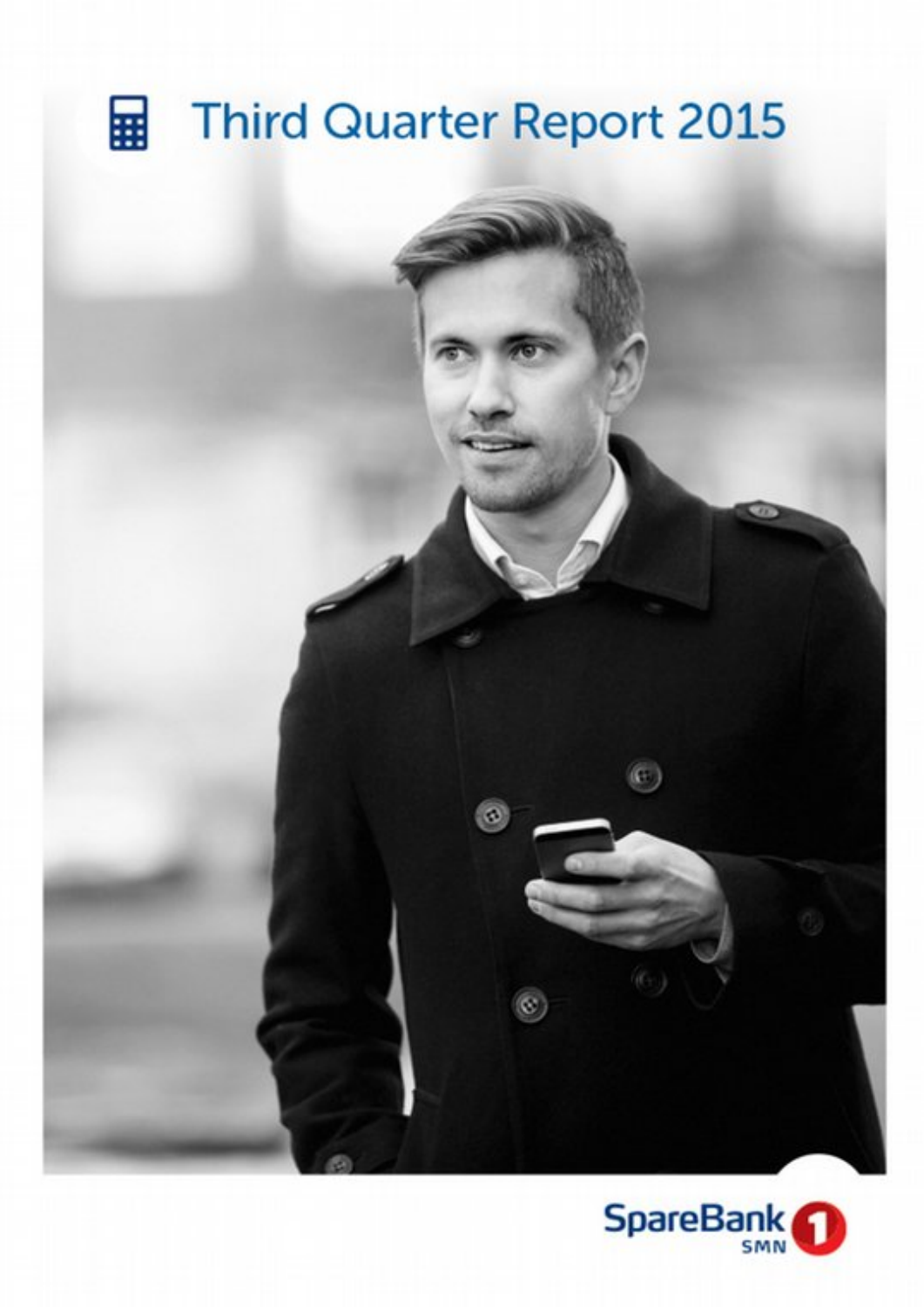

# Contents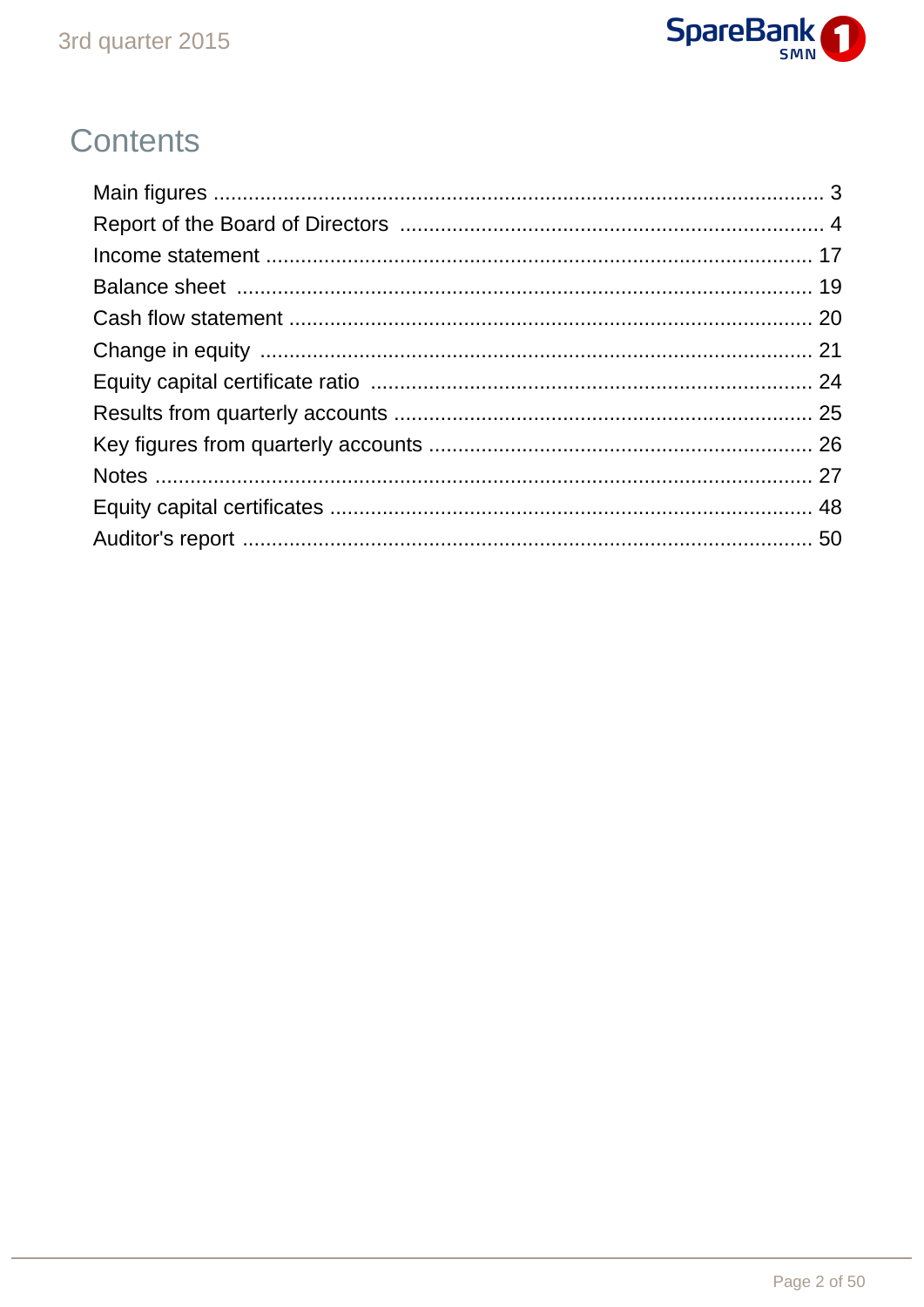

# Main figures

|                                                                                       |             | 30 Sept 2015    | 30 Sept 2014 |        | 2014        |        |
|---------------------------------------------------------------------------------------|-------------|-----------------|--------------|--------|-------------|--------|
| From the income statement                                                             | <b>NOKm</b> | %               | <b>NOKm</b>  | %      | <b>NOKm</b> | %      |
| Net interest                                                                          | 1,399       | 1.46            | 1,305        | 1.50   | 1,790       | 1.52   |
| Net commission income and other income                                                | 1,168       | 1.22            | 1,140        | 1.31   | 1,512       | 1.28   |
| Net return on financial investments                                                   | 350         | 0.37            | 629          | 0.72   | 720         | 0.61   |
| <b>Total income</b>                                                                   | 2,917       | 3.05            | 3,074        | 3.54   | 4,021       | 3.41   |
| <b>Total operating expenses</b>                                                       | 1,416       | 1.48            | 1,310        | 1.51   | 1,789       | 1.52   |
| <b>Results before losses</b>                                                          | 1,501       | 1.57            | 1,765        | 2.03   | 2,232       | 1.89   |
| Loss on loans, guarantees etc                                                         | 112         | 0.12            | 55           | 0.06   | 89          | 0.08   |
| <b>Results before tax</b>                                                             | 1,389       | 1.45            | 1,709        | 1.97   | 2,143       | 1.82   |
| Tax charge                                                                            | 270         | 0.28            | 302          | 0.35   | 362         | 0.31   |
| Result investment held for sale, after tax                                            | $-1$        | 0.00            | 0            | 0.00   | 0           | 0.00   |
| Net profit                                                                            | 1,119       | 1.17            | 1,407        | 1.62   | 1,782       | 1.51   |
|                                                                                       |             |                 |              |        |             |        |
|                                                                                       | 30 Sept     |                 | 30 Sept      |        |             |        |
| <b>Key figures</b>                                                                    | 2015        |                 | 2014         |        | 2014        |        |
| Profitability                                                                         |             |                 |              |        |             |        |
| Return on equity 1)                                                                   |             |                 |              |        |             |        |
|                                                                                       | 11.5 %      |                 | 16.1 %       |        | 15.1 %      |        |
| Cost-income ratio <sup>2)</sup>                                                       | 49 %        |                 | 43 %         |        | 44 %        |        |
| <b>Balance sheet figures</b>                                                          |             |                 |              |        |             |        |
| Gross loans to customers                                                              | 94,917      |                 | 86,724       |        | 90,578      |        |
| Gross loans to customers incl. SB1 Boligkreditt and SB1 Næringskreditt                | 126,180     |                 | 116,464      |        | 120,435     |        |
| Deposits from customers                                                               | 63,620      |                 | 58,091       |        | 60,680      |        |
| Deposit-to-loan ratio                                                                 | 67 %        |                 | 67 %         |        | 67 %        |        |
| Growth in loans incl. SB1 Boligkreditt and SB1 Næringskreditt                         | 8.3%        |                 | 5.4%         |        | 7.3%        |        |
| Growth in deposits                                                                    | 9.5%        |                 | 8.5%         |        | 8.5%        |        |
| Average total assets                                                                  | 127,465     |                 | 115,730      |        | 117,794     |        |
| <b>Total assets</b>                                                                   | 129,237     |                 | 117,194      |        | 126,047     |        |
| Losses and defaults in % of gross loans incl. SB1 Boligkreditt and SB1 Næringskreditt |             |                 |              |        |             |        |
| Impairment losses ratio                                                               | 0.12%       |                 | 0.06%        |        | 0.08%       |        |
| Non-performing commitm. as a percentage of gross loans 3)                             | 0.17%       |                 | 0.29%        |        | 0.22%       |        |
| Other doubtful commitm. as a percentage of gross loans                                | 0.36 %      |                 | 0.18%        |        | 0.18%       |        |
| <b>Solidity</b>                                                                       |             |                 |              |        |             |        |
| Capital adequacy ratio                                                                | 17.9%       |                 | 16.1%        |        | 15.7%       |        |
| Core capital ratio                                                                    | 15.2%       |                 | 13.4 %       |        | 13.0%       |        |
| Common equity tier 1 ratio                                                            | 13.2 %      |                 | 11.5 %       |        | 11.2%       |        |
| Core capital                                                                          | 13,451      |                 | 12,302       |        | 12,382      |        |
| Net equity and related capital                                                        | 15,886      |                 | 14,826       |        | 14,937      |        |
| <b>Branches and staff</b>                                                             |             |                 |              |        |             |        |
| Number of branches                                                                    | 49          |                 | 49           |        | 49          |        |
| No. Of full-time positions                                                            | 1,228       |                 | 1,186        |        | 1,192       |        |
|                                                                                       |             |                 |              |        |             |        |
|                                                                                       |             | 30 Sept 30 Sept |              |        |             |        |
| Key figures ECC 4)                                                                    | 2015        | 2014            | 2014         | 2013   | 2012        | 2011   |
| ECC ratio                                                                             | 64.6%       | 64.6%           | 64.6%        | 64.6%  | 64.6%       | 60.6%  |
| Number of certificates issued, millions                                               | 129.83      | 129.83          | 129.83       | 129.83 | 129.83      | 102.76 |
| ECC share price at end of period (NOK)                                                | 54.00       | 59.25           | 58.50        | 55.00  | 34.80       | 36.31  |
| Stock value (NOKM)                                                                    | 7,011       | 7,692           | 7,595        | 7,141  | 4,518       | 3,731  |
| Booked equity capital per ECC (including dividend)                                    | 65.52       | 60.53           | 62.04        | 55.69  | 50.09       | 48.91  |
| Profit per ECC, majority                                                              | 5.57        | 6.97            | 8.82         | 6.92   | 5.21        | 6.06   |
| Dividend per ECC                                                                      |             |                 | 2.25         | 1.75   | 1.50        | 1.85   |
| Price-Earnings Ratio                                                                  | 7.27        | 6.38            | 6.63         | 7.95   | 6.68        | 5.99   |

Price-Book Value Ratio **Discrete Act 10.82** 0.98 0.94 0.99 0.69 0.74

1) Net profit as a percentage of average equity

2) Total operating expenses as a percentage of total operating income

3) Defaults and doubtful loans are reported on the basis of gross lending, including loans sold to SpareBank 1 Boligkreditt and SpareBank 1

Næringskreditt, and guarantees drawn

4) The key figures are corrected for issues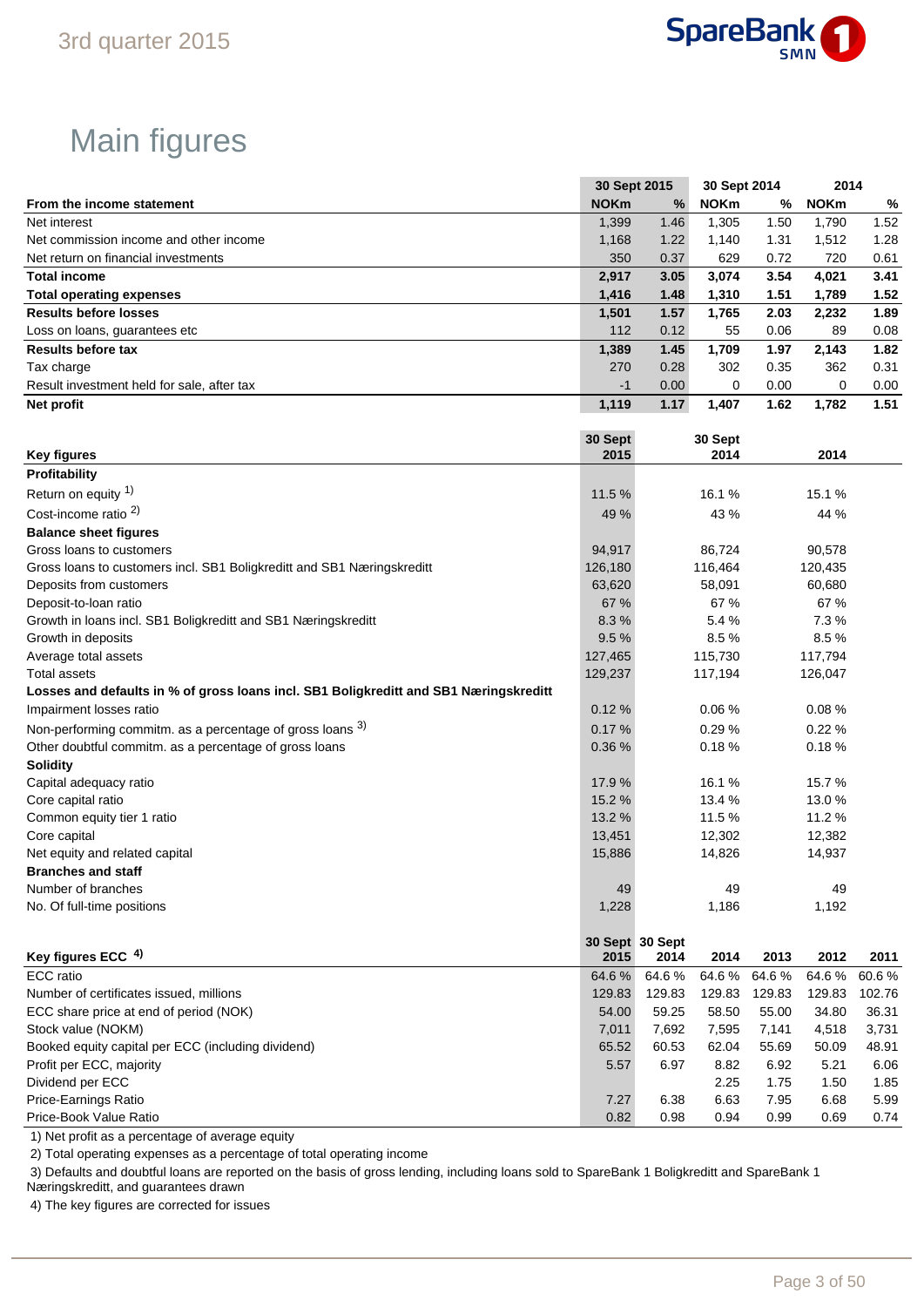

# Report of the Board of Directors

## **Accounts for nine months ending 30 September 2015**

(Consolidated figures. Figures in parentheses refer to the same period of 2014 unless otherwise stated)

- Pre-tax profit: NOK 1,389 million (1,709 million)
- Post-tax profit: NOK 1,119 million (1,407 million)
- Return on equity: 11.5 per cent (16.1 per cent)
- Growth in lending 8.3 per cent (5.4 per cent) and deposits 9.5 per cent (8.5 per cent) in past 12 months
- Loan losses NOK 112 million (55 million)
- CET1 capital ratio: 13.2 per cent (11.5 per cent)
- Earnings per equity certificate: NOK 5.57 (6.97)

## **Accounts for third quarter 2015**

- Pre-tax profit: NOK 309 million (545 million)
- Post-tax profit NOK 248 million (443 million)
- Return on equity: 7.4 per cent (14.8 per cent)
- Loan losses: NOK 56 million (24 million), of which NOK 30 million are increased collectively assessed write-downs
- Earnings per equity certificate: NOK 1.26 (2.19)

## Third quarter results 2015 reflect turbulent markets

## **Main points:**

- Good performance for core business
- Profit NOK 288 million lower than same period last year due to capital losses on bond portfolio this year and high capital gains on sale of shares in Nets last year
- Low loan losses. Collectively assessed loss write-downs up NOK 30 million in third quarter
- Low cost growth, in keeping with plan
- Substantially strengthened CET1 capital ratio
- Good growth in lending and deposits

In the first nine months of 2015 SpareBank 1 SMN achieved a pre-tax profit of NOK 1,389 million (1,709 million). Net profit was NOK 1,119 million (1,407 million) and return on equity was 11.5 per cent (16.1 per cent).

Pre-tax profit for the third quarter was NOK 309 million (545 million). Return on equity in the quarter was 7.4 per cent (14.8 per cent).

Overall operating incomes for the first nine months came to NOK 2,567 million (2,446 million), an increase of NOK 121 million compared with the same period of 2014. Operating incomes have risen at the parent banks and subsidiaries alike.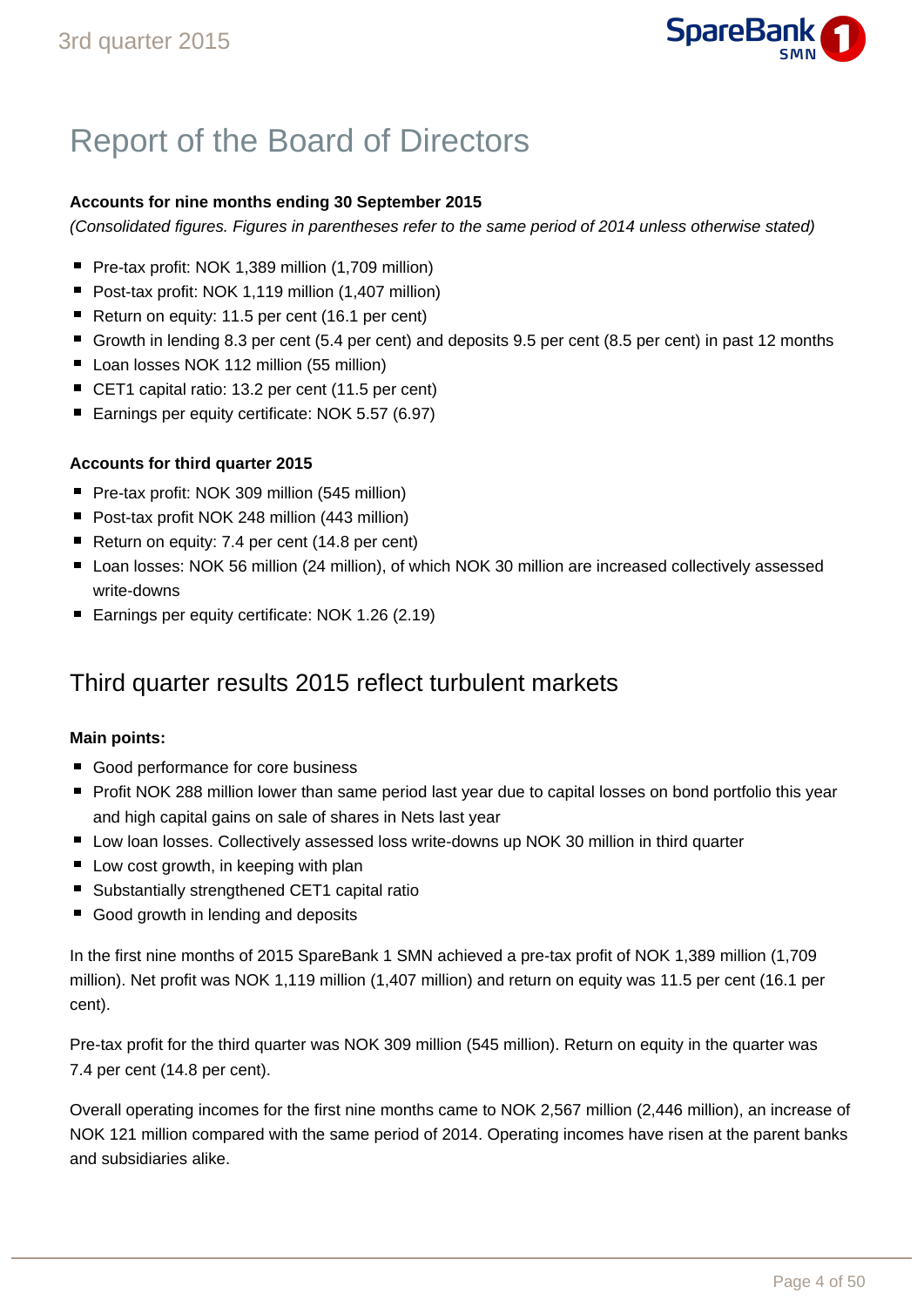

Return on financial investments was NOK 350 million (629 million), of which overall income from owner interests in associates and joint ventures accounted for NOK 327 million (383 million) in the first nine months.

Net losses on loans and guarantees totalled NOK 112 million (55 million), of which NOK 31 million is accounted for by increased collectively assessed write-downs.

At end-September 12-month lending growth was 8.3 per cent (5.4 per cent) and deposit growth was 9.5 per cent (8.5 per cent). Lending growth in the first nine months was 4.8 per cent (3.7 per cent) and deposit growth 4.8 per cent (3.4 per cent).

At the third quarter-end the CET1 ratio was 13.2 per cent (11.5 per cent). CET1 capital adequacy has strengthened by 2 percentage points in 2015.

SpareBank 1 SMN is planning for a CET1 ratio of 13.5 per cent by 30 June 2016 and 14.0 per cent by 31 December 2016. The capital plan is further described in the section on financial strength.

The bank's equity certificate was priced at NOK 54.00 as of the third quarter (NOK 58.50 as of 31 December 2014).

In the first nine months earnings per EC were NOK 5.57 (6.97). Book value per EC was NOK 65.52 (60.53). Earnings per EC in the third quarter in isolation were NOK 1.26 (2.19).

## **Strengthened net interest income**

Net interest income strengthened compared with the first nine months of 2014, and came to NOK 1,399 million (1,305 million). The change from 2014 is ascribed to:

- **Increased lending to and deposits from retail and corporate customers alike**
- **Increased margins on deposits**
- Reduced lending margins

Net interest income on loans sold to SpareBank 1 Boligkreditt (residential mortgage company) and SpareBank 1 Næringskreditt (commercial mortgage company) is recognised as commission income. Commission on loans sold to these two companies in the first nine months of 2015 totalled NOK 253 million (329 million).

In the course of 2014 and in 2015 four general interest rate reductions have been carried out on loans to retail customers in order to adjust home mortgage rates to a falling interest rate level. Deposit rates to retail and corporate customers have also been reduced. A further reduction of home mortgage rates, and of retail and corporate deposit rates, has been signalled.

## **Increased commission income**

Net commission and other operating income rose to NOK 1,168 million (1,140 million) in the first nine months of 2015, an increase of NOK 28 million from last year, corresponding to 2 per cent.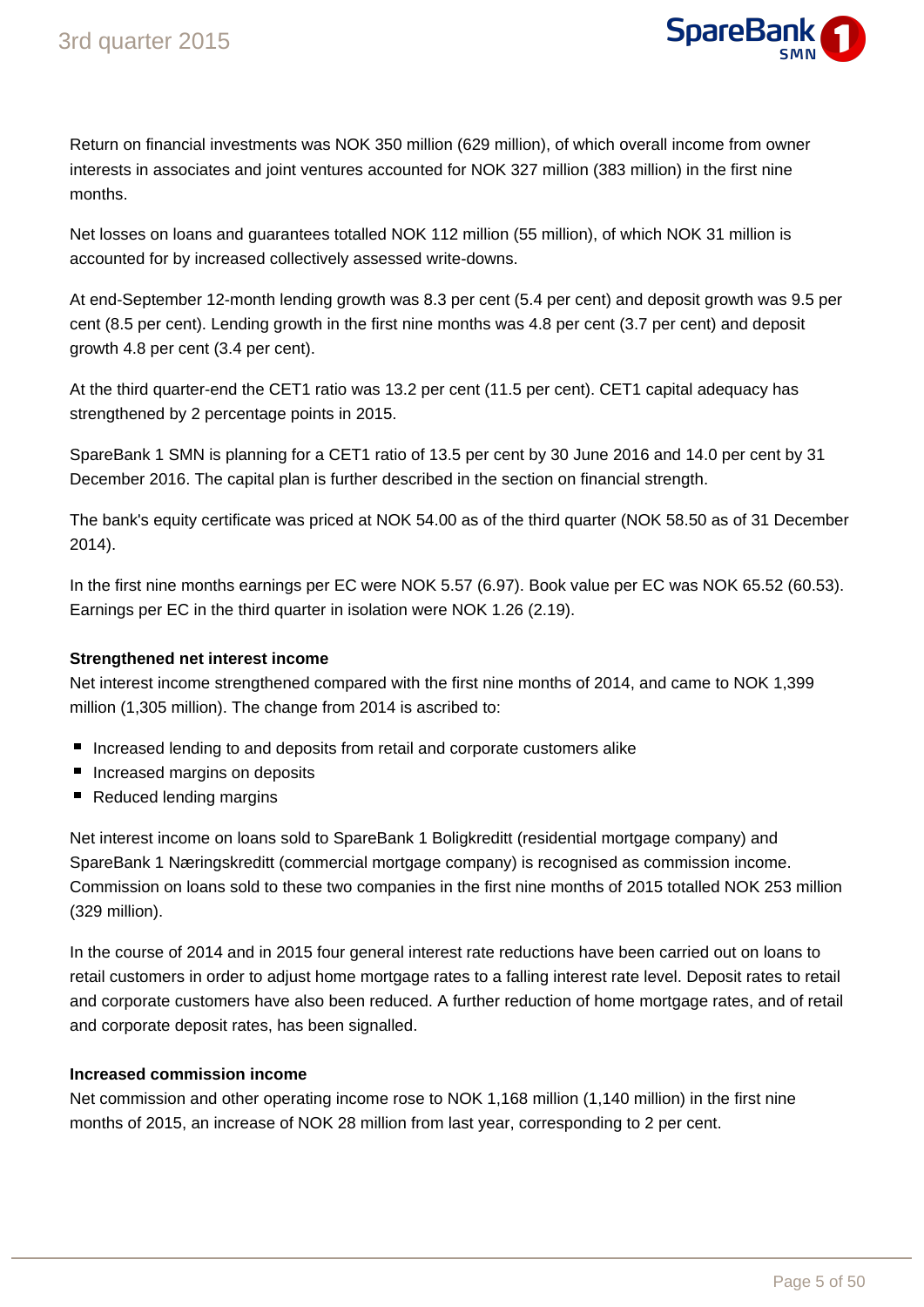

Income from SpareBank 1 Boligkreditt and SpareBank 1 Næringskreditt was down NOK 75 million due to lower average volume of loans sold to SpareBank 1 Boligkreditt and reduced margins on retail lending. A positive trend is noted in other commission income. The increase of NOK 31 million from Markets is a consequence of the consolidation of SpareBank 1 Markets.

| <b>Commission income (NOKm)</b>                               | 30 Sept<br>2015 | 30 Sept<br>2014 | Change         |
|---------------------------------------------------------------|-----------------|-----------------|----------------|
| Payment transfers                                             | 143             | 141             | 3              |
| Creditcard                                                    | 42              | 38              | $\overline{4}$ |
| Saving products                                               | 43              | 34              | 9              |
| Insurance                                                     | 114             | 101             | 13             |
| Guarantee commission                                          | 52              | 45              | $\overline{7}$ |
| Real estate agency                                            | 262             | 239             | 23             |
| Accountancy services                                          | 143             | 134             | 9              |
| <b>Markets</b>                                                | 43              | 12              | 31             |
| Active management                                             | 15              | 11              | $\overline{4}$ |
| Other commissions                                             | 58              | 56              | 2              |
| <b>Commissions ex SB1 Boligkreditt and SB1 Næringskreditt</b> | 914             | 811             | 103            |
| Commissions SB1 Boligkreditt                                  | 247             | 321             | -74            |
| Commissions SB1 Næringskreditt                                | $\overline{7}$  | 8               | -1             |
| <b>Total commissions</b>                                      | 1,168           | 1,140           | 28             |

## **Financial investments**

Overall return on financial investments (excluding the bank's share of the profit/loss of associates and joint ventures) was NOK 24 million (245 million). Overall return breaks down as follows:

- Return and dividend on the group's equity portfolios totalled NOK 79 million (216 million)
- Capital losses on bonds and derivatives were NOK 73 million (loss of NOK 18 million). Credit margins on the bond portfolios at the parent bank and SpareBank 1 Markets have risen due to the uncertain market situation
- As from the second quarter of 2015 a change was made to the reference interest rate in the model used to measure the fair value of fixed-rate loans, producing a negative effect of NOK 64 million.
- Income on forex and fixed income transactions was NOK 82 million (46 million)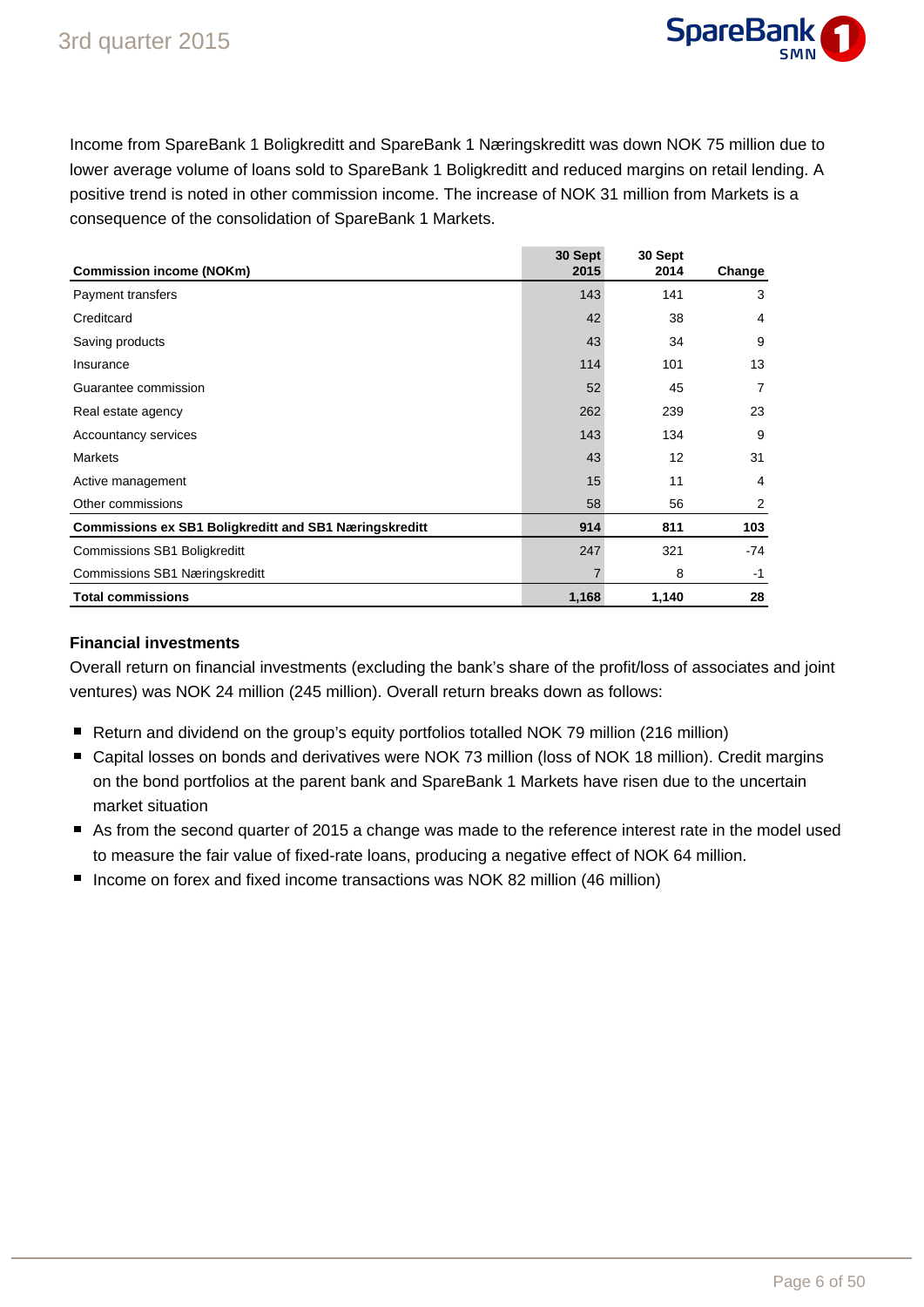

| Capital gains/dividends, shares (NOKm)                                 | 30 Sept<br>2015 | 30 Sept<br>2014 | Change |
|------------------------------------------------------------------------|-----------------|-----------------|--------|
| Capital gains/dividends, shares                                        | 79              | 216             | -137   |
| Bonds and derivatives                                                  | $-73$           | $-18$           | $-55$  |
| Change in discount factor in fair value model for fixed interest loans | $-64$           |                 | $-64$  |
| Forex and fixed income business                                        | 82              | 46              | 36     |
| Net return on financial investments                                    | 24              | 245             | $-221$ |
| SpareBank 1 Gruppen                                                    | 183             | 259             | $-76$  |
| SpareBank 1 Boligkreditt                                               | 65              | 23              | 42     |
| SpareBank 1 Næringskreditt                                             | 22              | 30              | -8     |
| SpareBank 1 Kredittkort                                                | 15              |                 | 15     |
| <b>BN Bank</b>                                                         | 31              | 78              | $-47$  |
| Companies owned by SpareBank 1 SMN Invest                              | 13              | 18              | $-5$   |
| Other companies                                                        | $-2$            | $-25$           | 23     |
| Income from investment in related companies                            | 327             | 383             | $-57$  |
| Total                                                                  | 350             | 629             | $-278$ |

## **SpareBank 1 Gruppen**

SpareBank 1 Gruppen's post-tax profit for the first nine months of 2015 was NOK 939 million (1,343 million). The main contributor to the profit was the insurance business. SpareBank 1 Gruppen's profit is lower than last year due to the excellent results achieved in 2014 after recognition of run-off gains in the insurance business. SpareBank 1 SMN's share of the profit in the first nine months of 2015 was NOK 183 million (259 million).

## **SpareBank 1 Boligkreditt**

SpareBank 1 Boligkreditt was established by the banks participating in the SpareBank 1-alliance to benefit from the market for covered bonds. The banks sell well-secured home mortgage loans to the company, affording them reduced funding costs and better access to funding. As of 30 September 2015 the bank had sold loans worth NOK 29.9 billion (28.5 billion) to SpareBank 1 Boligkreditt, corresponding to 38 per cent (39 per cent) of overall loans to retail borrowers.

The bank's stake in SpareBank 1 Boligkreditt is 17.7 per cent, and the bank's share of that company's profit in the first nine months of 2015 was NOK 65 million (23 million). The holding reflects the bank's relative share of SpareBank 1 Boligkreditt's balance sheet assets.

## **SpareBank 1 Næringskreditt**

SpareBank 1 Næringskreditt was established along the same lines as SpareBank 1 Boligkreditt. As of 30 September 2015, loans worth NOK 1.4 billion (1.2 billion) had been sold to SpareBank 1 Næringskreditt.

SpareBank 1 SMN's stake in the company is 33.6 per cent, and the bank's share of the company's profit in the first nine months of 2015 was NOK 22 million (30 million). The holding reflects the bank's relative share of commercial property loans sold and the bank' stake in BN Bank. Of aggregate loans at SpareBank 1 Næringskreditt, 82 per cent were transferred from BN Bank.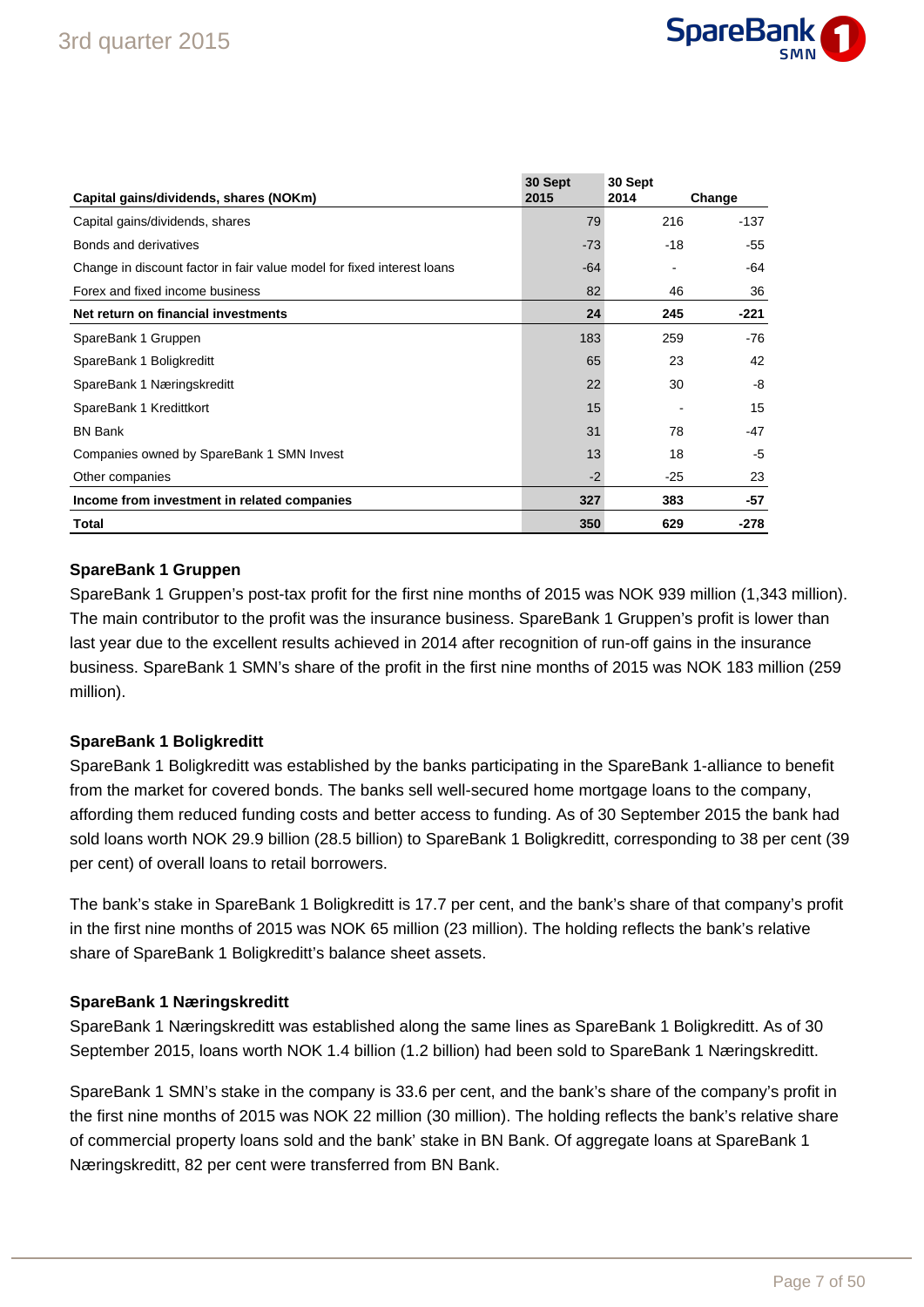

## **BN Bank**

SpareBank 1 SMN had a 33.0 per cent stake in BN Bank as of 30 September 2015. SpareBank 1 SMN's share of the profit of BN Bank in the first nine months of 2015 was NOK 31 millon (78 million), yielding a return on equity of 3.5 per cent. The result is substantially affected by one-time effects due to the wind-down of the corporate portfolio and increased credit margins on the liquidity portfolio.

The board of directors of BN Bank has resolved to cultivate the bank as a retail bank and to wind down the corporate business which consists of lending to commercial property.

The background to this decision is a desire to further develop the retail banking business by cultivating BN Bank as a bank for customers who prefer a self-service concept and favourable borrowing rates over time.

BN Bank's corporate banking business has focused on funding well secured commercial property exposures, and the corporate market has traditionally been an important area for BN Bank. However, capital adequacy rules specific to Norway mean that return on equity on this low risk segment is too low. There is no prospect of changes to this specifically Norwegian capital adequacy regime. As a result, profitability will remain too low since the prices are set by actors operating under different framework conditions.

The bank has in recent years built up a substantial retail banking operation with satisfactory profitability. The board of directors of BN Bank sees a major development potential in this area, and will channel all effort and energy to the retail business. The bank aspires to increased growth and a further increase in profitability.

BN Bank will remain a part of the SpareBank 1-alliance. SpareBank 1 SMN will maintain its owner stake in BN Bank and will play its part in ensuring that the business change is carried through in a manner that safeguards creditors' interests.

The process of winding down the corporate banking business will be carried out in a controlled manner over time. For SpareBank 1 SMN this will in isolation reduce consolidated risk weighted assets, thereby improving capital adequacy. Of SpareBank 1 SMN's risk weighted balance sheet assets of NOK 90 billion, about NOK 9 billion relates to corporate exposures at BN Bank along with BN Bank's exposures sold to SpareBank 1 Næringskreditt. For SpareBank 1 SMN this amounts to about 1.3 percentage points of CET1 capital adequacy once the scaling back is completed. The process of winding down the corporate portfolio is well under way, although the effect is limited after such a short space of time.

## **SpareBank 1 Kredittkort**

Profit for the first nine months of 2015 was NOK 83 million. SpareBank 1 Kredittkort is owned by the SpareBank 1 banks, and SpareBank 1 SMN has a stake of 18.4 per cent. SpareBank 1 SMN's share of the first nine months' profit was NOK 15 million and its share of the portfolio is NOK 773 million (715 million). The company was in ordinary operation as from 1 July 2014, and comparatives with previous periods are therefore not available.

## **Operating expenses**

Overall operating expenses came to NOK 1,416 million (1,310 million) in the first nine months of 2015. The Group expenses have increased by NOK 106 million compared with the first nine months of 2014. Of the Group's increase, NOK 83 million refers to the consolidation of SpareBank 1 Markets as a subsidiary as from the second quarter of 2015. Excluding the effect of SpareBank 1 Markets, the Group's growth in expenses was NOK 23 million, equivalent to 1.8 per cent.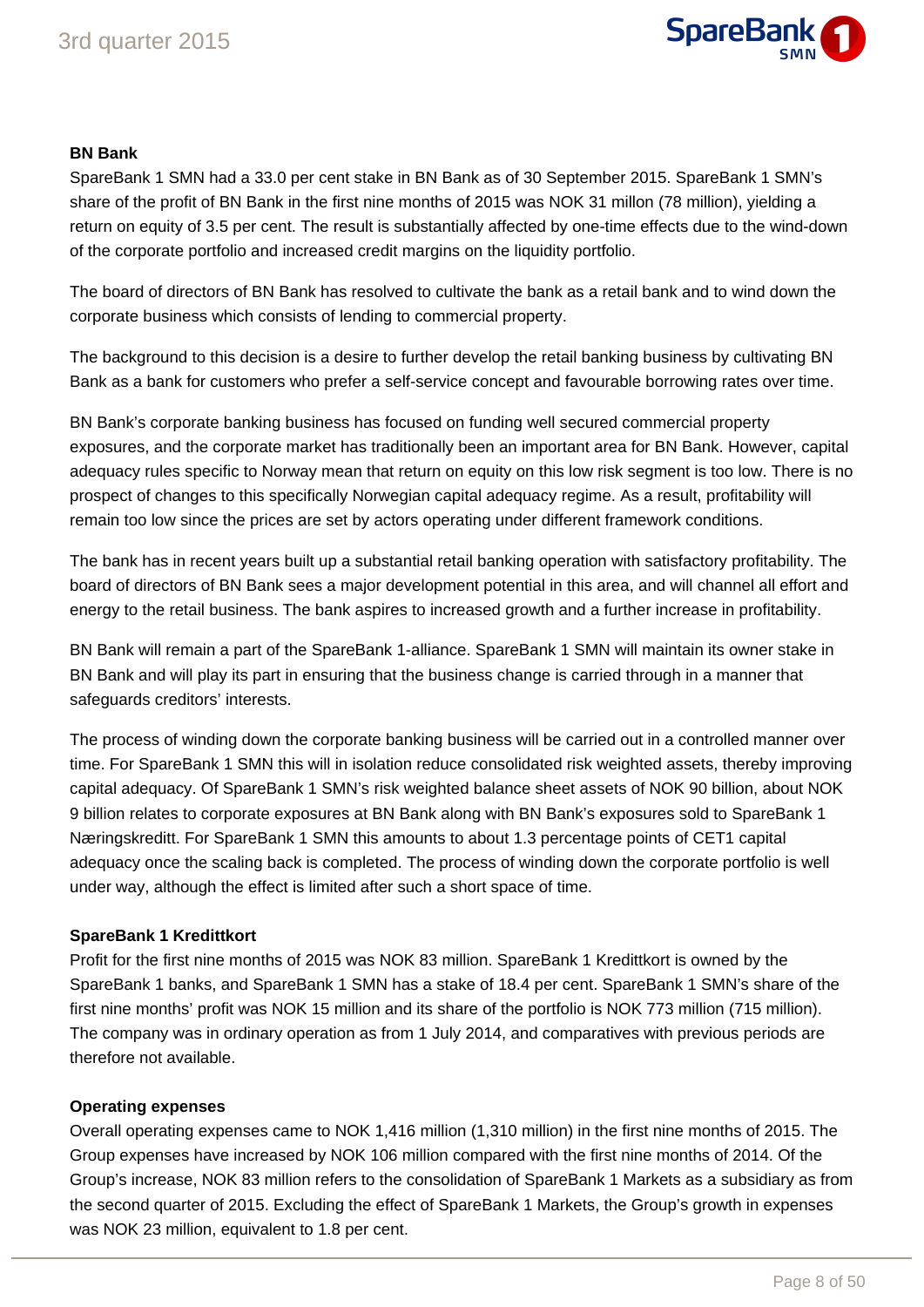

The parent bank reduced costs by NOK 26 million in the 12 months to end-September. SpareBank 1 SMN transferred its capital market activities to SpareBank 1 Markets as from the second quarter. This represents a cost reduction of NOK 28 million for the parent bank in the second and third quarter, and, when this is taken into account, net cost growth at the parent bank comes to NOK 2 million compared with the same period of 2014. Parent bank costs will be kept to their 2014 level in 2015 and 2016.

At the parent bank the number of full time employee equivalents (FTEs) has been reduced by 60 to 660 in 2015 (there is an additional reduction of 32 FTEs due to the transfer of capital market activity to SpareBank 1 Markets).

Operating expenses measured 1.48 per cent of average total assets capital (1.51 per cent). The Group cost-income ratio was 49 per cent (43 per cent).

**Low losses and low defaults, increased provision for collectively assessed write-downs** Loan losses came to NOK 112 million in the first nine months (55 million). Net losses in the third quarter in isolation came to NOK 56 million (24 million).

A net loss of NOK 102 million (45 million) was recorded on loans to corporate clients in the first nine months, including an increase of NOK 30 million (0 million) in collectively assessed write-downs.

A net loss of NOK 10 million (10 million) was recorded on loans to retail clients in the first nine months.

Total individually assessed loan impairment write-downs entered in the balance sheet came to NOK 191 million (182 million) at the end of the first nine months of 2015.

Total problem loans (defaulted and doubtful) came to NOK 667 million (544 million), or 0.53 per cent (0.47 per cent) of gross loans including loans sold to SpareBank 1 Boligkreditt and SpareBank 1 Næringskreditt at end-September.

Defaults in excess of 90 days totalled NOK 218 million (338 million), measuring 0.17 per cent (0.29 per cent) of gross lending. Of total defaults, NOK 30 million are loss provisioned (92 million), corresponding to 14 per cent (27 per cent).

Defaults break down to NOK 50 million (152 million) on corporates and NOK 169 million (186 million) on retail customers.

Other doubtful exposures totalled NOK 448 million (206 million), corresponding to 0.36 per cent (0.18 per cent) of gross outstanding loans. Individually write-downs on these exposures came to NOK 160 million (90 million), corresponding to a share of 36 per cent (44 per cent).

Other doubtful exposures break down to NOK 431 million (190 million) on corporate customers and NOK 17 million (16 million) on retail customers.

## **Collectively assessed impairment write-downs**

Collective assessment of impairment write-downs is based on two factors:

events that have affected the bank's portfolio (causing migration between risk categories after granting of loans)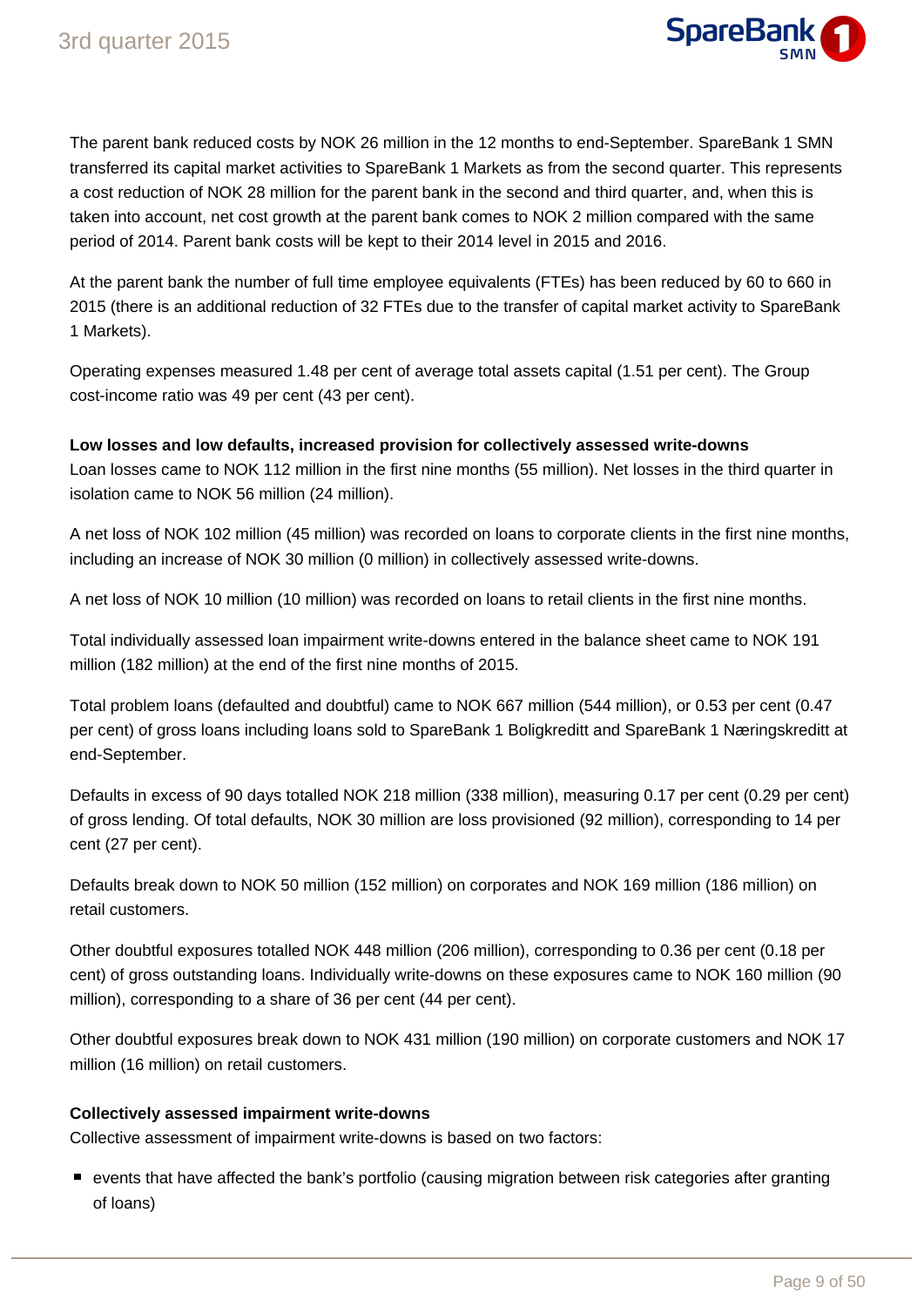

events that have not yet affected the portfolio since the bank's credit risk models do not capture the effects rapidly enough (e.g. significant shifts in macroeconomic factors)

In the third quarter of 2015 a basis was found for increasing collectively assessed impairment write-downs at the parent bank by NOK 30 million, based on an increased likelihood of loss in individual lines of business as a result of a more challenging market situation. Overall collectively assessed loss write-downs are accordingly NOK 326 million (295 million). Collectively assessed write-downs break down to NOK 95 million on retail exposures and NOK 231 million on corporates.

## **Total assets of NOK 129 billion**

The Group's assets totalled NOK 129.2 billion at 30 September 2015 (117.2 billion), having risen by NOK 12.0 billion or 10.3 per cent over the preceding 12 months.

As of end-September 2015 loans worth a total of 31.3 billion (29.7 billion) had been sold by SpareBank 1 SMN to SpareBank 1 Boligkreditt and SpareBank 1 Næringskreditt. These loans do not figure as lending in the bank's balance sheet. The comments covering lending growth do however include loans sold to SpareBank 1 Boligkreditt and SpareBank 1 Næringskreditt.

## **Good growth in lending and deposits**

(For distribution by sector, see note 5 and note 10).

In the 12 months to end-September total outstanding loans rose by NOK 9.7 billion (6.0 billion) or 8.3 per cent (5.4 per cent) to reach NOK 126.2 billion (NOK 116.5 billion). Growth in 2015 is 4.8 per cent (3.7 per cent).

Loans to retail customers rose by NOK 6.3 billion (5.1 billion) to reach NOK 78.9 billion in the last 12 months, equivalent to growth of 8.7 per cent (7.7 per cent). In 2015 growth in lending to retail customers is 6.4 per cent (5.8 per cent).

Lending to corporates rose by NOK 3.4 billion (0.9 billion) or 7.8 per cent (2.4 per cent) in the 12 months to end-September. Overall lending to corporates totalled NOK 47.3 billion as of 30 September 2015. Lending to corporates increased in the first nine months of 2015 by 2.1 per cent (0.5 per cent reduction). This is in keeping with the bank's capital plan.

Loans to retail customers accounted for 63 per cent (62 per cent) of total lending to customers as of 30 September 2015.

## **Good growth in deposits**

Total customer deposits rose by NOK 5.5 billion (4.5 billion) to reach NOK 63.6 billion in the 12 months to 30 September 2015. This represents a growth of 9.5 per cent (8.5 per cent).

Retail deposits rose by NOK 2.1 billion (2.2 billion) or 8.2 per cent (9.4 per cent) to reach NOK 28.2 billion, while corporate deposits rose by NOK 3.4 billion (2.4 billion) or 10.6 per cent (7.9 per cent) to NOK 35.4 billion.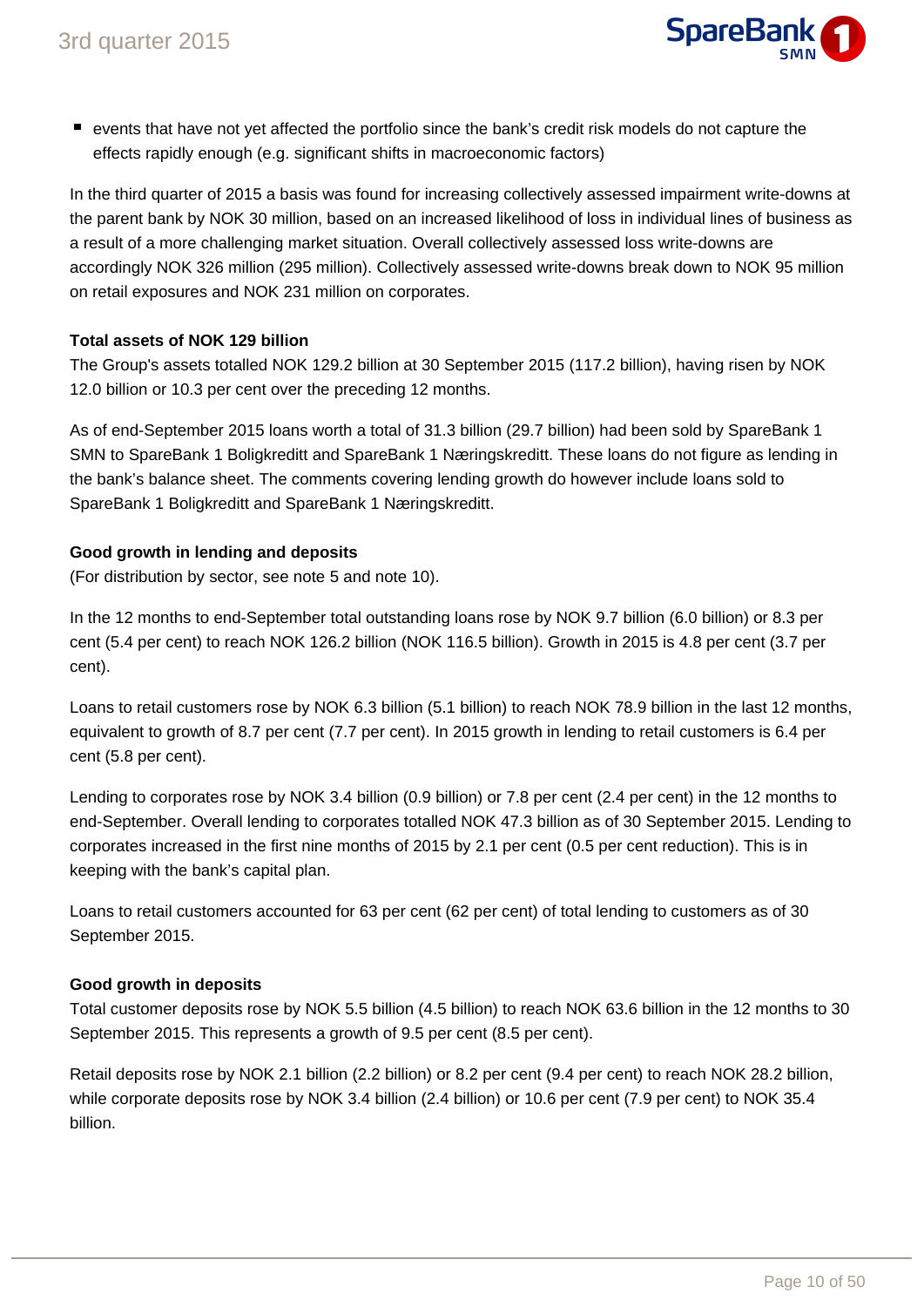

## **Investment products**

The customer portfolio of off-balance sheet investment products totalled NOK 7.6 billion (5.7 billion) at 30 September 2015. New sales and value changes in underlying securities explain the increase recorded on equity funds and active asset management.

| Saving products, customer portfolio (NOKm) | 30 Sept<br>2015 | 30 Sept<br>2014 | Change |
|--------------------------------------------|-----------------|-----------------|--------|
| Equity funds                               | 4,819           | 3,627           | 1,192  |
| Pension products                           | 671             | 540             | 131    |
| Active management                          | 2.140           | 1.557           | 583    |
| Total                                      | 7,630           | 5.724           | 1.906  |

## **Insurance portfolios**

The bank's insurance portfolio showed an increase of 3.5 per cent in the 12 months to end-September. Non-life insurance delivered 1.8 per cent growth, personal insurance 10.5 per cent and occupational service pensions 1.1 per cent.

| Insurance, premium volume (NOKm) | 30 Sept<br>2015 | 30 Sept<br>2014 | Change |
|----------------------------------|-----------------|-----------------|--------|
| Non-life insurance               | 720             | 707             | 13     |
| Personal insurance               | 264             | 239             | 25     |
| Occupational pensions            | 190             | 188             | ◠      |
| Total                            | 1.174           | 1.134           | 40     |

## **Retail Banking**

Operating income has increased due to increased lending and improved deposit margins, and increased commission income from insurance sales. Concurrently reduced lending margins have reduced incomes. Operating income in the first nine months totalled NOK 1,239 million of which net interest income accounted for NOK 709 million and commission income for NOK 530 million. Return on equity in the retail banking segment was 16.2 per cent in terms of regulatory capital employed converted to 13.5 per cent.

The lending margin in the first nine months of 2015 was 2.11 per cent (2.41 per cent), while the deposit margin was minus 0.20 per cent (minus 0.44 per cent) (measured against three-month NIBOR).

In the 12 months to end-September retail lending and retail deposits grew by 8.1 per cent and 5.1 per cent respectively.

Lending to retail borrowers carries low risk, as reflected in continued very low losses. Losses and defaults are expected to remain at a low level. The loan portfolio is secured on residential property, and the trend in house prices has been relatively high throughout the market area. Housing demand remains high due to underlying demand growth caused by several years' failure of housing construction to keep pace with the need for housing.

Retail banking operations have become considerably more efficient in 2015 due to the resource input being reduced by 30 FTEs, corresponding to 8 per cent.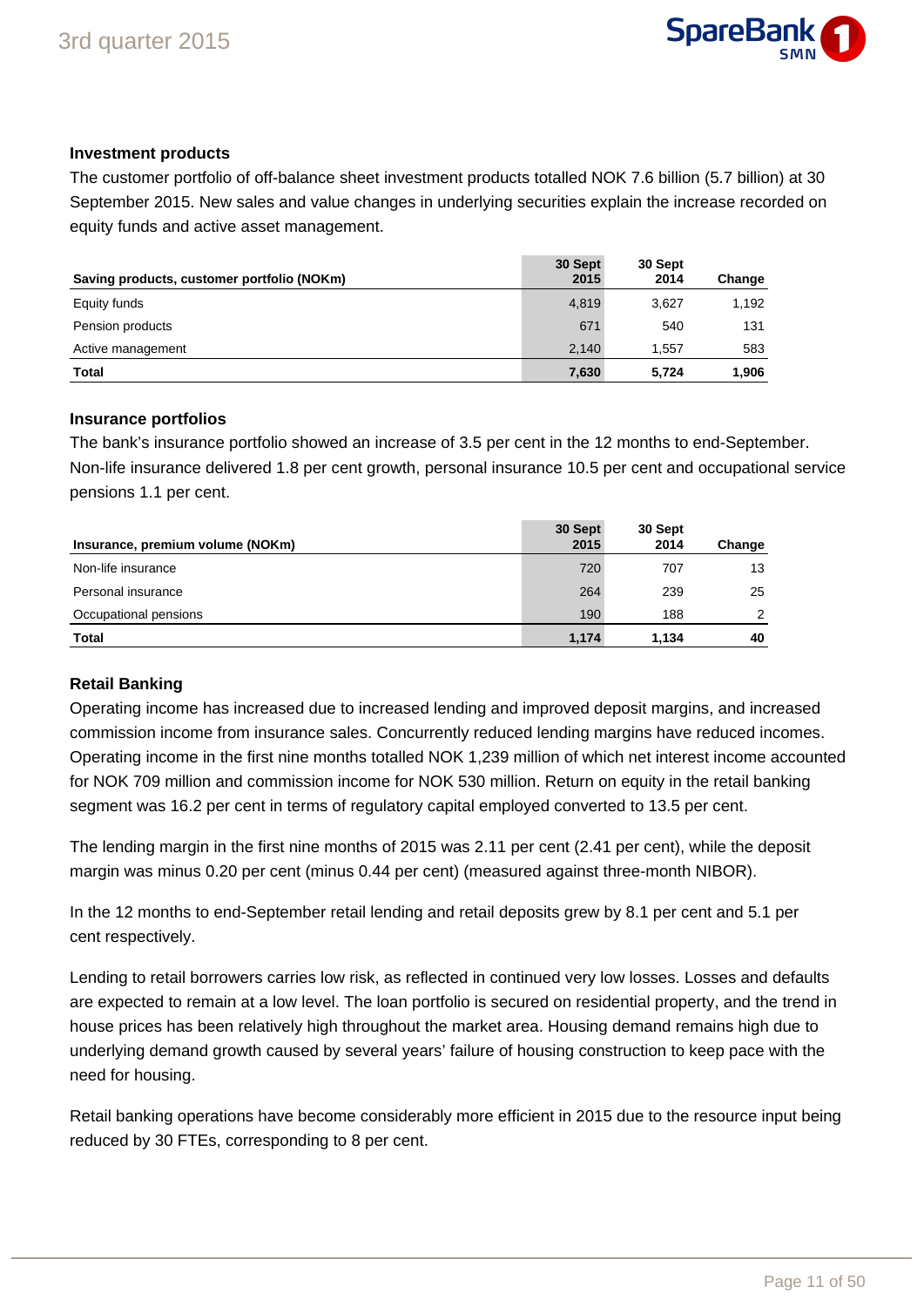

## **Corporate Banking**

Operating income totalled NOK 874 million in the first nine months of 2015. Net interest income was NOK 729 million, while commission income totalled NOK 146 million including NOK 11 million on fixed income and forex business. Operating income in the corporate segment has increased very largely due to higher lending volume and increased deposit margins.

Return on equity for the corporate banking segment was 12.9 per cent in the first nine months in terms of regulatory capital employed converted to 13.5 per cent.

The lending margin was 2.68 per cent (2.93 per cent) and the deposit margin was minus 0.31 per cent (minus 0.58 per cent) in the first nine months.

Lending increased by 7.8 per cent and deposits by 16.2 per cent in the 12 months to end-September.

## **Subsidiaries**

The subsidiaries posted an overall profit of NOK 104.8 million (147.5 million) before tax and minority interests in the first nine months of 2015.

| Pre-tax profit (NOKm)                          | 30 Sept<br>2015 | 30 Sept<br>2014 | Change  |
|------------------------------------------------|-----------------|-----------------|---------|
| EiendomsMegler 1 Midt-Norge                    | 39.5            | 42.2            | $-2.7$  |
| SpareBank 1 Finans Midt-Norge                  | 63.6            | 49.9            | 13.7    |
| SpareBank 1 Regnskapshuset SMN                 | 26.0            | 24.1            | 1.9     |
| Allegro Kapitalforvaltning                     | 2.1             | $-1.3$          | 3.4     |
| SpareBank 1 SMN Invest                         | 33.0            | 31.1            | 1.9     |
| Sparebank 1 Markets (from second quarter 2015) | $-62.7$         | -               | $-62.7$ |
| Other companies                                | 3.3             | 1.6             | 1.8     |
| <b>Total</b>                                   | 104.8           | 147.5           | $-42.6$ |

**EiendomsMegler 1 Midt-Norge** leads the field in Trøndelag and in Møre og Romsdal with a market share of 40 per cent, and in Trondheim about 50 per cent. The company's first nine months' profit of NOK 39.5 million (42.2 million) is satisfactory. The number of dwellings sold totalled 5,294 in the first nine months of 2015 compared with 4,905 in the first nine months of 2014.

**SpareBank 1 Finans Midt-Norge** reported a profit of NOK 63.6 million in the first nine months (49.9 million) and shows profit growth due to increased income from car loans and leasing alike. At quarter-end the company managed leases and car loan agreements worth a total of NOK 4.1 billion of which leases accounted for NOK 2.1 billion and car loans for NOK 2.0 billion.

A number of Samspar banks joined as owners of SpareBank 1 Finans Midt-Norge in June 2015, raising their overall stake to 27.9 per cent. This considerably boosts the company's distribution power.

**SpareBank 1 Regnskapshuset SMN** posted a pre-tax profit of NOK 26.0 million (24.1 million) for the first nine months.

SpareBank 1 SMN Regnskapshuset SMN has a growth strategy based on the acquisition of small accounting firms. This represents a consolidation of a fragmented accounting industry.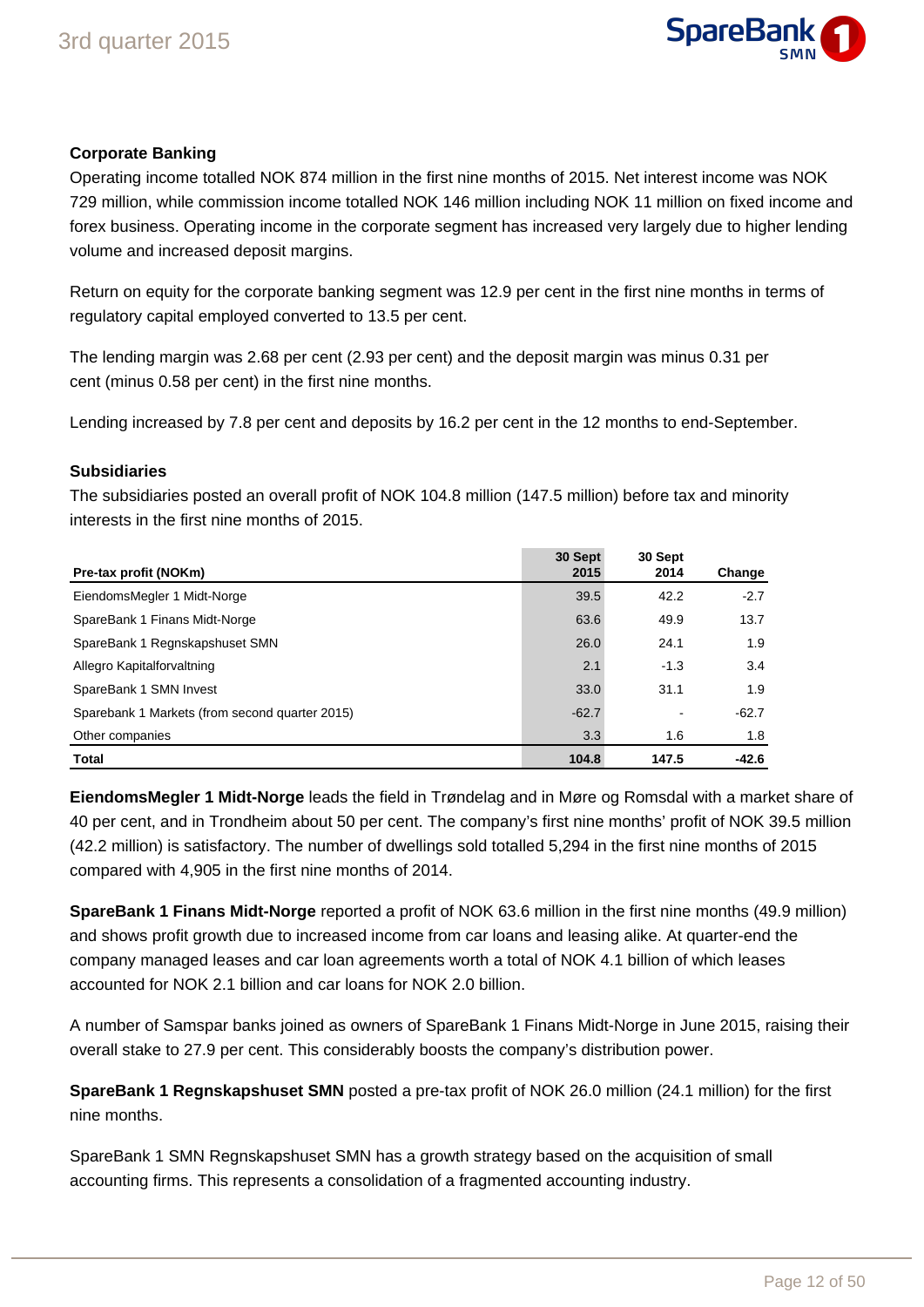

**Allegro Kapitalforvaltning** is an active management company that manages portfolios for clients primarily in SpareBank 1 SMN and the SamSpar banks. These banks are the company's distribution channel. The company posted a profit of NOK 2.1 million in the first nine months of 2015 (minus 1.3 million). The company manages a portfolio worth NOK 5.2 billion which includes the bank's pension fund totalling NOK 0.7 billion.

Sparebanken SMN Invest invests in shares, mainly in regional businesses. The company posted a pre-tax profit of NOK 33.0 million in the first nine months of 2015 (31.1 million). The result is a consequence of value changes and realisation of losses or gains on the company's overall shareholding measuring NOK 20.1 million of the overall profit. The company has in addition owner interests in the property companies Grilstad Marina and Hommelvik Sjøside and its share of those companies' profits in the first nine months of 2015 was NOK 12.9 million.

**SpareBank 1 Markets** has been a subsidiary of SpareBank 1 SMN since 1 April 2015 and is consolidated in the Group accounts on a par with the other subsidiaries as from the same date. SpareBank 1 SMN's capital market activities in the parent bank were transferred to SpareBank 1 Markets as part of the transaction. SpareBank 1 SMN's stake is 73.4 per cent.

The company's pre-tax result in the second quarter was a loss of NOK 10.1 million and in the third quarter a loss of NOK 52.5 million. The large deficit in the third quarter is mainly due to a loss of NOK 51.9 million related to increased credit margins on the bond portfolio.

## **mCASH**

The SpareBank 1 banks announced on 15 October 2015 the acquisition of the Norwegian arm of mCASH. The intention is to strengthen the bank's position on new mobile interfaces such as friend-to-friend payment and mobile payments in stores.

## **Satisfactory funding and good liquidity**

The bank has a conservative liquidity strategy. The strategy attaches importance to maintaining liquidity reserves that ensure the bank's ability to survive 12 months of ordinary operation without need of fresh external funding.

As of 30 September 2015 the bank has liquidity reserves of NOK 19 billion and thus has the funding needed for 18 months of ordinary operation without fresh external finance. Although the third quarter was a demanding one for Norwegian banks with increased credit spreads and poorer access to funding, this did not pose a particular challenge for SpareBank 1 SMN.

The bank's funding sources and products are amply diversified. At quarter-end the proportion of money market funding in excess of 1 year was 88 per cent (87 per cent).

SpareBank 1 Boligkreditt is the bank's most important funding source. As of 30 September 2015 the bank had transferred loans totalling NOK 29.9 billion (28.5 billion) to SpareBank 1 Boligkreditt.

## **Rating**

SpareBank 1 SMN has a rating of A1 (stable outlook) with Moody's and a rating of A- (stable outlook) with Fitch Ratings. The bank was upgraded by Moody's in May 2015, as were several other Norwegian banks.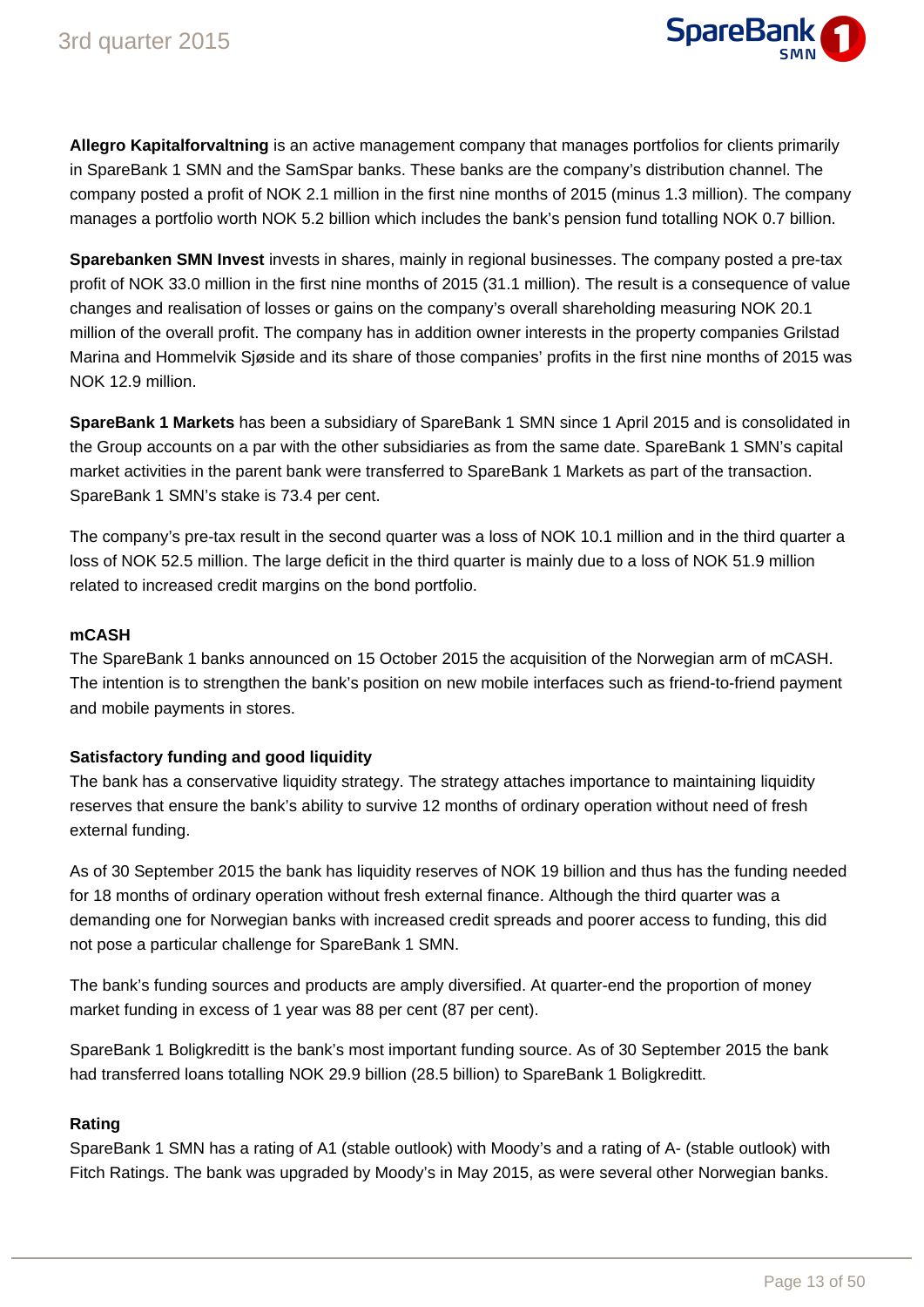

## **Financial position**

The CET1 capital ratio at 30 September 2015 was 13.2 per cent (11.5 per cent), an increase of 0.5 percentage points since 30 June 2015. The increase is due to:

- **Increased equity capital from the third quarter profit**
- Growth in risk weighted assets related to lending activity somewhat weakens CET1 capital. There was zero growth in lending to corporates in the third quarter, while growth in lending to retail borrowers increases risk weighted assets in the IRB portfolio and risk weighted assets related to the Basel 1 floor
- The third quarter saw disinvestment in the bank's bond portfolios which reduces the risk weighted assets related to debt risk
- Credit risk calculated using the standardised approach is reduced because the bank has revised its method for calculating capital requirements on derivatives exposures

As of 30 September 2015 the regulatory requirement on CET1 capital is 11.0 per cent, including combined buffer requirements. The requirement will rise to 11.5 per cent as from 30 June 2016.

The board of directors of SpareBank 1 SMN continuously assesses the capital situation and future capital requirements.

SpareBank 1 SMN is engaged in a regular dialogue with Finanstilsynet (Norway's FSA) regarding its capital level. Finanstilsynet has communicated to the bank a capital expectation of 14.5 per cent CET1 capital by 31 December 2016. This will be considered by the board in its annual capital evaluation process to be completed by year-end. Finanstilsynet will not establish individual Pillar 2 add-ons for SpareBank 1 SMN before implementing the SREP (Supervisory Review and Evaluation Process) in 2016.

The assumption and expectation of SpareBank 1 SMN's board of directors is that implementing the bank's capital plan will ensure that the bank attains the capital requirements expected of it by the market and the authorities without carrying out a stock issue.

The board is planning for a CET1 capital ratio of 13.5 per cent by 30 June 2016, including a countercyclical buffer of 1.5 per cent. The further objective is increase the CET1 ratio to at least 14.0 per cent by end-2016.

Winding down the corporate portfolio at BN Bank will upon completion represent a reduction of NOK 9 billion in SpareBank 1 SMN's risk weighted assets, equivalent to boosting SMN's CET1 ratio by 1.3 percentage points.

The following are the most important measures in the group's capital plan:

- Continued sound banking operation through efficiency enhancements and prioritisation of profitable segments
- $\blacksquare$  The dividend policy to entail an effective payout ratio of 25–35 per cent of the group profit
- Moderate growth in the bank's asset-intensive activities, with priority given to lending to households

## **The bank's equity certificate (MING)**

The book value of the bank's EC at quarter-end was NOK 65.52 (60.53), and earnings per EC were NOK 5.57 (6.97). As at 30 September 2015 the EC was priced at NOK 54.00 (NOK 59.25 at 31 December 2014), and dividend of NOK 2.25 per EC has been paid in 2015 for the year 2014.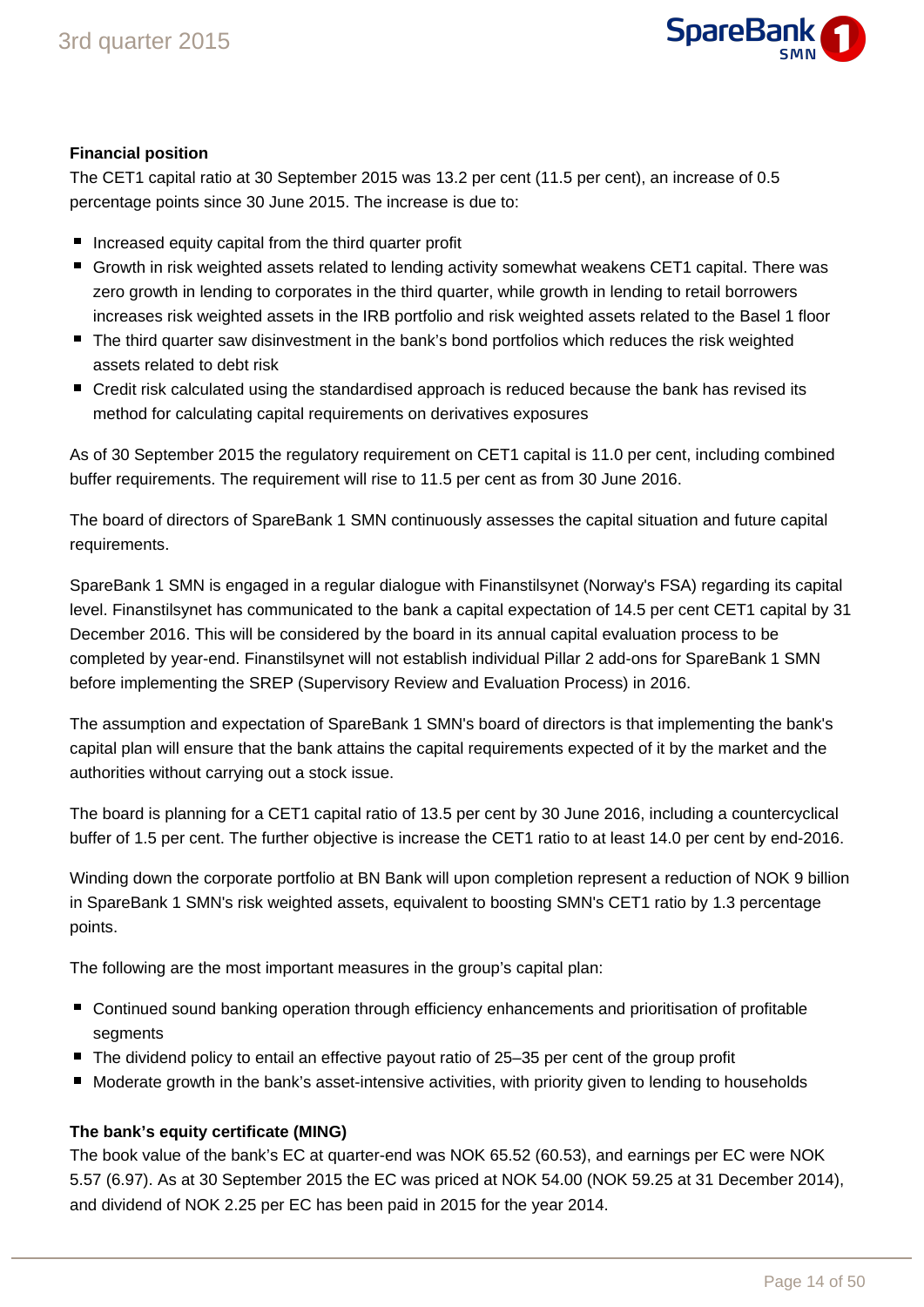

The Price / Income ratio was 7.27 (6.38) and the Price / Book ratio was 0.82 (0.98).

## **Risk factors**

The credit quality of the bank's loan portfolio is satisfactory, loss and default levels are low, and there are no concentrations in non-performing and problem exposures.

The bank expects a falling rate of GDP growth as a result of declining oil investment. A weaker Norwegian krone has impacted positively on export industries, and will partially offset some of these effects. The bank also expects moderate growth in lending to mid-Norway's business sector ahead as a result of the low level of investment.

The bank expects unemployment to show a slight increase, but to remain relatively low. This, combined with continued real wage growth and a low interest rate level, suggests that loss risk in the bank's retail banking portfolio will remain low.

Credit demand from Norwegian households remains higher than wage growth and will be heavily affected by the trend in house prices. If house prices stagnate, or fall, there is a risk that the household saving rate will quicken and that this will result in reduced turnover for parts of Norwegian business and industry.

The bank's results are affected directly and indirectly by fluctuations in the securities markets. The indirect effect relates above all to the bank's stake in SpareBank 1 Gruppen, where both the insurance business and fund management activities are affected by the fluctuations.

The bank is also exposed to risk related to access to external funding. This is reflected in the bank's conservative liquidity strategy (see the above section on funding and liquidity).

## **Outlook ahead**

The directors are well satisfied with the performance in the core business for the first nine months featuring income growth, virtually zero growth in costs at the parent bank and low loan losses and defaults. Results for the third quarter are affected by capital losses on the bond portfolios and reorganisation costs at BN Bank which the board views as one-time effects.

The bank is experiencing price pressures on lending to retail and corporate borrowers alike, but the board is well pleased with the bank's ability to largely compensate for this by way of strengthened deposit margines, good sales and improved efficiency at the bank.

The goal of a CET1 ratio of 13.5 per cent in the first half of 2016 will be achieved by profit retention and moderate growth. Finanstilsynet has communicated to the bank a capital expectation of 14.5 per cent by 31 December 2016. This will be considered by the board of directors in its annual capital evaluation process to be completed before year-end. The board of directors considers it has the leeway needed to meet the authorities' requirements without launching a stock issue and to maintain dividend capacity at the same time. Winding down the loan portfolio at BN Bank will make a positive contribution in that context.

The board of directors maintains its high focus on risk in the bank's loan exposure. The oil-related sector in particular is the object of ongoing reporting to the board. SpareBank 1 SMN has low exposure to oil-related activities over and above offshore vessels. Defaults at SpareBank 1 SMN are at a very low level. In light of increased uncertainty in oil-related manufacturing, the bank has nonetheless opted to increase its collectively assessed loss write-downs.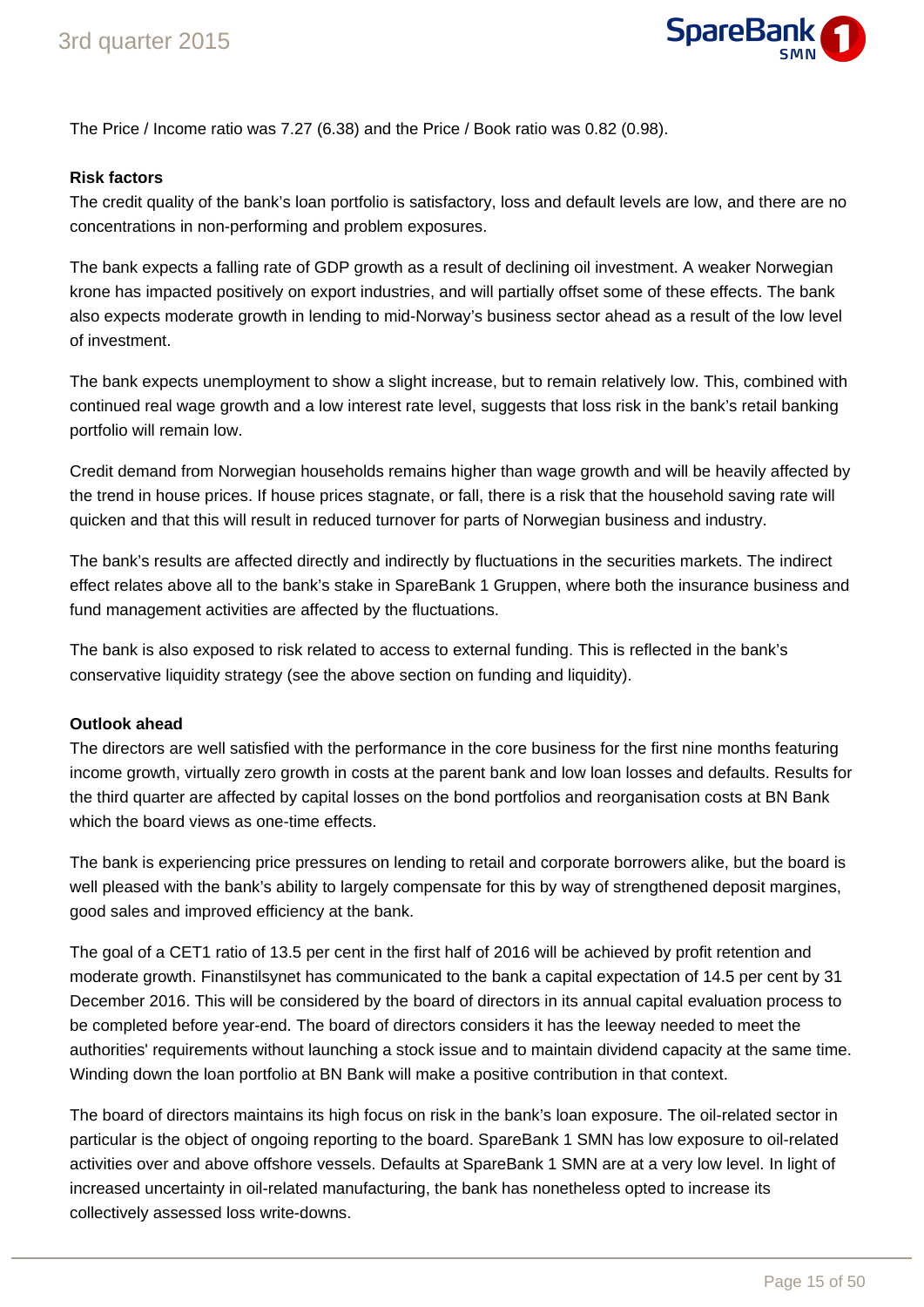

Major change projects are under way in the areas of distribution and work processes. This will make for more efficient banking operations and enhance the quality of customers' experience of the bank. The investment in mCASH is an important element in securing the bank's position on the payments front.

The board expects 2015 to be a good year for SpareBank 1 SMN.

#### Trondheim, 29 October The Board of Directors of SpareBank 1 SMN

Kjell Bjordal **Bård Benum** Bård Benum Paul E. Hjelm-Hansen Aud Skrudland (chair) (deputy chair) Morten Loktu **Janne Thyø Thomsen** Arnhild Holstad Venche Johnsen (employee rep.)

> Finn Haugan (Group CEO)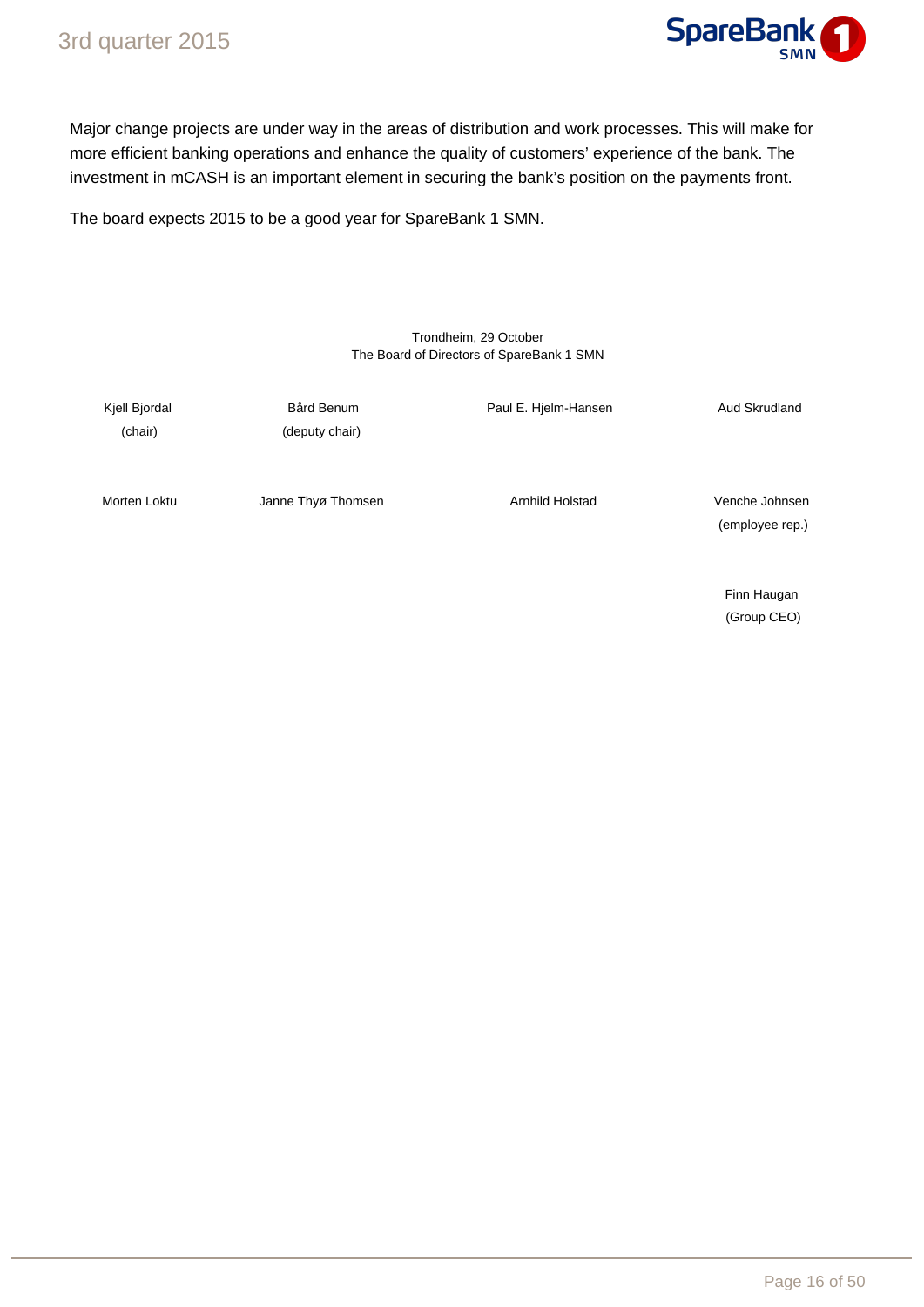

## Income statement

| <b>Parent bank</b> |                |       |       |                 |                                               |                         |              |                 | Group       |       |             |
|--------------------|----------------|-------|-------|-----------------|-----------------------------------------------|-------------------------|--------------|-----------------|-------------|-------|-------------|
|                    |                |       |       | 30 Sept 30 Sept |                                               |                         |              | 30 Sept 30 Sept |             |       |             |
| 2014               | 3Q 14          | 3Q 15 | 2014  |                 | 2015 (NOKm)                                   | <b>Note</b>             | 2015         | 2014            | 3Q 15       | 3Q 14 | 2014        |
| 4,223              | 1,070          | 962   | 3,132 |                 | 2,949 Interest income                         |                         | 3,069        | 3,162           | 1,058       | 1,080 | 4,265       |
| 2,578              | 644            | 538   | 1,931 |                 | 1,671 Interest expenses                       |                         | 1.670        | 1,857           | 593         | 617   | 2,475       |
| 1,644              | 426            | 423   | 1,200 |                 | 1,277 Net interest                            | $\mathbf{1}$            | 1,399        | 1,305           | 466         | 463   | 1,790       |
| 1,031              | 250            | 256   | 768   |                 | 749 Commission income                         |                         | 936          | 958             | 317         | 314   | 1,281       |
| 104                | 24             | 28    | 71    |                 | 75 Commission expenses                        |                         | 97           | 81              | 38          | 28    | 113         |
| 47                 | 10             | 8     | 35    |                 | 210 Other operating income                    |                         | 329          | 263             | 99          | 74    | 344         |
| 973                | 235            | 237   | 732   |                 | 884 Commission income and other income        |                         | 1,168        | 1,140           | 378         | 361   | 1,512       |
| 311                | 0              | 4     | 311   |                 | 470 Dividends                                 |                         | 23           | 60              | $\mathbf 0$ | 0     | 65          |
|                    |                |       |       |                 | - Income from investment in related companies |                         | 327          | 383             | 78          | 170   | 527         |
| 197                | $\overline{7}$ | $-85$ | 188   |                 | -92 Net return on financial investments       | 1,2                     | $\mathbf{1}$ | 185             | $-91$       | 1     | 128         |
| 508                | $\overline{7}$ | $-81$ | 499   |                 | 378 Net return on financial investments       |                         | 350          | 629             | $-13$       | 170   | 720         |
| 3,125              | 668            | 579   | 2,432 |                 | 2,540 Total income                            |                         | 2,917        | 3,074           | 831         | 993   | 4,021       |
| 645                | 148            | 139   | 461   |                 | 440 Staff costs                               |                         | 814          | 735             | 264         | 235   | 1,002       |
| 410                | 103            | 98    | 306   |                 | 308 Administration costs                      |                         | 411          | 371             | 137         | 122   | 500         |
| 209                | 53             | 46    | 149   |                 | 142 Other operating expenses                  |                         | 192          | 204             | 65          | 68    | 287         |
| 1,265              | 305            | 284   | 916   |                 | 890 Total operating expenses                  | $\overline{\mathbf{4}}$ | 1,416        | 1,310           | 466         | 425   | 1,789       |
| 1,860              | 363            | 295   | 1,516 |                 | 1,650 Result before losses                    |                         | 1,501        | 1,765           | 364         | 568   | 2,232       |
| 83                 | 22             | 54    | 51    |                 | 106 Loss on loans, guarantees etc.            | 2,6,7                   | 112          | 55              | 56          | 24    | 89          |
| 1,777              | 340            | 242   | 1,464 |                 | 1,544 Result before tax                       | 3                       | 1,389        | 1,709           | 309         | 545   | 2,143       |
| 330                | 89             | 65    | 270   |                 | 250 Tax charge                                |                         | 270          | 302             | 61          | 101   | 362         |
|                    |                |       |       |                 | - Result investment held for sale, after tax  | 3                       | $-1$         | $-0$            | $\mathbf 0$ | $-1$  | $\mathbf 0$ |
| 1,447              | 252            | 177   | 1,194 |                 | 1,294 Net profit                              |                         | 1,119        | 1,407           | 248         | 443   | 1,782       |
|                    |                |       |       |                 | Majority share                                |                         | 1,119        | 1,399           | 253         | 441   | 1,772       |
|                    |                |       |       |                 | Minority interest                             |                         | $\mathbf 0$  | 8               | $-5$        | 3     | 10          |
|                    |                |       |       |                 |                                               |                         |              |                 |             |       |             |
|                    |                |       |       |                 | Profit per ECC                                |                         | 5.57         | 7.00            | 1.23        | 2.21  | 8.87        |
|                    |                |       |       |                 | Diluted profit per ECC                        |                         | 5.57         | 6.97            | 1.26        | 2.19  | 8.82        |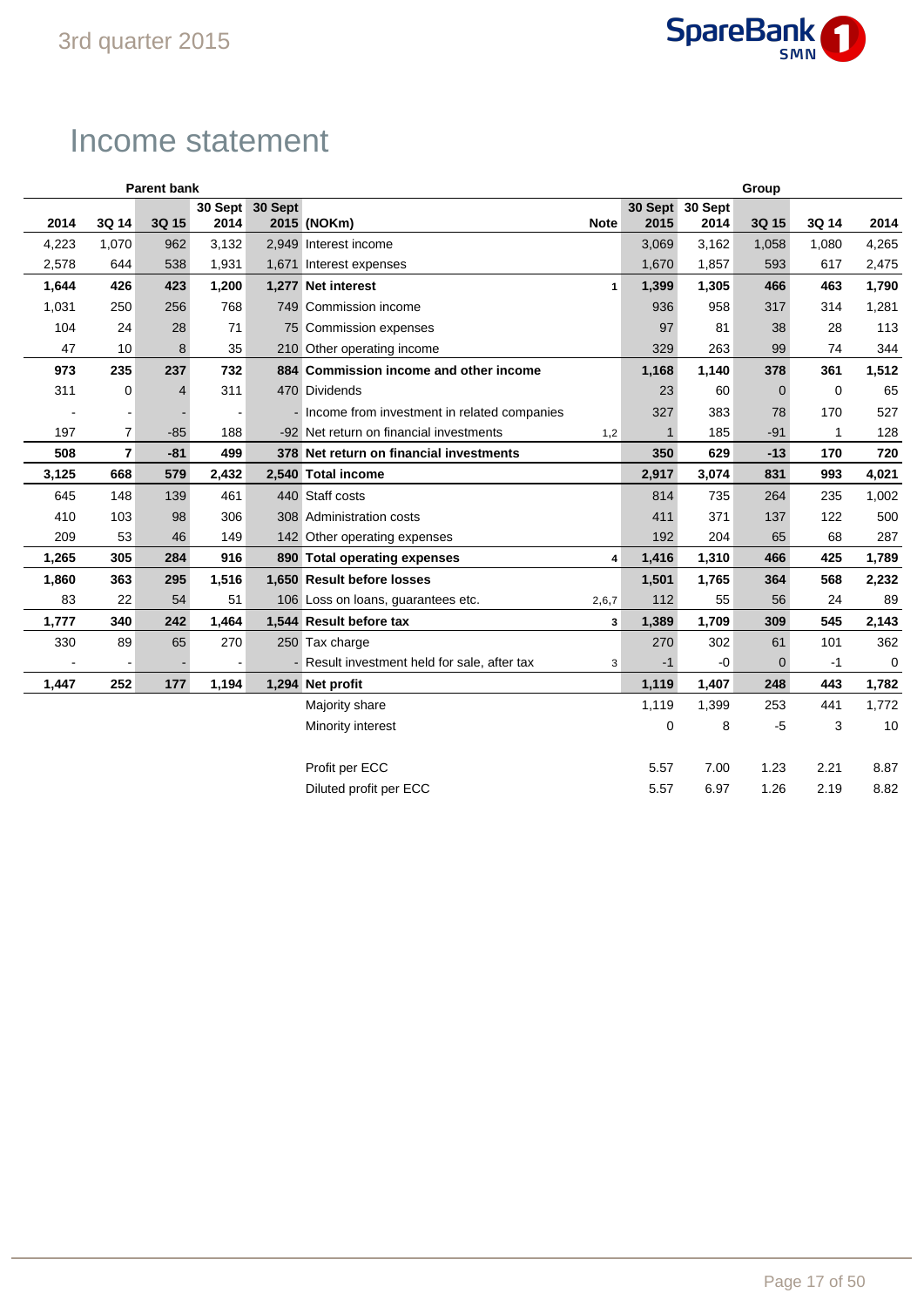

## Other comprehensive income

| <b>Parent bank</b> |       |       |                 |         |                                                                          |                 | Group           |       |       |        |  |
|--------------------|-------|-------|-----------------|---------|--------------------------------------------------------------------------|-----------------|-----------------|-------|-------|--------|--|
| 2014               | 3Q 14 | 3Q 15 | 30 Sept<br>2014 | 30 Sept | 2015 (NOKm)                                                              | 30 Sept<br>2015 | 30 Sept<br>2014 | 3Q 15 | 3Q 14 | 2014   |  |
| 1,447              | 252   | 177   | 1,194           |         | 1,294 Net profit                                                         | 1,119           | 1,407           | 248   | 443   | 1,782  |  |
|                    |       |       |                 |         | Items that will not be reclassified to<br>profit/loss                    |                 |                 |       |       |        |  |
| $-111$             |       |       | -89             |         | - Actuarial gains and losses pensions                                    |                 | $-94$           |       |       | $-117$ |  |
| 29                 |       |       | 24              |         | - Tax                                                                    |                 | 25              |       |       | 31     |  |
|                    |       |       |                 |         | Share of other comprehensive income of                                   |                 |                 |       |       |        |  |
|                    |       |       |                 |         | - associates and joint venture                                           | 35              | 3               | 6     | 4     | -9     |  |
| -82                |       |       | $-65$           |         | - Total                                                                  | 35              | $-66$           | 6     | 4     | $-94$  |  |
|                    |       |       |                 |         | Items that will be reclassified to profit/loss                           |                 |                 |       |       |        |  |
|                    |       |       |                 |         | - Available-for-sale financial assets                                    |                 |                 |       |       | $-2$   |  |
|                    |       |       |                 |         | Share of other comprehensive income of<br>- associates and joint venture |                 |                 |       |       | 0      |  |
|                    |       |       |                 |         | - Tax                                                                    |                 |                 |       |       |        |  |
|                    |       |       |                 |         | - Total                                                                  | $\bf{0}$        |                 | $-1$  |       | $-2$   |  |
| 1,365              | 252   | 177   | 1,129           |         | 1,294 Total other comprehensive income                                   | 1,154           | 1,341           | 253   | 448   | 1,685  |  |
|                    |       |       |                 |         | Majority share of comprehensive income                                   | 1,154           | 1,333           | 258   | 445   | 1,676  |  |
|                    |       |       |                 |         | Minority interest of comprehensive income                                | 0               | 8               | $-5$  | 3     | 10     |  |

Other comprehensive income comprise items reflected directly in equity capital that are not transactions with owners, cf. IAS 1

## Key figures

| <b>Parent bank</b> |       |         |                 |         |                                                  |                 |                 | Group   |       |        |
|--------------------|-------|---------|-----------------|---------|--------------------------------------------------|-----------------|-----------------|---------|-------|--------|
| 2014               | 3Q 14 | 3Q 15   | 30 Sept<br>2014 | 30 Sept | 2015 Result as per cent of average total assets: | 30 Sept<br>2015 | 30 Sept<br>2014 | 3Q 15   | 3Q 14 | 2014   |
| 1.41               | 1.46  | 1.32    | 1.40            |         | 1.35 Net interest                                | 1.46            | 1.50            | 1.43    | 1.57  | 1.52   |
| 0.84               | 0.81  | 0.74    | 0.85            |         | 0.94 Commission income and other income          | 1.22            | 1.31            | 1.16    | 1.22  | 1.28   |
| 0.44               | 0.02  | $-0.25$ | 0.58            |         | 0.40 Net return on financial investments         | 0.37            | 0.72            | $-0.04$ | 0.58  | 0.61   |
| 1.09               | 1.05  | 0.89    | 1.07            |         | 0.94 Total operating expenses                    | 1.48            | 1.51            | 1.43    | 1.44  | 1.52   |
| 1.60               | 1.24  | 0.92    | 1.77            |         | 1.75 Result before losses                        | 1.57            | 2.03            | 1.12    | 1.93  | 1.89   |
| 0.07               | 0.08  | 0.17    | 0.06            |         | 0.11 Loss on loans, guarantees etc.              | 0.12            | 0.06            | 0.17    | 0.08  | 0.08   |
| 1.53               | 1.17  | 0.75    | 1.71            |         | 1.64 Result before tax                           | 1.45            | 1.97            | 0.95    | 1.85  | 1.82   |
| 0.40               | 0.46  | 0.49    | 0.38            |         | 0.35 Cost-income ratio                           | 0.49            | 0.43            | 0.56    | 0.43  | 0.44   |
| 70 %               |       |         | 70 %            |         | 71 % Loan-to-deposit ratio                       | 67 %            | 67 %            |         |       | 67 %   |
| 14.1 %             | 9.6%  | 6.1%    | 15.7 %          |         | 15.4 % Return on equity                          | 11.5%           | 16.1 %          | 7.4%    | 14.8% | 15.1 % |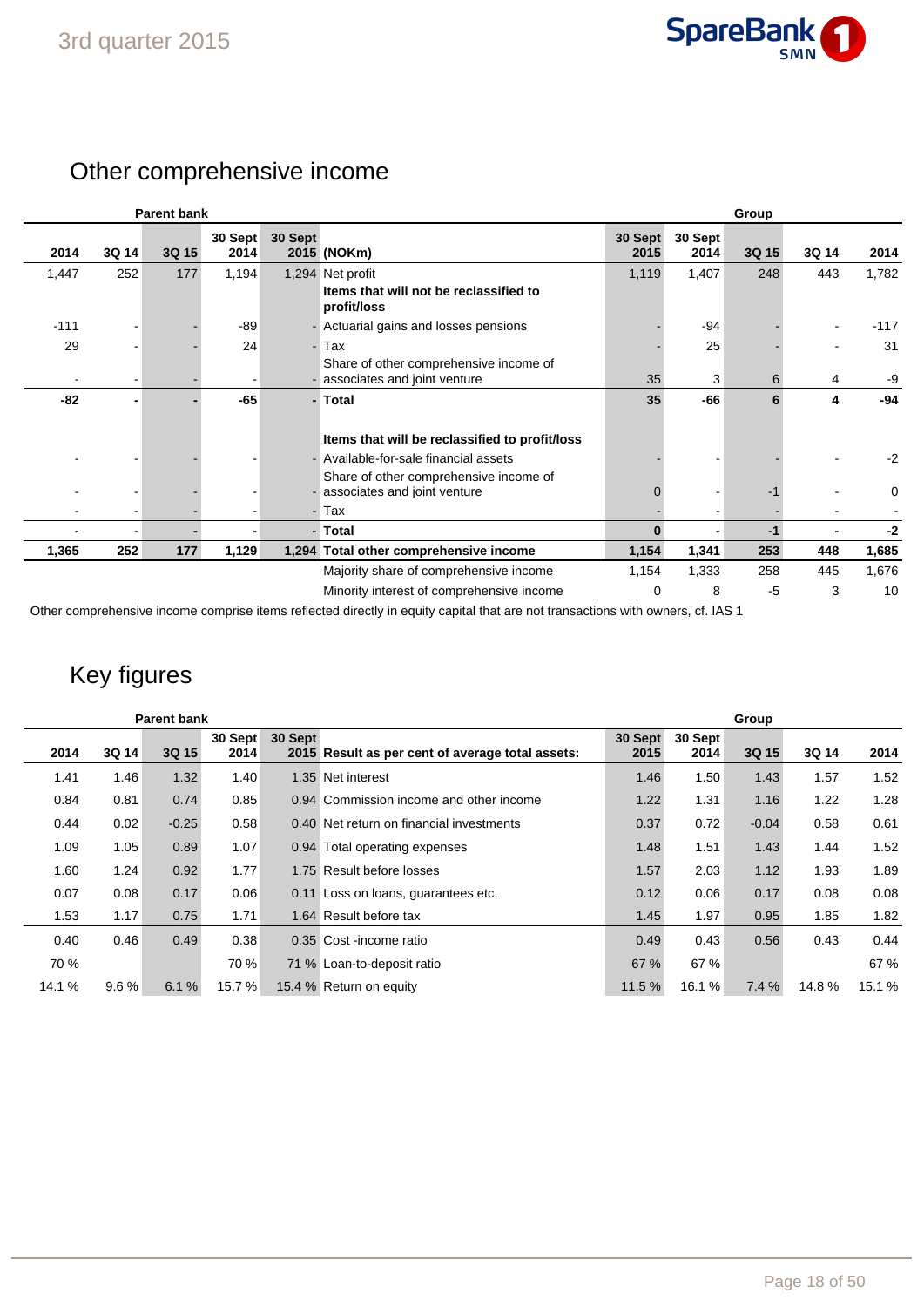

# Balance sheet

|                | <b>Parent bank</b> |         |                                                      |             |                 | Group           |                |
|----------------|--------------------|---------|------------------------------------------------------|-------------|-----------------|-----------------|----------------|
| 31 Dec<br>2014 | 30 Sept<br>2014    | 30 Sept | 2015 (NOKm)                                          | <b>Note</b> | 30 Sept<br>2015 | 30 Sept<br>2014 | 31 Dec<br>2014 |
| 4,676          | 757                |         | 1,252 Cash and receivables from central banks        |             | 1,252           | 757             | 4,676          |
| 4,364          | 4,184              |         | 6,122 Deposits with and loans to credit institutions |             | 2,807           | 1,144           | 1,289          |
| 86,920         | 83,118             |         | 91,163 Gross loans to customers before write-down    | 5,8         | 94,917          | 86,724          | 90,578         |
| $-164$         | $-170$             | $-182$  | - Specified write-downs                              | 6, 7, 8     | $-191$          | $-182$          | $-172$         |
| $-278$         | $-278$             |         | -308 - Write-downs by loan category                  | 6           | $-326$          | $-295$          | $-295$         |
| 86,478         | 82,669             |         | 90,673 Net loans to and receivables from customers   |             | 94,400          | 86,247          | 90,112         |
| 14,177         | 15,393             |         | 14,430 Fixed-income CDs and bonds                    | 15          | 14,430          | 15,393          | 14,177         |
| 7,972          | 5,053              |         | 7,580 Derivatives                                    | 14          | 7,513           | 5,052           | 7,877          |
| 257            | 240                |         | 254 Shares, units and other equity interests         | 2,15        | 1,221           | 695             | 708            |
| 3,361          | 3,318              |         | 3,366 Investment in related companies                |             | 5,189           | 5,008           | 5,129          |
| 2,490          | 2,477              |         | 2,853 Investment in group companies                  |             |                 |                 |                |
| 101            | 114                |         | 222 Investment held for sale                         |             | 15              | 61              | 45             |
| 447            | 447                |         | 447 Goodwill                                         |             | 528             | 522             | 526            |
| 297            | 1,045              | 291     | Other assets                                         | 9           | 1,882           | 2,316           | 1,509          |
| 124,619        | 115,698            |         | 127,490 Total assets                                 |             | 129,237         | 117,194         | 126,047        |
| 9,123          | 5,827              |         | 8,324 Deposits from credit institutions              |             | 8,324           | 5,827           | 9,123          |
| 61,202         | 58,519             |         | 64,276 Deposits from and debt to customers           | 10          | 63,620          | 58,091          | 60,680         |
| 33,001         | 30,721             |         | 33,557 Debt created by issue of securities           | 11          | 33,557          | 30,721          | 33,001         |
| 6,252          | 4,385              |         | 5,523 Derivatives                                    | 15          | 5,486           | 4,385           | 6,252          |
| 846            | 2,332              |         | 691 Other liabilities                                | 12          | 1,342           | 2,617           | 1,095          |
|                |                    |         | - Investment held for sale                           |             | $\mathbf 0$     |                 |                |
| 3,371          | 3,325              |         | 3,453 Subordinated loan capital                      | 11          | 3,453           | 3,325           | 3,371          |
| 113,795        | 105,109            |         | 115,824 Total liabilities                            |             | 115,782         | 104,966         | 113,523        |
|                |                    |         |                                                      |             |                 |                 |                |
| 2,597          | 2,597              |         | 2,597 Equity capital certificates                    |             | 2,597           | 2,597           | 2,597          |
| -0             | -0                 |         | -0 Own holding of ECCs                               |             | $-0$            | -0              | $-0$           |
| 895            | 895                |         | 895 Premium fund                                     |             | 895             | 895             | 895            |
| 3,122          | 2,496              |         | 3,122 Dividend equalisation fund                     |             | 3,122           | 2,496           | 3,122          |
| 292            |                    |         | Recommended dividends                                |             |                 |                 | 292            |
| 160            |                    |         | Provision for gifts                                  |             |                 |                 | 160            |
| 3,619          | 3,276              |         | 3,619 Savings bank's reserve                         |             | 3,619           | 3,276           | 3,619          |
| 139            | 195                |         | 139 Unrealised gains reserve                         |             | 148             | 206             | 148            |
|                | $-65$              |         | - Other equity capital                               |             | 1,660           | 1,285           | 1,620          |
| $\overline{a}$ | 1,194              |         | 1,294 Profit for the period                          |             | 1,119           | 1,407           |                |
|                |                    |         | Minority interests                                   |             | 295             | 66              | 72             |
| 10,824         | 10,588             |         | 11,666 Total equity                                  | 13          | 13,455          | 12,228          | 12,524         |
| 124,619        | 115,698            |         | 127,490 Total liabilities and equity                 |             | 129,237         | 117,194         | 126,047        |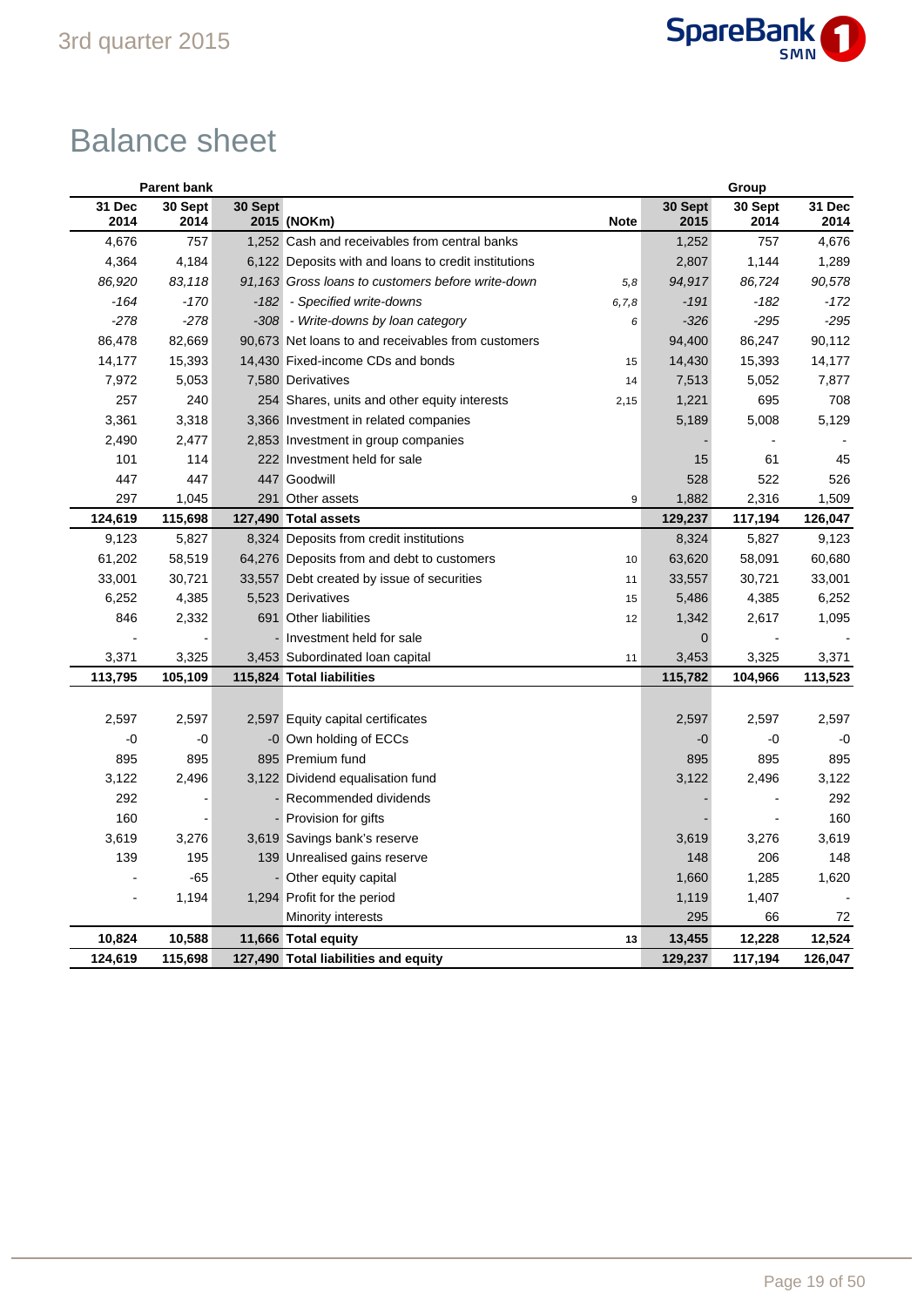

# Cash flow statement

| <b>Parent bank</b> |                 |         |                                                                 |                 | Group           |                |
|--------------------|-----------------|---------|-----------------------------------------------------------------|-----------------|-----------------|----------------|
| 31 Dec<br>2014     | 30 Sept<br>2014 | 30 Sept | 2015 (NOKm)                                                     | 30 Sept<br>2015 | 30 Sept<br>2014 | 31 Dec<br>2014 |
| 1,447              | 1,194           |         | 1,294 Net profit                                                | 1,119           | 1,407           | 1,782          |
| 40                 | 29              |         | 31 Depreciations and write-downs on fixed assets                | 79              | 80              | 109            |
| 83                 | 51              |         | 106 Losses on loans and guarantees                              | 112             | 55              | 89             |
| 1,569              | 1,274           |         | 1,430 Net cash increase from ordinary operations                | 1,310           | 1,542           | 1,980          |
| $-3,395$           | $-1,226$        |         | 384 Decrease/(increase) other receivables                       | $-62$           | $-1,308$        | $-3,333$       |
| 3,205              | 2,824           |         | -884 Increase/(decrease) short term debt                        | $-520$          | 2,797           | 3,144          |
| $-9,733$           | $-5,893$        |         | -4,301 Decrease/(increase) loans to customers                   | $-4,402$        | $-6,236$        | $-10,134$      |
| $-362$             | $-181$          |         | -1,758 Decrease/(increase) loans credit institutions            | $-1,518$        | 48              | $-97$          |
| 4,819              | 2,129           |         | 3,074 Increase/(decrease) deposits and debt to customers        | 2,940           | 2,158           | 4,753          |
| 2,542              | $-747$          |         | -799 Increase/(decrease) debt to credit institutions            | $-799$          | $-748$          | 2,542          |
| 2,761              | 1,544           |         | -253 Increase/(decrease) in short term investments              | $-253$          | 1,544           | 2,761          |
| 1,406              | $-276$          |         | -3,106 A) NET CASH FLOW FROM OPERATIONS                         | $-3,303$        | $-203$          | 1,614          |
| $-32$              | $-20$           |         | -17 Increase in tangible fixed assets                           | $-28$           | $-57$           | $-83$          |
|                    |                 |         | Reductions in tangible fixed assets                             |                 |                 |                |
| $-258$             | $-216$          |         | -489 Paid-up capital, associated companies                      | $-30$           | $-331$          | $-437$         |
| 235                | 251             |         | 2 Net investments in long-term shares and partnerships          | $-512$          | 335             | 322            |
| $-55$              | 16              |         | -504 B) NET CASH FLOW FROM INVESTMENTS                          | $-571$          | $-52$           | $-198$         |
| 51                 | 6               |         | 82 Increase/(decrease) in subordinated loan capital             | 82              | 6               | 51             |
|                    |                 |         | -0 Increase/(decrease) in equity                                | $-0$            |                 |                |
| $-227$             | $-227$          |         | -292 Dividend cleared                                           | $-292$          | $-227$          | $-227$         |
| $-124$             | $-124$          |         | -160 To be disbursed from gift fund                             | $-160$          | $-124$          | $-124$         |
| $-82$              | $-65$           |         | Correction of equity capital/other equity transactions          | 264             | $-70$           | $-148$         |
| $-1,085$           | $-3,365$        |         | 556 Increase/(decrease) in other long term loans                | 556             | $-3,365$        | $-1,085$       |
| $-1,467$           | $-3,775$        |         | 186 C) NET CASH FLOW FROM FINANCAL ACTIVITIES                   | 450             | $-3,781$        | $-1,534$       |
| $-117$             | $-4,036$        |         | A) + B) + C) NET CHANGES IN CASH AND CASH<br>-3,424 EQUIVALENTS | $-3,424$        | $-4,036$        | $-117$         |
| 4,793              | 4,793           |         | 4,676 Cash and cash equivalents at 1.1                          | 4,676           | 4,793           | 4,793          |
| 4,676              | 757             |         | 1,252 Cash and cash equivalents at end of quarter               | 1,252           | 757             | 4,676          |
| $-117$             | $-4,036$        |         | -3,424 Net changes in cash and cash equivalents                 | $-3,424$        | $-4,036$        | $-117$         |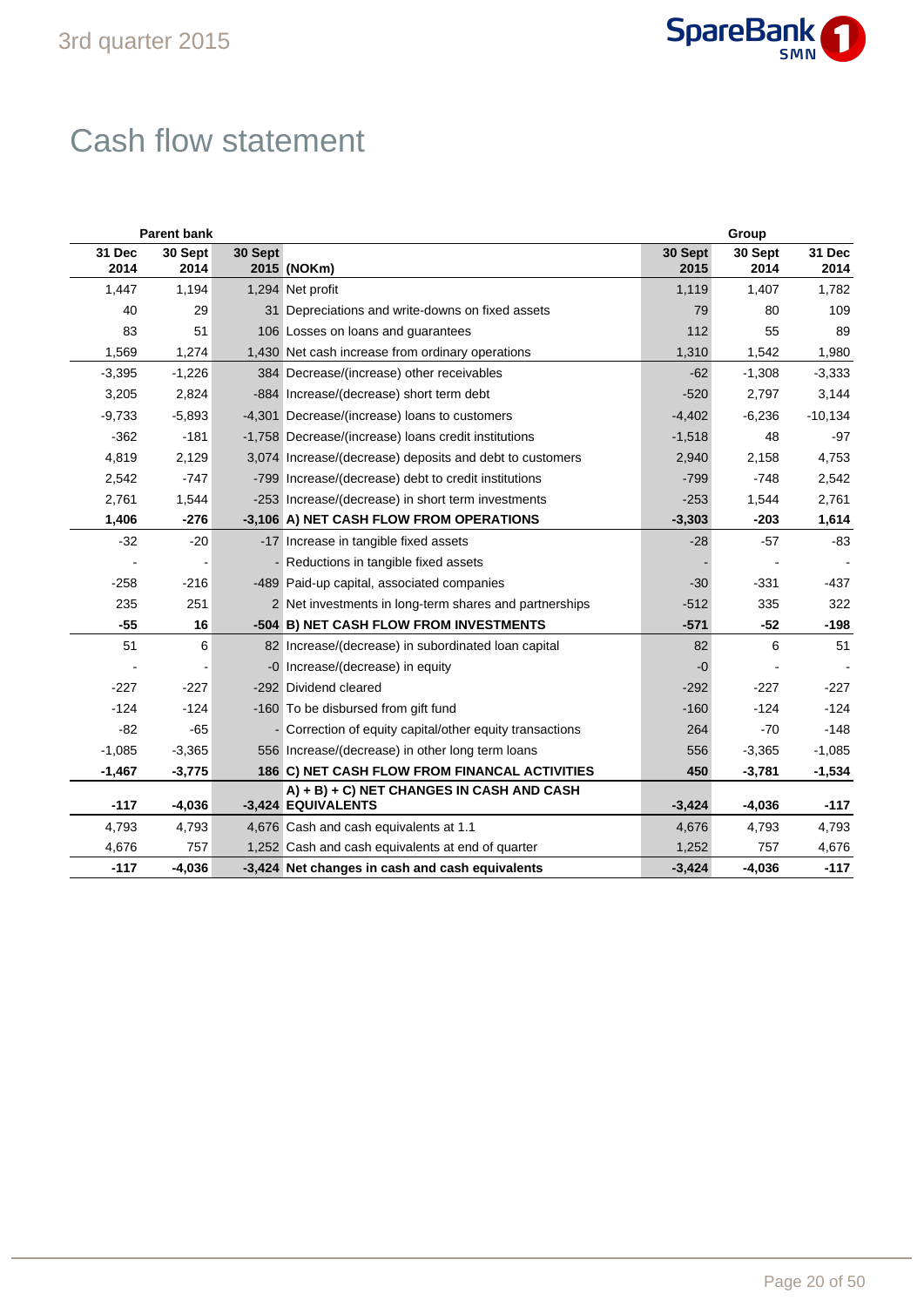

# Change in equity

| <b>Parent Bank</b>                             | <b>Issued equity</b> |                 | <b>Earned equity</b>     |                               |                          |                |                                       |                |                                     |
|------------------------------------------------|----------------------|-----------------|--------------------------|-------------------------------|--------------------------|----------------|---------------------------------------|----------------|-------------------------------------|
| (NOKm)                                         | <b>EC</b> capital    | Premium<br>fund | capital                  | <b>Ownerless Equalisation</b> | fund Dividend Gifts      |                | <b>Unrealised</b><br>gains<br>reserve |                | <b>Other Total</b><br>equity equity |
| Equity capital at 1 January 2014               | 2,597                | 895             | 3,276                    | 2,496                         | 227                      | 124            | 195                                   | ۰              | 9,811                               |
| Net profit                                     |                      |                 | 372                      | 679                           | 292                      | 160            | $-57$                                 |                | 1,447                               |
| Other comprehensive income                     |                      |                 |                          |                               |                          |                |                                       |                |                                     |
| Actuarial gains (losses), pensions             |                      |                 | $-29$                    | $-53$                         |                          |                |                                       |                | $-82$                               |
| Other comprehensive income                     | $\blacksquare$       | $\blacksquare$  | $-29$                    | $-53$                         | $\blacksquare$           | $\blacksquare$ | $\overline{\phantom{a}}$              | $\blacksquare$ | $-82$                               |
| Total other comprehensive income               | $\overline{a}$       | $\blacksquare$  | 343                      | 627                           | 292                      | 160            | $-57$                                 | $\blacksquare$ | 1,365                               |
| <b>Transactions with owners</b>                |                      |                 |                          |                               |                          |                |                                       |                |                                     |
| Dividend declared for 2013                     |                      |                 |                          | 0                             | $-227$                   |                |                                       |                | $-227$                              |
| To be disbursed from gift fund                 |                      |                 |                          | $\blacksquare$                | $\blacksquare$           | $-124$         |                                       |                | $-124$                              |
| Sale of own ECCs                               | $-0$                 |                 |                          | 0                             |                          |                |                                       | $\blacksquare$ | $\mathbf 0$                         |
| Total transactions with owners                 | $-0$                 |                 |                          | 0                             | $-227$                   | $-124$         |                                       |                | $-351$                              |
| Equity capital at 31 December 2014             | 2,597                | 895             | 3,619                    | 3,122                         | 292                      | 160            | 139                                   |                | $-10,824$                           |
| Equity capital at 1 January 2015<br>Net profit | 2,597                | 895             | 3,619                    | 3,122                         | 292                      | 160            | 139                                   | 1,294          | $-10,824$<br>1,294                  |
| Other comprehensive income                     |                      |                 |                          |                               |                          |                |                                       |                |                                     |
| Actuarial gains (losses), pensions             | ۰                    |                 | $\overline{\phantom{a}}$ | $\blacksquare$                |                          |                |                                       |                |                                     |
| Other comprehensive income                     | $\overline{a}$       | $\mathbf{r}$    | $\overline{a}$           | $\blacksquare$                |                          |                |                                       |                |                                     |
| Total other comprehensive income               | $\blacksquare$       | $\blacksquare$  | $\blacksquare$           | $\overline{\phantom{a}}$      | $\overline{\phantom{a}}$ |                |                                       | 1,294          | 1,294                               |
| <b>Transactions with owners</b>                |                      |                 |                          |                               |                          |                |                                       |                |                                     |
| Dividend declared for 2014                     |                      |                 |                          |                               | $-292$                   |                |                                       |                | $-292$                              |
| To be disbursed from gift fund                 |                      |                 |                          |                               | $\blacksquare$           | $-160$         |                                       |                | $-160$                              |
| Sale of own ECCs                               |                      |                 |                          | -0                            |                          |                |                                       |                | $-0$                                |
| Total transactions with owners                 | $\blacksquare$       | $\overline{a}$  | $\blacksquare$           | $-0$                          |                          | $-292 - 160$   | $\overline{a}$                        |                | $-452$                              |
| Equity capital at 30 September 2015            | 2,597                | 895             | 3,619                    | 3,122                         | $\blacksquare$           |                | 139                                   |                | 1,294 11,666                        |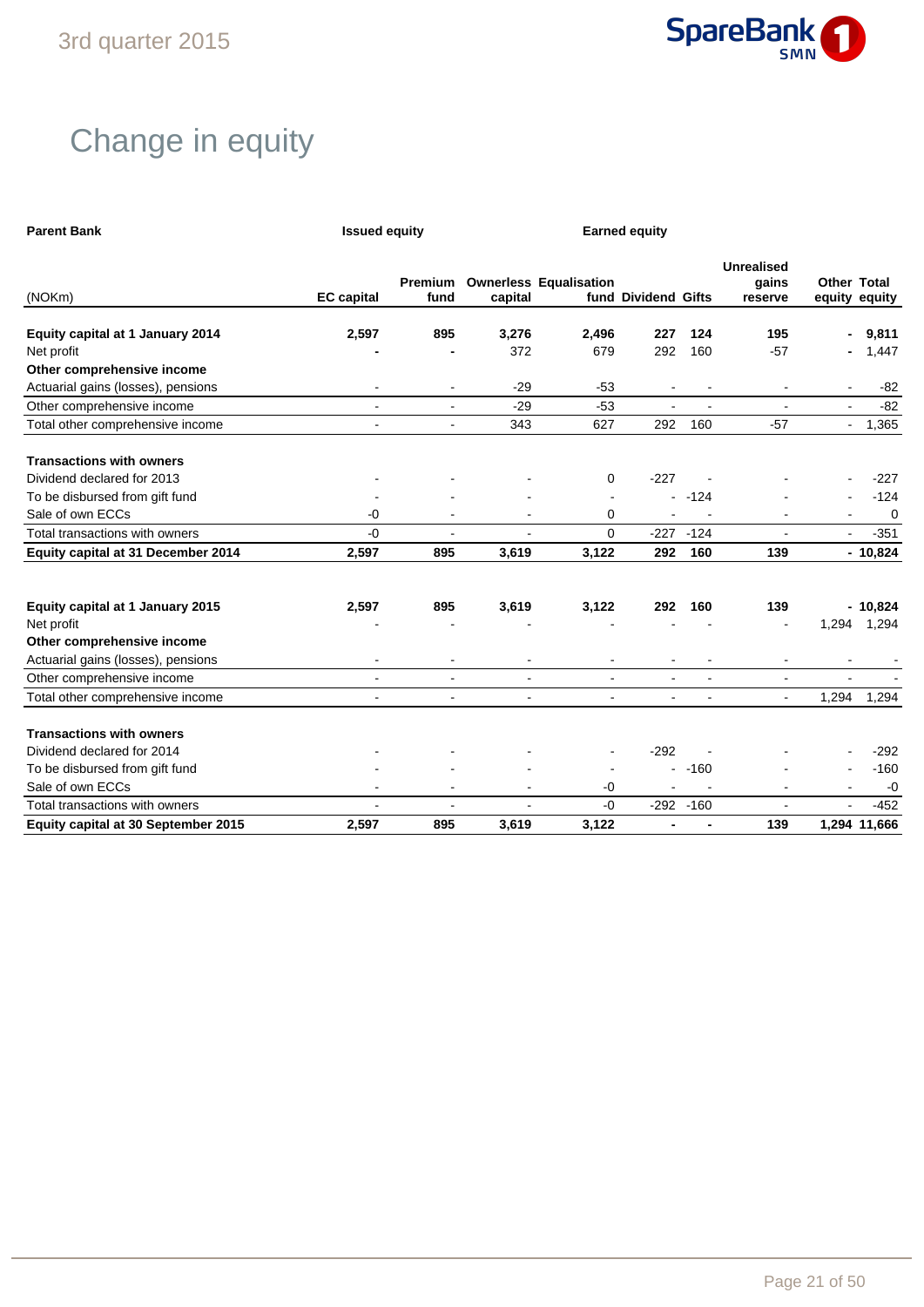

| Group                                   | <b>Issued equity</b> |                        |         | <b>Earned equity</b>          |                     |        |                                       |       |                             |                 |
|-----------------------------------------|----------------------|------------------------|---------|-------------------------------|---------------------|--------|---------------------------------------|-------|-----------------------------|-----------------|
| (NOKm)                                  | <b>EC</b><br>capital | <b>Premium</b><br>fund | capital | <b>Ownerless Equalisation</b> | fund Dividend Gifts |        | Unrealised<br>qains<br>reserve equity | Other | <b>Minotity</b><br>interest | Total<br>equity |
| <b>Equity capital at 1 January 2014</b> | 2,597                | 895                    | 3.276   | 2,496                         | 227                 | 124    | 206                                   | 1,354 | 67                          | 11,242          |
| Net profit                              |                      |                        | 372     | 679                           | 292                 | 160    | $-57$                                 | 325   | 10                          | 1,782           |
| Other comprehensive income              |                      |                        |         |                               |                     |        |                                       |       |                             |                 |
| Share of other comprehensive income of  |                      |                        |         |                               |                     |        |                                       |       |                             |                 |
| associates and joint ventures           |                      |                        |         |                               |                     |        |                                       | -9    |                             | -9              |
| Available-for-sale financial assets     |                      |                        |         |                               |                     |        | $-2$                                  |       |                             | $-2$            |
| Actuarial gains (losses), pensions      |                      |                        | $-29$   | $-53$                         |                     |        |                                       | $-3$  | $\blacksquare$              | $-85$           |
| Other comprehensive income              |                      |                        | $-29$   | $-53$                         |                     |        | $-2$                                  | $-12$ |                             | $-96$           |
| Total other comprehensive income        |                      |                        | 343     | 627                           | 292                 | 160    | $-59$                                 | 313   | 10                          | 1,686           |
| <b>Transactions with owners</b>         |                      |                        |         |                               |                     |        |                                       |       |                             |                 |
| Dividend declared for 2013              |                      |                        |         |                               | $-227$              |        |                                       |       |                             | $-227$          |
| To be disbursed from gift fund          |                      |                        |         |                               |                     | $-124$ |                                       |       |                             | $-124$          |
| Sale of own ECCs                        | -0                   |                        | $-0$    |                               |                     |        |                                       |       |                             | $-0$            |
| Direct recognitions in equity           |                      |                        |         |                               |                     |        |                                       | -40   |                             | $-40$           |
| Share of other comprehensive income of  |                      |                        |         |                               |                     |        |                                       |       |                             |                 |
| associates and joint ventures           |                      |                        |         |                               |                     |        |                                       | -8    |                             | -8              |
| Change in minority share                | $\blacksquare$       |                        |         | $\blacksquare$                |                     |        |                                       |       | $-5$                        | -5              |
| Total transactions with owners          | -0                   |                        | -0      | $\blacksquare$                | $-227$              | $-124$ |                                       | -48   | $-5$                        | $-404$          |
| Equity capital at 31 December 2014      | 2,597                | 895                    | 3,619   | 3,122                         | 292                 | 160    | 148                                   | 1,620 | 72                          | 12,524          |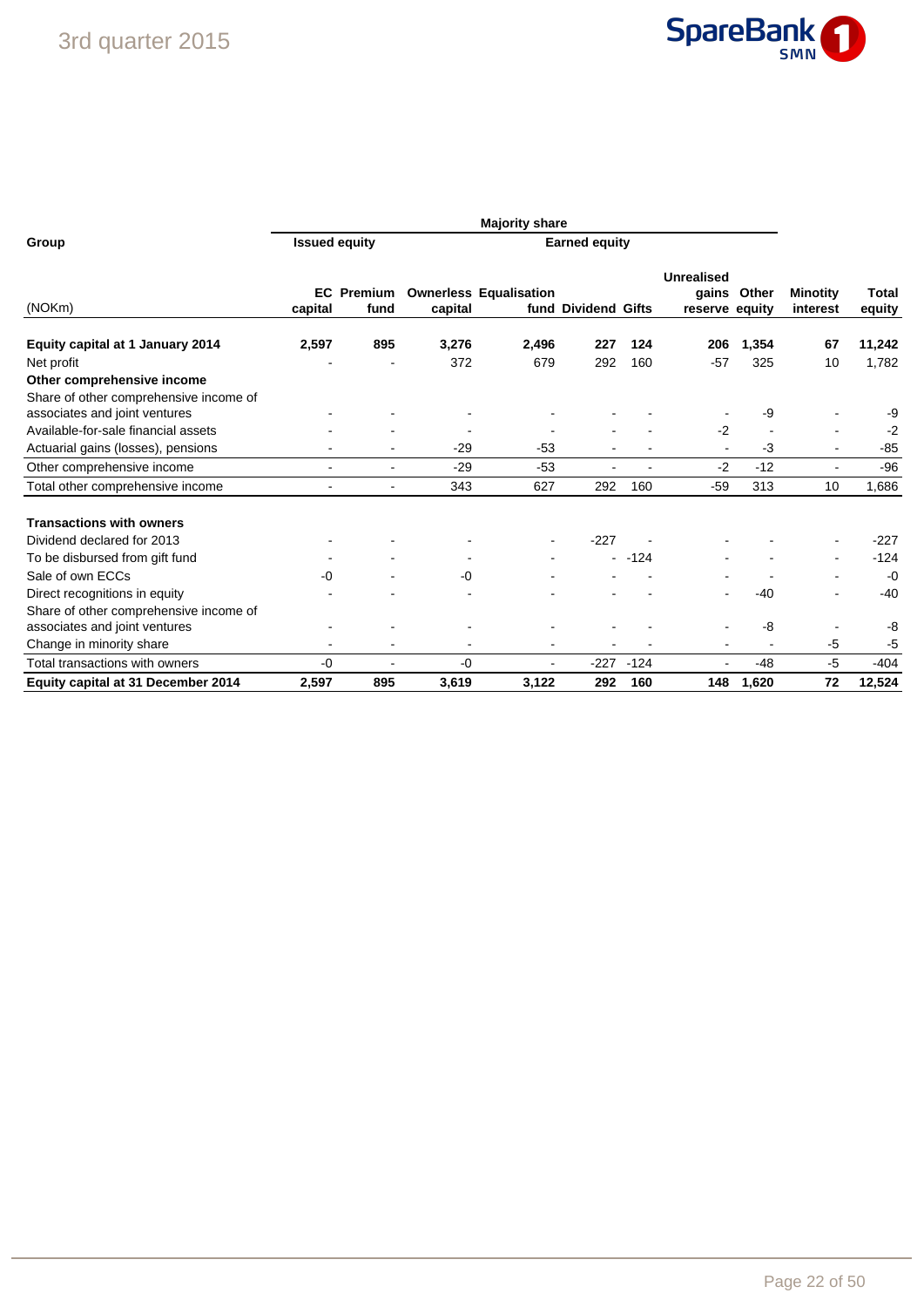

| Group                                                                |                | <b>Issued equity</b>     |                |                               |                     |        |                                              |                |                             |                 |
|----------------------------------------------------------------------|----------------|--------------------------|----------------|-------------------------------|---------------------|--------|----------------------------------------------|----------------|-----------------------------|-----------------|
| (NOKm)                                                               | EC.<br>capital | Premium<br>fund          | capital        | <b>Ownerless Equalisation</b> | fund Dividend Gifts |        | <b>Unrealised</b><br>qains<br>reserve equity | Other          | <b>Minotity</b><br>interest | Total<br>equity |
| Equity capital at 1 January 2015<br>Net profit                       | 2,597          | 895                      | 3,619          | 3,122                         | 292                 | 160    | 148                                          | 1,620<br>1,119 | 72<br>$\Omega$              | 12,524<br>1,119 |
| Other comprehensive income<br>Share of other comprehensive income of |                |                          |                |                               |                     |        |                                              |                |                             |                 |
| associates and joint ventures                                        |                | $\blacksquare$           |                |                               |                     |        |                                              | 36<br>36       |                             | 36<br>36        |
| Other comprehensive income                                           |                |                          |                | $\blacksquare$                | $\blacksquare$      |        | $\overline{\phantom{0}}$                     |                | $\blacksquare$              |                 |
| Total other comprehensive income                                     |                |                          |                |                               |                     |        |                                              | $-1,154$       | 0                           | 1,154           |
| <b>Transactions with owners</b>                                      |                |                          |                |                               |                     |        |                                              |                |                             |                 |
| Dividend declared for 2014                                           |                |                          |                |                               | $-292$              |        |                                              |                |                             | $-292$          |
| To be disbursed from gift fund                                       |                | $\overline{\phantom{a}}$ | $\blacksquare$ |                               |                     | $-160$ |                                              |                | $\blacksquare$              | $-160$          |
| Sale of own ECCs                                                     |                | ۰                        |                | -0                            |                     |        |                                              |                |                             | $-0$            |
| Direct recognitions in equity                                        |                |                          |                |                               |                     |        |                                              | 4              | 4                           | 9               |
| Share of other comprehensive income of                               |                |                          |                |                               |                     |        |                                              |                |                             |                 |
| associates and joint ventures                                        |                |                          |                |                               |                     |        |                                              |                |                             | 1               |
| Change in minority share                                             |                |                          |                | $\overline{\phantom{0}}$      |                     |        |                                              |                | 219                         | 219             |
| Total transactions with owners                                       |                | $\blacksquare$           |                | -0                            | $-292$              | $-160$ |                                              | 5              | 223                         | $-223$          |
| Equity capital at 30 September 2015                                  | 2,597          | 895                      | 3,619          | 3,122                         |                     |        | 148                                          | 2,779          | 295                         | 13,455          |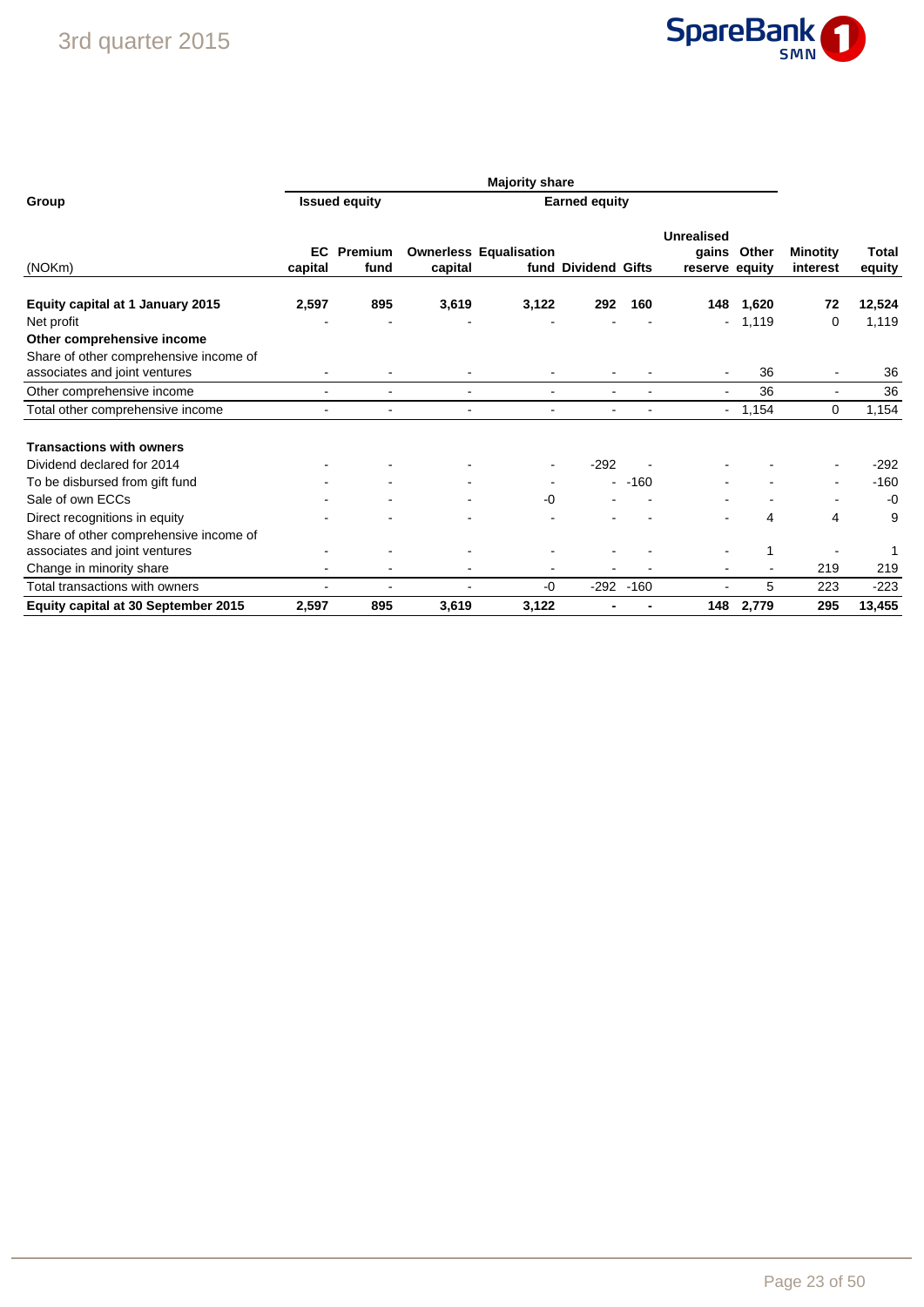

# Equity capital certificate ratio

| (NOKm)                                            | 30 Sept<br>2015 | 31 Dec<br>2014 |
|---------------------------------------------------|-----------------|----------------|
| ECC capital                                       | 2,597           | 2,597          |
| Dividend equalisation reserve                     | 3,122           | 3,122          |
| Premium reserve                                   | 895             | 895            |
| Unrealised gains reserve                          | 90              | 90             |
| A. The equity capital certificate owners' capital | 6,704           | 6,704          |
| Ownerless capital                                 | 3.619           | 3,619          |
| Unrealised gains reserve                          | 49              | 49             |
| <b>B.</b> The saving bank reserve                 | 3,668           | 3,668          |
| To be disbursed from gift fund                    |                 | 160            |
| Dividend declared                                 |                 | 292            |
| <b>Equity ex. profit</b>                          | 10,372          | 10,824         |
| Equity capital certificate ratio $A/(A+B)$        | 64.64 %         | 64.64 %        |

Equity capital certificate ratio for distribution 64.64 % 64.64 %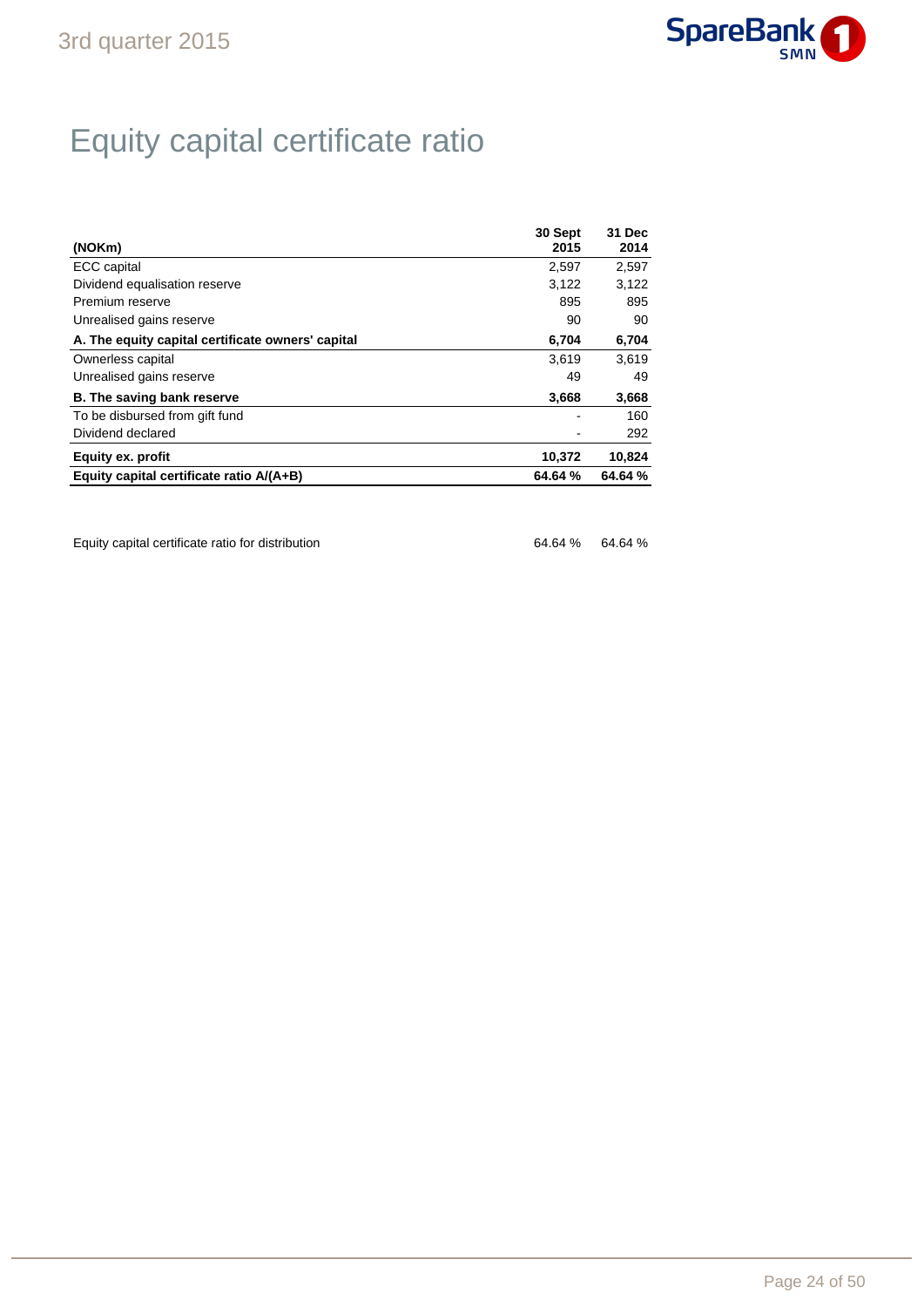

# Results from quarterly accounts

| Group (NOKm)                                | 3Q          | 2Q    | 1Q          | 4Q    | 3Q          | 2Q    | 1Q    | 4Q       | 3Q    |
|---------------------------------------------|-------------|-------|-------------|-------|-------------|-------|-------|----------|-------|
|                                             | 2015        | 2015  | 2015        | 2014  | 2014        | 2014  | 2014  | 2013     | 2013  |
| Interest income                             | 1.058       | 992   | 1,019       | 1,103 | 1,080       | 1.055 | 1,027 | 1.059    | 1,068 |
| Interest expenses                           | 593         | 525   | 552         | 618   | 617         | 625   | 615   | 624      | 634   |
| <b>Net interest</b>                         | 466         | 467   | 467         | 485   | 463         | 430   | 412   | 436      | 434   |
| Commission income                           | 317         | 313   | 306         | 323   | 314         | 326   | 318   | 323      | 323   |
| Commission expenses                         | 38          | 32    | 27          | 33    | 28          | 28    | 25    | 25       | 28    |
| Other operating income                      | 99          | 132   | 97          | 81    | 74          | 96    | 93    | 84       | 72    |
| <b>Commission income and other income</b>   | 378         | 413   | 377         | 371   | 361         | 394   | 385   | 382      | 367   |
| <b>Dividends</b>                            | $\mathbf 0$ | 22    | $\mathbf 0$ | 5     | $\mathbf 0$ | 14    | 46    | $\Omega$ | 11    |
| Income from investment in related companies | 78          | 120   | 129         | 144   | 170         | 131   | 82    | 98       | 120   |
| Net return on financial investments         | $-91$       | 23    | 69          | $-58$ | 1           | 56    | 129   | 58       | 5     |
| Net return on financial investments         | -13         | 165   | 198         | 91    | 170         | 201   | 257   | 156      | 135   |
| <b>Total income</b>                         | 831         | 1,044 | 1,042       | 947   | 993         | 1.026 | 1,055 | 974      | 937   |
| Staff costs                                 | 264         | 283   | 267         | 267   | 235         | 245   | 254   | 222      | 224   |
| Administration costs                        | 137         | 147   | 126         | 129   | 122         | 126   | 123   | 134      | 100   |
| Other operating expenses                    | 65          | 66    | 61          | 83    | 68          | 72    | 64    | 110      | 83    |
| <b>Total operating expenses</b>             | 466         | 496   | 454         | 479   | 425         | 443   | 441   | 465      | 406   |
| <b>Result before losses</b>                 | 364         | 548   | 588         | 467   | 568         | 583   | 614   | 508      | 530   |
| Loss on loans, guarantees etc.              | 56          | 35    | 22          | 34    | 24          | 15    | 17    | 32       | 30    |
| <b>Result before tax</b>                    | 309         | 513   | 567         | 434   | 545         | 568   | 597   | 476      | 501   |
| Tax charge                                  | 61          | 83    | 126         | 60    | 101         | 103   | 99    | 110      | 98    |
| Result investment held for sale, after tax  | 0           | -0    | -0          | 0     | $-1$        | $-1$  | 1     | -4       | 31    |
| Net profit                                  | 248         | 430   | 441         | 375   | 443         | 464   | 500   | 361      | 433   |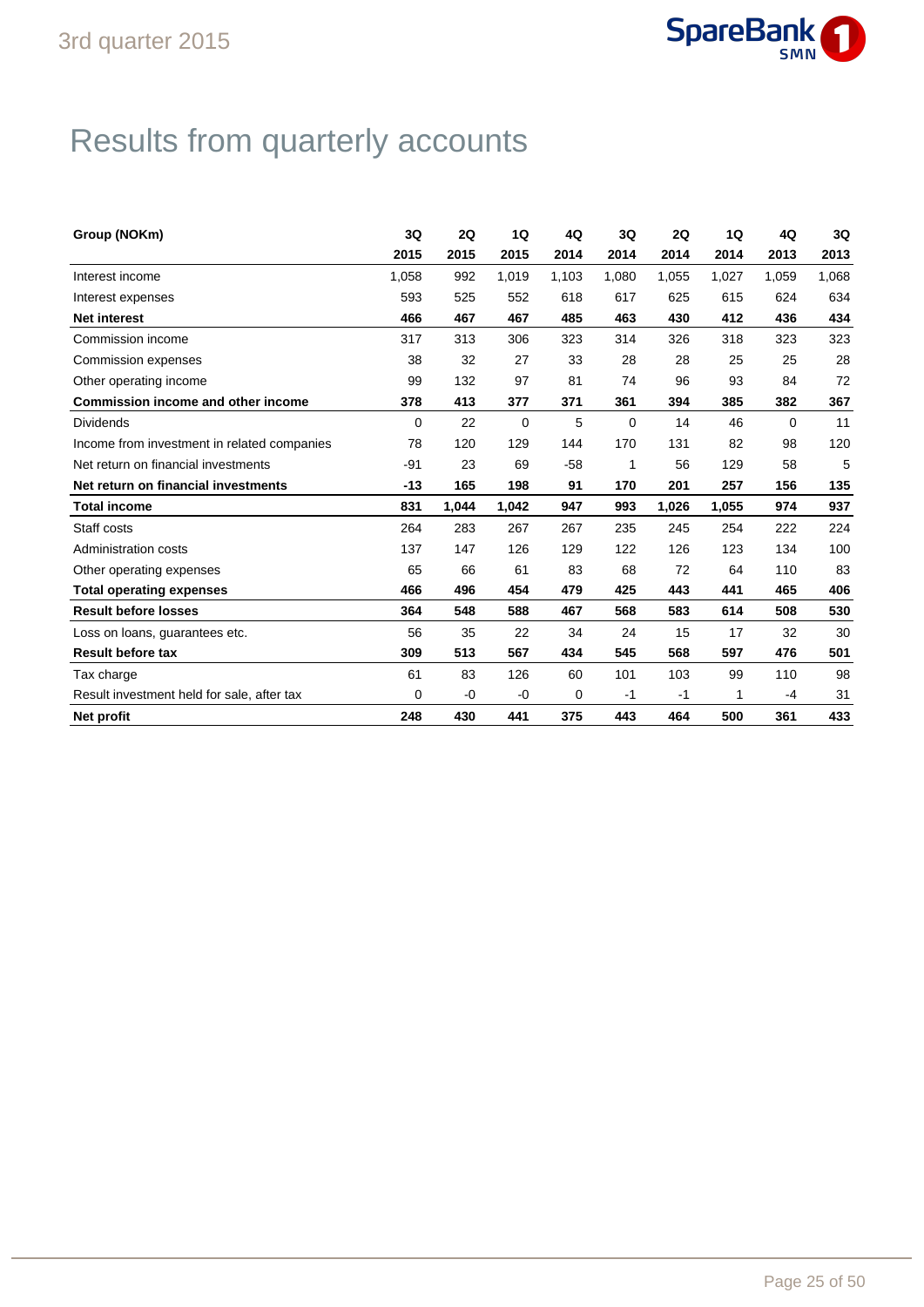

# Key figures from quarterly accounts

| Group (NOKm)                                                                             | 3Q     | 2Q     | 1Q     | 4Q     | 3Q     | 2Q     | 1Q                                                                      | 4Q     | 3Q     |
|------------------------------------------------------------------------------------------|--------|--------|--------|--------|--------|--------|-------------------------------------------------------------------------|--------|--------|
|                                                                                          | 2015   | 2015   | 2015   | 2014   | 2014   | 2014   | 2014                                                                    | 2013   | 2013   |
| <b>Profitability</b>                                                                     |        |        |        |        |        |        |                                                                         |        |        |
| Return on equity per quarter                                                             | 7.4%   | 13.4%  | 14.1%  | 12.1%  | 14.8%  | 16.0%  | 17.7%                                                                   | 13.1%  | 16.3%  |
| Cost-income ratio                                                                        | 56 %   | 47%    | 44%    | 51%    | 43%    | 43%    | 42%                                                                     | 48%    | 43%    |
| <b>Balance sheet figures</b>                                                             |        |        |        |        |        |        |                                                                         |        |        |
| Gross loans to customers                                                                 | 94.917 | 94,179 | 92,311 | 90,578 | 86,724 |        | 85,465 79,606                                                           | 80,548 | 80,081 |
| Gross loans incl. SB1 Boligkreditt and SB1 Næringskreditt                                |        |        |        |        |        |        | 126,180 124,519 122,933 120,435 116,464 114,819 111,800 112,283 110,476 |        |        |
| Deposits from customers                                                                  | 63,620 | 66,186 | 60,589 | 60,680 |        |        | 58,091 59,402 54,643                                                    | 55,927 | 53,547 |
| <b>Total assets</b>                                                                      |        |        |        |        |        |        | 129,237 130,888 123,687 126,047 117,194 118,758 111,609 115,360 111,977 |        |        |
| Average total assets                                                                     |        |        |        |        |        |        | 130,063 127,288 124,867 121,620 117,976 115,184 113,485 113,668 112,583 |        |        |
| Growth in Ioans incl. SB1 Boligkreditt and SB1 Næringskredtt last 12                     |        |        |        |        |        |        |                                                                         |        |        |
| months                                                                                   | 8.3%   | 8.4%   | 10.0%  | 7.3%   | 5.4 %  | 5.1%   | 4.4 %                                                                   | 6.8%   | 6.7%   |
| Growth in deposits last 12 months                                                        | 9.5%   | 11.4 % | 10.9%  | 8.5%   | 8.5%   | 8.5%   | 5.4%                                                                    | 7.3%   | 5.1%   |
| Losses and defaults in % of gross loans incl. SB1 Boligkreditt<br>and SB1 Næringskreditt |        |        |        |        |        |        |                                                                         |        |        |
| Impairment losses ratio                                                                  | 0.18%  | 0.11%  | 0.07%  | 0.11%  | 0.08%  | 0.05%  | $0.06\%$                                                                | 0.12%  | 0.11%  |
| Non-performing commitm. as a percentage of gross loans                                   | 0.17%  | 0.23%  | 0.19%  | 0.22%  | 0.29%  | 0.29%  | 0.24%                                                                   | 0.34%  | 0.35%  |
| Other doubtful commitm. as a percentage of gross loans                                   | 0.36 % | 0.30%  |        |        |        |        | $0.18\%$ 0.18% 0.18% 0.18% 0.21%                                        | 0.14 % | 0.19%  |
| <b>Solidity</b>                                                                          |        |        |        |        |        |        |                                                                         |        |        |
| Common equity tier 1                                                                     | 13.2%  | 12.7 % | 12.3 % | 11.2 % | 11.5 % | 11.4 % | 11.1 %                                                                  | 11.1 % | 10.7 % |
| Core capital ratio                                                                       | 15.2 % | 14.6 % | 14.3 % | 13.0%  | 13.4 % | 13.3 % | 12.9 %                                                                  | 13.0 % | 12.6 % |
| Capital adequacy ratio                                                                   | 17.9 % | 17.3 % | 17.0 % | 15.7 % | 16.1 % | 15.0%  | 14.8 %                                                                  | 14.7 % | 14.2 % |
| Core capital                                                                             | 13,451 | 13,142 | 12,713 | 12,382 | 12,302 | 11,635 | 11,303                                                                  | 10,989 | 10,707 |
| Net equity and related capital                                                           | 15,886 | 15,577 | 15,147 | 14,937 | 14,826 | 13,164 | 12,893                                                                  | 12,417 | 12,053 |
| Key figures ECC *)                                                                       |        |        |        |        |        |        |                                                                         |        |        |
| ECC share price at end of period (NOK)                                                   | 54.00  | 65.50  | 59.50  | 58.50  | 59.25  | 54.25  | 53.75                                                                   | 55.00  | 45.70  |
| Number of certificates issued, millions                                                  | 129.83 | 129.83 | 129.83 | 129.83 | 129.83 | 129.83 | 129.83                                                                  | 129.83 | 129.83 |
| Booked equity capital per ECC (including dividend)                                       | 65.52  | 64.18  | 61.95  | 62.04  | 60.53  | 58.32  | 56.39                                                                   | 55.69  | 53.76  |
| Profit per ECC, majority                                                                 | 1.26   | 2.13   | 2.18   | 1.85   | 2.19   | 2.29   | 2.48                                                                    | 1.79   | 2.14   |
| Price-Earnings Ratio                                                                     | 10.72  | 7.70   | 6.81   | 7.89   | 6.75   | 5.91   | 5.42                                                                    | 7.68   | 5.23   |
| Price-Book Value Ratio                                                                   | 0.82   | 1.02   | 0.96   | 0.94   | 0.98   | 0.93   | 0.95                                                                    | 0.99   | 0.85   |
| *) The key figures are corrected for issues                                              |        |        |        |        |        |        |                                                                         |        |        |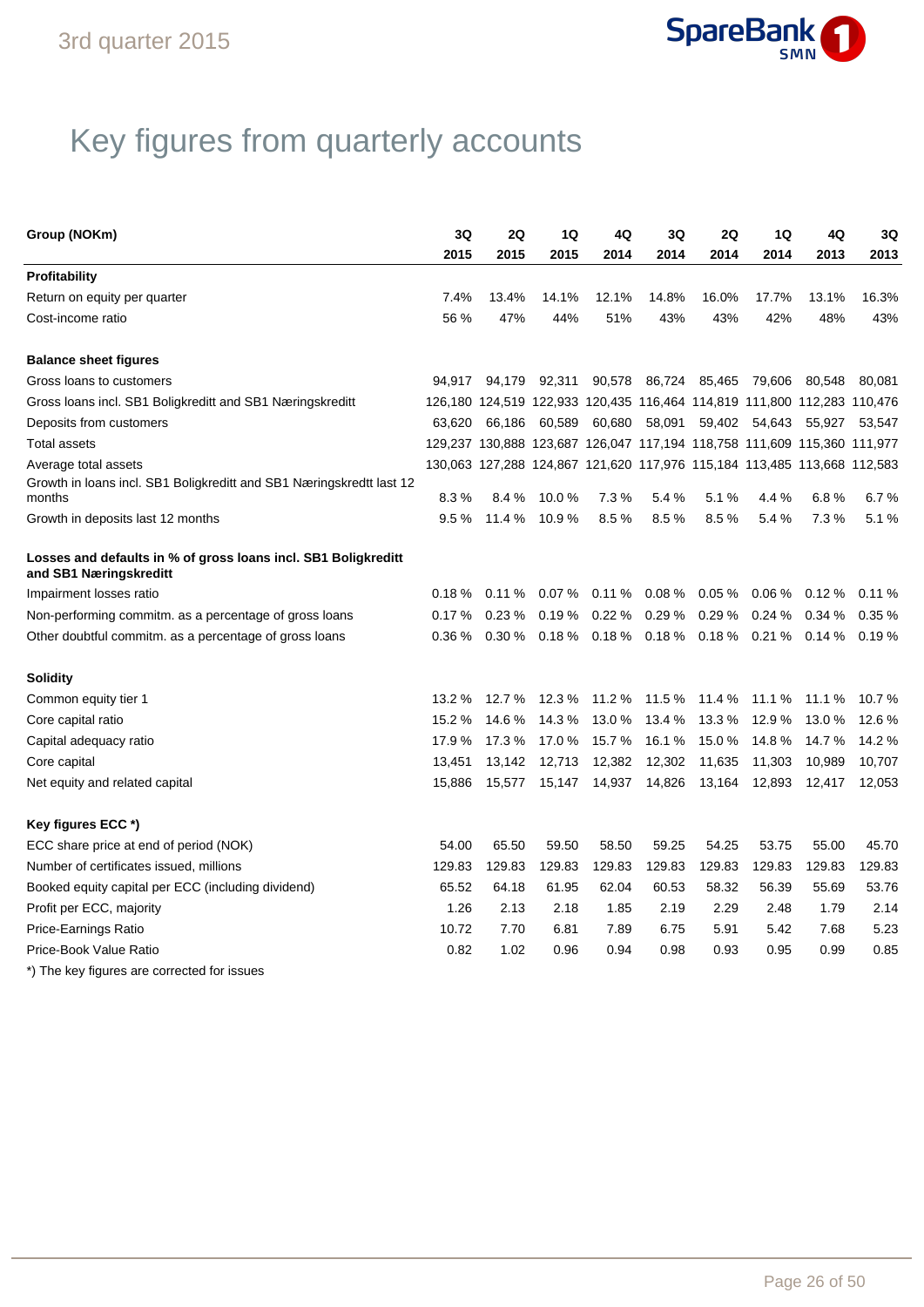

## **Notes**

## Contents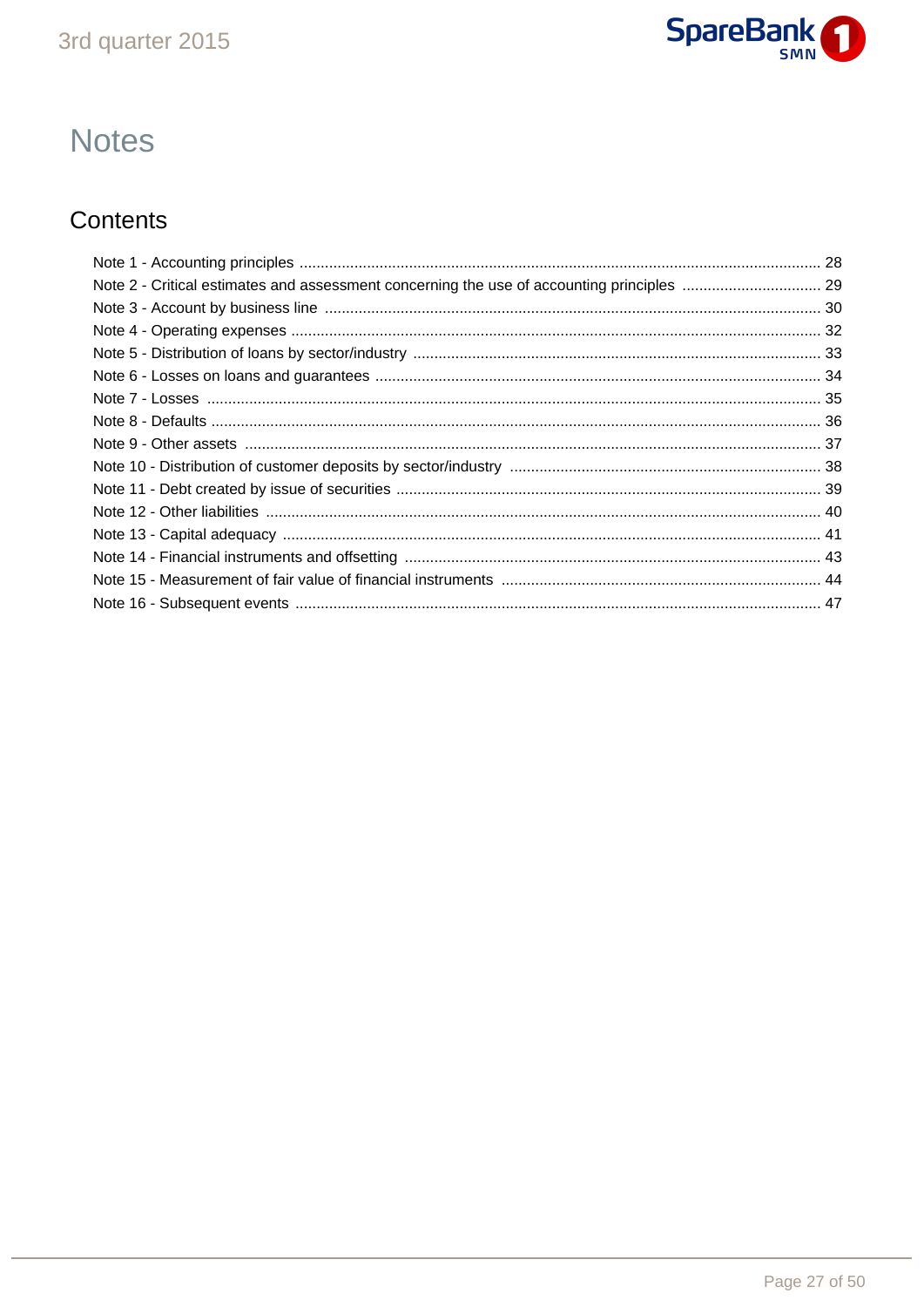

## Note 1 - Accounting principles

#### **Accounting principles**

SpareBank 1 SMN prepares and presents its quarterly accounts in compliance with the Stock Exchange Regulations, Stock Exchange Rules and International Financial Reporting Standards (IFRS) approved by EU, including IAS 34, Interim Financial Reporting. The quarterly accounts do not include all the information required in a complete set of annual financial statements and should be read in conjunction with the annual accounts for 2014. Further, the Group has in this quarterly report used the same accounting principles and calculation methods as in the latest annual report and accounts, except:

### **IFRIC 21 Levies**

#### **Wealth tax**

The interpretation addresses when to recognise a liability to pay levies. For SpareBank 1 SMN this brings a change in the treatment of wealth tax. Wealth tax is calculated on the bank's assets at year-end and is therefore recognised in December of the accounting year. In previous years this was done monthly on an accruals basis.

#### **Guarantee Fund levy**

The levy to the Banks' Guarantee Fund is normally based on previous quarters' average guaranteed deposits and average risk weighted assets. The question of whether withdrawing from the guarantee fund arrangement will entail a refund of levy paid in excess is not regulated. In practice a pro rata charge has been made upon enrolment. This practice and consistency of treatment suggest a pro rata approach upon withdrawal. The Ministry of Finance will settle the matter by administrative decision. This has a bearing on when the levy is to be recognised in the accounts. In 2015 SpareBank 1 SMN has continued its earlier practice of accrual on a monthly basis.

SpareBank 1 SMN implemented IFRIC 21 on 1 January 2015.

#### **Other changes**

The Group has changed its presentation of accrued interest as from the first quarter of 2015. Accrued interest is now presented together with the underlying financial instrument. It was previously presented as other assets and other liabilities. Historical figures for 2014 are similarly restated.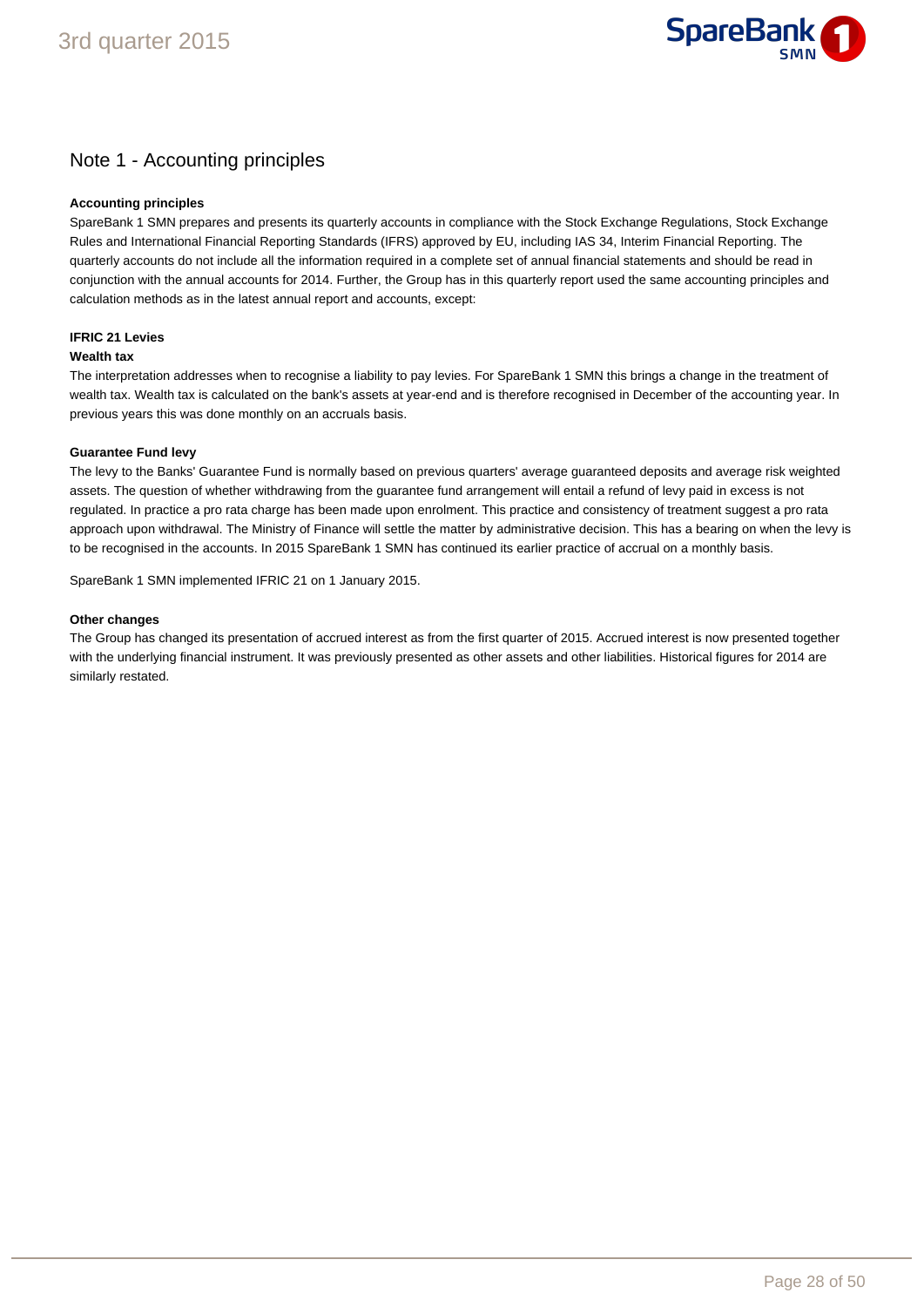

## Note 2 - Critical estimates and assessment concerning the use of accounting principles

When it prepares the consolidated accounts the management team makes estimates, discretionary assessments and assumptions which influence the application of accounting principles. This accordingly affects recognised amounts for assets, liabilities, revenues and expenses. Last year's annual accounts give a closer explanation of significant estimates and assumptions in Note 3 Critical estimates and assessments concerning the use of accounting principles.

#### **Pensions**

The Group has not obtained a new calculation of pensions as of 30 September since no factors have been identified that significantly alter the pension liability. For a further description of the various pension schemes, see note 25 in the 2014 annual report.

#### **Takeover of shares of SpareBank 1 Markets**

SpareBank 1 SMN integrated its markets business with SpareBank 1 Markets against settlement in shares on 1 April 2015. SpareBank 1 SMN accordingly owns 73.4 per cent (27.3 per cent) of the shares of SpareBank 1 Markets and the company is consolidated as from the second quarter of 2015. Other owners are SpareBank 1 Nord-Norge (10.0 per cent), Samarbeidende Sparebanker (10.0 per cent), Sparebanken Hedmark (6.1 per cent) and other owners (0.6 per cent). The owners wish to strengthen a fully-fledged range of products and services in their market segment and to achieve coordination gains.

An acquisition analysis has been prepared in accordance with IFRS 3 in which identifiable assets and liabilities are valued at their fair value on the acquisition date. The difference between the Group's acquisition cost and the book value of the net assets of SpareBank 1 Markets results in an income recognition of about NOK 20 million in the Group accounts for the second quarter. In addition a new cost price is established for a previous asset resulting in income recognition of about NOK 16 million in the Group accounts. In the parent bank's accounts, sale of the markets business entails recognition of NOK 183 million as income. In addition, the shareholding in SpareBank 1 SMN Markets is written down by NOK 28 million at the parent bank.

#### **Stake in SpareBank 1 Finans Midt-Norge reduced**

As of June 2015 the subsidiary SpareBank 1 Finans Midt-Norge acquired eight new SamSpar banks as partners and owners. Sparebank 1 Nordvest and Sparebank 1 Søre Sunnmøre were already on the owner side, so that Samarbeidende Sparebanker now has a stake of 27.9 per cent. SpareBank 1 SMN reduced its holding in the company from 90.1 per cent to 72.1 per cent. With Samarbeidende Sparebanker on the owner side, the company has a presence in ten different counties dispersed across Mid- and South Norway, Nord-trøndelag and Sør-trøndelag, Møre og Romsdal, Sogn og Fjordane, Oppland, Buskerud, Telemark, Akershus, Vestfold and Østfold.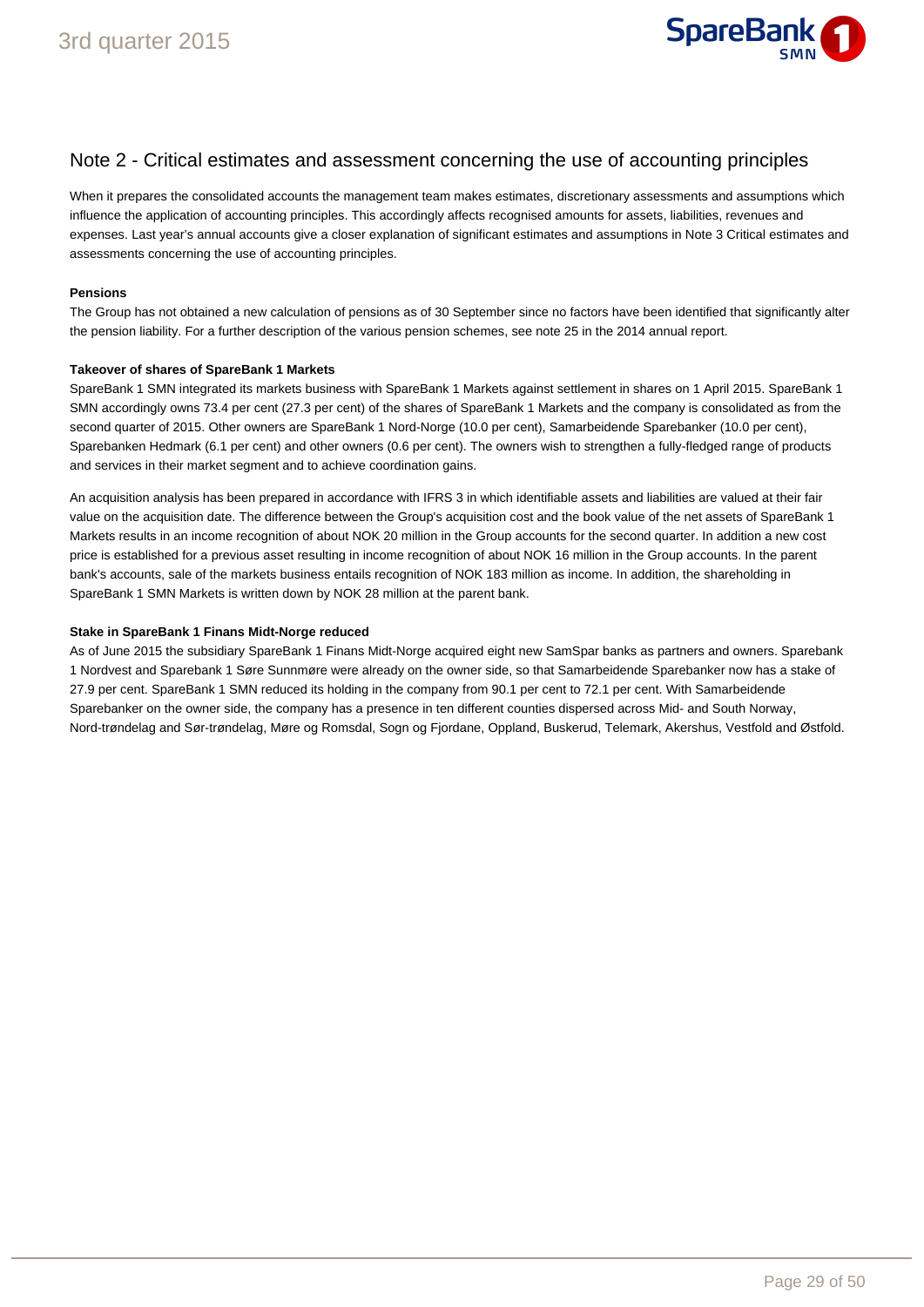

## Note 3 - Account by business line

For the subsidiaries the figures refer to the respective company accounts, while for joint ventures incorporated by the equity method the Group's profit share is stated, after tax, as well as book value of the investment at group level.

The segment SB1 Markets comprises the subsidiary SpareBank 1 Markets as from the second quarter of 2015. SpareBank 1 Markets became a subsidiary on 1 April 2015 when SpareBank 1 SMN integrated its markets activity into SpareBank 1 Markets and at the same time increased its holding to 73.4 per cent. As a consequence, the result as of 30 September 2015 is solely the result for the second and third quarter.

In the reporting on the first quarter of 2015 and previously, the segment Markets comprised SpareBank 1 SMN's own markets activity in the parent bank. The result for the first quarter of 2015 is now, in the second quarter, moved to the column 'uncollated'. For 2014 the segment Markets continues to comprise the bank's own markets activity.

### **Group 30 September 2015**

| Profit and loss account<br>(NOKm)                           | <b>RM</b> |          | SB <sub>1</sub><br><b>CM Markets</b> | EM <sub>1</sub>          | SB <sub>1</sub><br><b>Finans</b><br><b>MN</b> | SB <sub>1</sub><br><b>Regnskaps</b><br>huset SMN Gruppen | SB <sub>1</sub> | <b>BN</b>                | <b>Bank Uncollated</b> | <b>Total</b>   |
|-------------------------------------------------------------|-----------|----------|--------------------------------------|--------------------------|-----------------------------------------------|----------------------------------------------------------|-----------------|--------------------------|------------------------|----------------|
| Net interest                                                | 672       | 685      | $-2$                                 | $\overline{2}$           | 112                                           | $-0$                                                     |                 |                          | $-70$                  | 1,399          |
| Interest from allocated capital                             | 37        | 44       | $\blacksquare$                       | $\blacksquare$           |                                               |                                                          |                 |                          | $-81$                  |                |
| <b>Total interest income</b><br>Commission income and other | 709       | 729      | $-2$                                 | $\overline{2}$           | 112                                           | -0                                                       |                 |                          | $-151$                 | 1,399          |
| income<br>Net return on financial                           | 530       | 135      | 25                                   | 282                      | 24                                            | 153                                                      |                 |                          | 19                     | 1,168          |
| investments ***)                                            | 1         | 11       | 31                                   | $\overline{\phantom{a}}$ |                                               | $\blacksquare$                                           | 183             | 31                       | 93                     | 349            |
| Total income *)                                             | 1,239     | 874      | 55                                   | 284                      | 136                                           | 153                                                      | 183             | 31                       | $-39$                  | 2,917          |
| <b>Total operating expenses</b>                             | 565       | 258      | 118                                  | 244                      | 68                                            | 127                                                      | $\blacksquare$  | $\blacksquare$           | 36                     | 1,416          |
| <b>Ordinary operating profit</b>                            | 674       | 617      | $-63$                                | 39                       | 68                                            | 26                                                       | 183             | 31                       | $-74$                  | 1,501          |
| Loss on loans, guarantees etc.                              | 6         | 100      | $\blacksquare$                       | $\blacksquare$           | 5                                             | $\overline{\phantom{a}}$                                 | $\blacksquare$  | $\overline{\phantom{a}}$ | 1                      | 112            |
| Result before tax including<br>held for sale                | 668       | 517      | $-63$                                | 39                       | 63                                            | 26                                                       | 183             | 31                       | $-76$                  | 1,388          |
| Post-tax return on equity**)                                | 16.2%     | 12.9%    |                                      |                          |                                               |                                                          |                 |                          |                        | 11.5%          |
| <b>Balance (NOKm)</b>                                       |           |          |                                      |                          |                                               |                                                          |                 |                          |                        |                |
| Loans and advances to<br>customers                          | 83,077    | 37,781   |                                      |                          | 4,199                                         |                                                          |                 |                          |                        | 1,124 126,180  |
| Adv. of this to SB1 Boligkreditt<br>and SB1 Næringskreditt  | $-29,993$ | $-1,269$ |                                      |                          |                                               |                                                          |                 |                          | -1                     | $-31,263$      |
| Individual allowance for<br>impairment on loan              | $-24$     | $-158$   |                                      |                          | $-7$                                          |                                                          |                 |                          | $-2$                   | $-191$         |
| Group allowance for impairment<br>on loan                   | -90       | $-218$   |                                      |                          | $-17$                                         |                                                          |                 |                          | -0                     | $-326$         |
| Other assets                                                | 140       | 9        | 1,316                                | 281                      | 14                                            | 137                                                      |                 | 1,453 1,145              | 30,341                 | 34,836         |
| <b>Total assets</b>                                         | 53,109    | 36,144   | 1,316                                | 281                      | 4,189                                         | 137                                                      |                 | 1,453 1,145              |                        | 31,462 129,237 |
| Deposits to customers                                       | 33,449    | 29,567   |                                      |                          |                                               |                                                          |                 |                          | 604                    | 63,620         |
| Other liabilities and equity                                | 19,660    | 6,578    | 1,316                                | 281                      | 4,189                                         | 137                                                      |                 | 1,453 1,145              | 30,858                 | 65,617         |
| <b>Total liabilites</b>                                     | 53,109    | 36,144   | 1,316                                | 281                      | 4,189                                         | 137                                                      |                 | 1,453 1,145              |                        | 31,462 129,237 |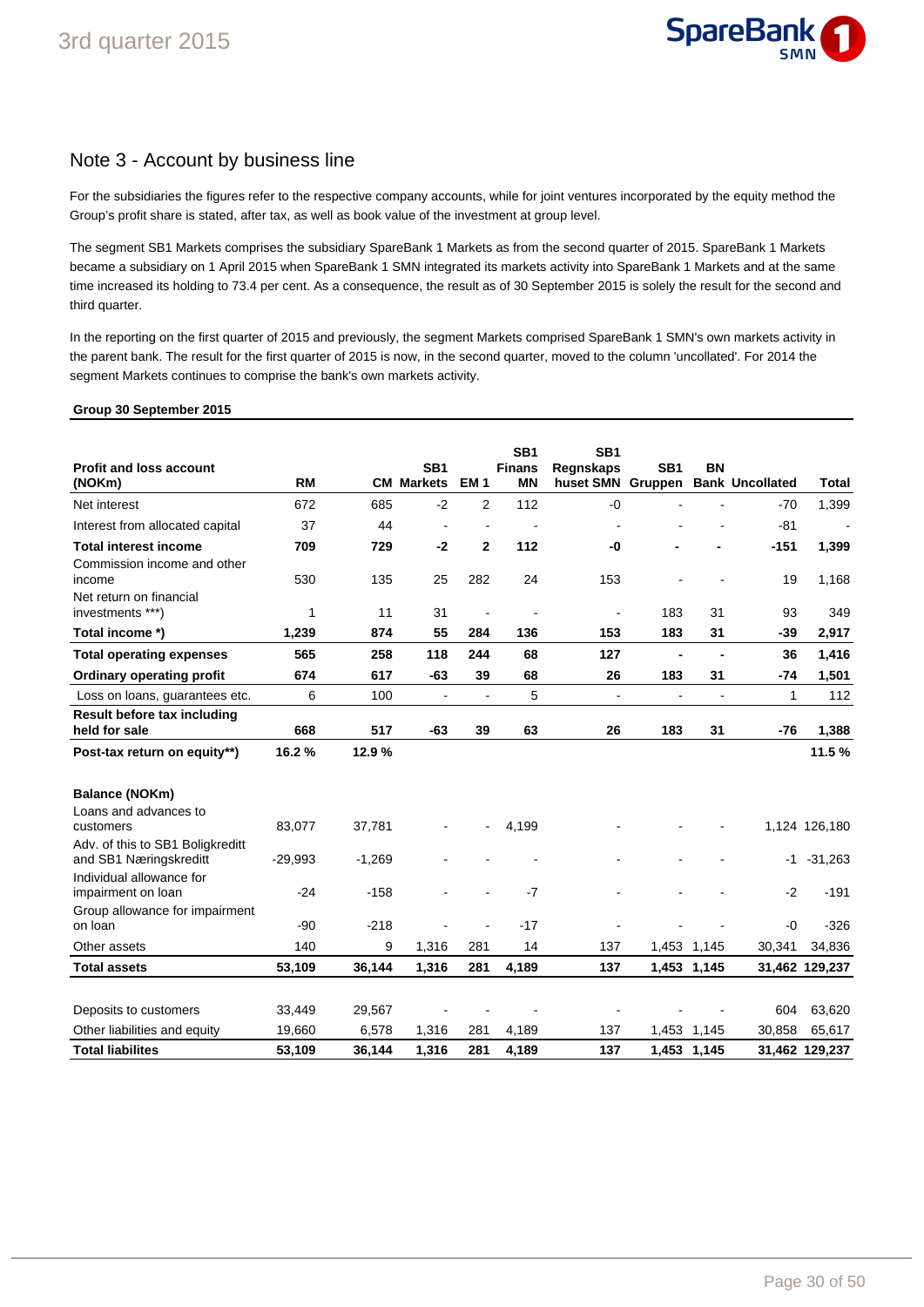

#### **Group 30 September 2014**

|                                                 |                |                |                              |                | SB <sub>1</sub>            | SB <sub>1</sub>        |                            |                |                        |                |
|-------------------------------------------------|----------------|----------------|------------------------------|----------------|----------------------------|------------------------|----------------------------|----------------|------------------------|----------------|
| <b>Profit and loss account</b><br>(NOKm)        | <b>RM</b>      |                | <b>CM Markets</b>            | <b>EM1</b>     | <b>Finans</b><br><b>MN</b> | Regnskaps<br>huset SMN | SB <sub>1</sub><br>Gruppen | <b>BN</b>      | <b>Bank Uncollated</b> | <b>Total</b>   |
| Net interest                                    | 629            | 621            | $-1$                         | 2              | 95                         | $-0$                   |                            |                | $-55$                  | 1,305          |
| Interest from allocated capital                 | 33             | 51             | 1                            | $\overline{a}$ | $\overline{a}$             |                        |                            |                | $-84$                  |                |
| <b>Total interest income</b>                    | 661            | 672            | $-1$                         | $\mathbf 2$    | 95                         | -0                     |                            |                | $-139$                 | 1,305          |
| Commission income and                           |                |                |                              |                |                            |                        |                            |                |                        |                |
| other income                                    | 568            | 121            | 15                           | 270            | $-3$                       | 141                    |                            |                | 44                     | 1,140          |
| Net return on financial                         |                |                |                              |                |                            |                        |                            |                |                        |                |
| investments ***)                                | 1              | 20             | 26                           | $\overline{a}$ | $\overline{a}$             | ÷,                     | 259                        | 78             | 245                    | 628            |
| Total income *)                                 | 1,230          | 812            | 41                           | 272            | 92                         | 141                    | 259                        | 78             | 149                    | 3,074          |
| <b>Total operating expenses</b>                 | 596            | 226            | 49                           | 230            | 37                         | 117                    | $\blacksquare$             | $\blacksquare$ | 54                     | 1,310          |
| <b>Ordinary operating profit</b>                | 634            | 586            | -9                           | 42             | 55                         | 24                     | 259                        | 78             | 95                     | 1,765          |
| Loss on loans, guarantees                       |                |                |                              |                |                            |                        |                            |                |                        |                |
| etc.                                            | $\overline{7}$ | 44             |                              |                | 5                          |                        |                            |                | -1                     | 55             |
| Result before tax including<br>held for sale    | 626            | 542            | -9                           | 42             | 50                         | 24                     | 259                        | 78             | 96                     | 1,709          |
|                                                 |                |                |                              |                |                            |                        |                            |                |                        |                |
| Post-tax return on equity**)                    | 19.8%          | 10.7%          |                              |                |                            |                        |                            |                |                        | 16.1%          |
| <b>Balance (NOKm)</b>                           |                |                |                              |                |                            |                        |                            |                |                        |                |
| Loans and advances to                           |                |                |                              |                |                            |                        |                            |                |                        |                |
| customers                                       | 76,834         | 35,016         |                              |                | 3,600                      |                        |                            |                |                        | 1,015 116,464  |
| Adv. of this to SpareBank 1                     |                |                |                              |                |                            |                        |                            |                |                        |                |
| <b>Boligkreditt</b><br>Individual allowance for | $-28,609$      | $-1,130$       |                              |                |                            |                        |                            |                | -1                     | $-29,740$      |
| impairment on loan                              | $-28$          | $-142$         |                              |                | $-11$                      |                        |                            |                | $\Omega$               | $-182$         |
| Group allowance for                             |                |                |                              |                |                            |                        |                            |                |                        |                |
| impairment on loan                              | $-90$          | $-188$         |                              |                | $-16$                      |                        |                            |                | $-0$                   | $-295$         |
| Other assets                                    | 189            | $\overline{7}$ | $\overline{a}$               | 280            | 10                         | 128                    | 1,341                      | 1,187          | 27,803                 | 30,946         |
| <b>Total assets</b>                             | 48,296         | 33,563         | $\qquad \qquad \blacksquare$ | 280            | 3,582                      | 128                    | 1,341                      | 1,187          |                        | 28,816 117,194 |
|                                                 |                |                |                              |                |                            |                        |                            |                |                        |                |
| Deposits to customers                           | 31,829         | 25,474         |                              |                |                            |                        |                            |                | 789                    | 58,091         |
| Other liabilities and equity                    | 16,467         | 8,089          |                              | 280            | 3,582                      | 128                    | 1,341                      | 1,187          | 28,027                 | 59,102         |
| <b>Total liabilites</b>                         | 48,296         | 33,563         | $\blacksquare$               | 280            | 3,582                      | 128                    | 1,341                      | 1,187          |                        | 28,816 117,194 |

\*) A portion of capital market income (Markets) is distributed on RM and CM

\*\*) As from the third quarter 2014, calculation of capital employed in Retail Banking and Corporate Banking is based on regulatory capital. This capital is grossed up to 13.5 percent to be in line with the capital plan.

|                                                                                          | 30 Sept | 30 Sept |
|------------------------------------------------------------------------------------------|---------|---------|
| ***) Specification of net return on financial investments including held for sale (NOKm) | 2015    | 2014    |
| Capital gains/dividends, shares                                                          | 79      | 216     |
| Bonds and derivatives                                                                    | -73     | $-18$   |
| Change in discount factor in fair value model for fixed interest loans                   | -64     |         |
| Forex and fixed income business, Markets                                                 | 82      | 46      |
| Net return on financial investments                                                      | 24      | 245     |
| SpareBank 1 Gruppen                                                                      | 183     | 259     |
| SpareBank 1 Boligkreditt                                                                 | 65      | 23      |
| SpareBank 1 Næringskreditt                                                               | 22      | 30      |
| <b>BN Bank</b>                                                                           | 31      | 78      |
| SpareBank 1 Kredittkort                                                                  | 15      |         |
| Companies owned by SpareBank 1 SMN Invest                                                | 13      | 18      |
| Other companies                                                                          | $-3$    | $-25$   |
| Income from investment in related companies                                              | 326     | 383     |
| Total                                                                                    | 349     | 628     |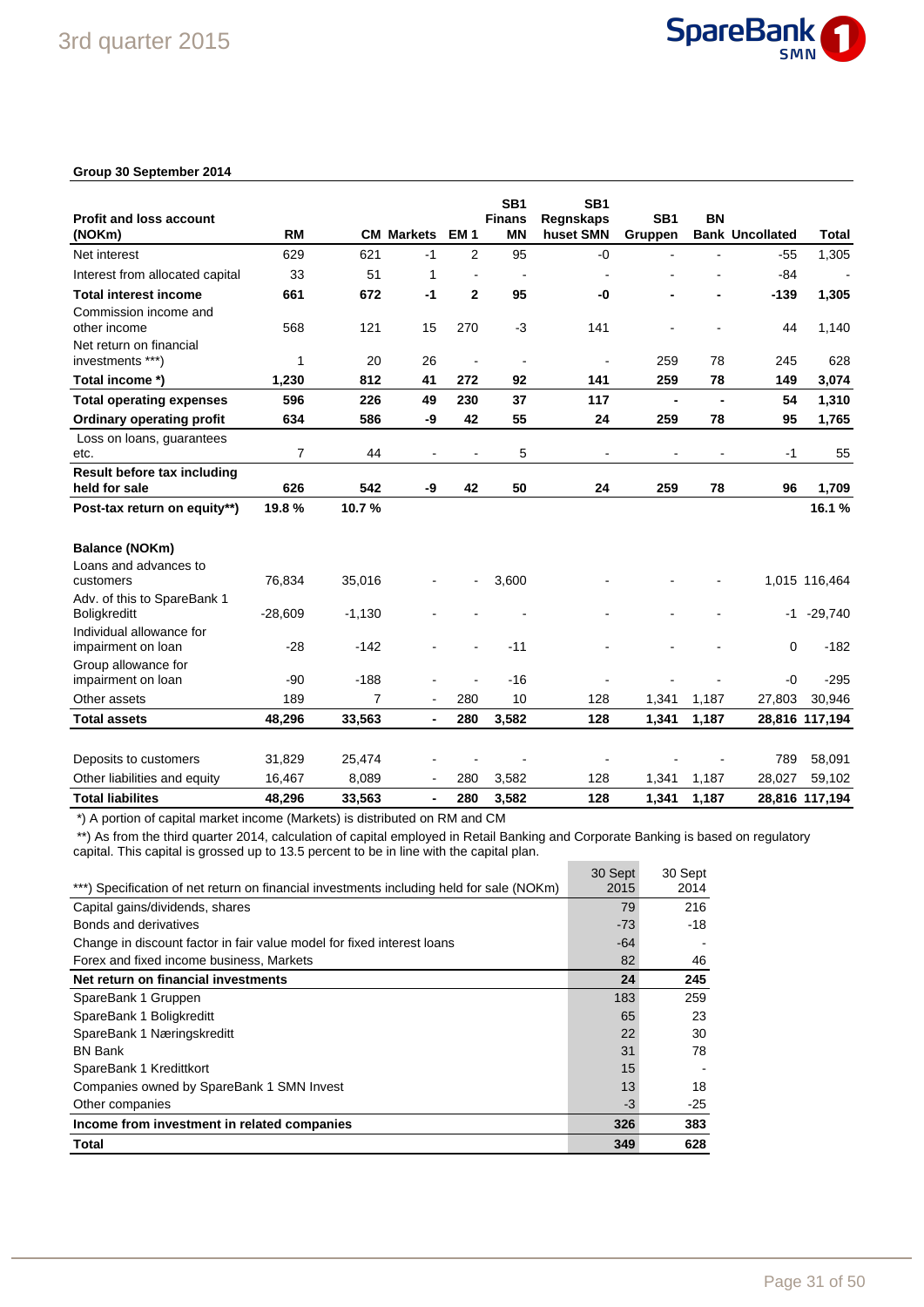

## Note 4 - Operating expenses

|             | <b>Parent bank</b> |         |                                        |                 | Group   |                  |
|-------------|--------------------|---------|----------------------------------------|-----------------|---------|------------------|
| 31 Dec 2014 | 30 Sept<br>2014    | 30 Sept | 2015 (NOKm)                            | 30 Sept<br>2015 | 30 Sept | 2014 31 Dec 2014 |
| 645         | 461                |         | 440 Personnel expenses                 | 814             | 735     | 1,002            |
| 199         | 159                |         | 161 IT costs                           | 193             | 177     | 223              |
| 21          | 15                 |         | 13 Postage and transport of valuables  | 16              | 19      | 25               |
| 44          | 31                 |         | 34 Marketing                           | 65              | 59      | 81               |
| 40          | 29                 |         | 31 Ordinary depreciation               | 79              | 80      | 109              |
| 119         | 88                 |         | 90 Operating expenses, real properties | 75              | 68      | 93               |
| 66          | 43                 |         | 46 Purchased services                  | 68              | 51      | 78               |
| 131         | 90                 |         | 76 Other operating expense             | 106             | 122     | 178              |
| 1,265       | 916                |         | 890 Total other operating expenses     | 1,416           | 1,310   | 1.789            |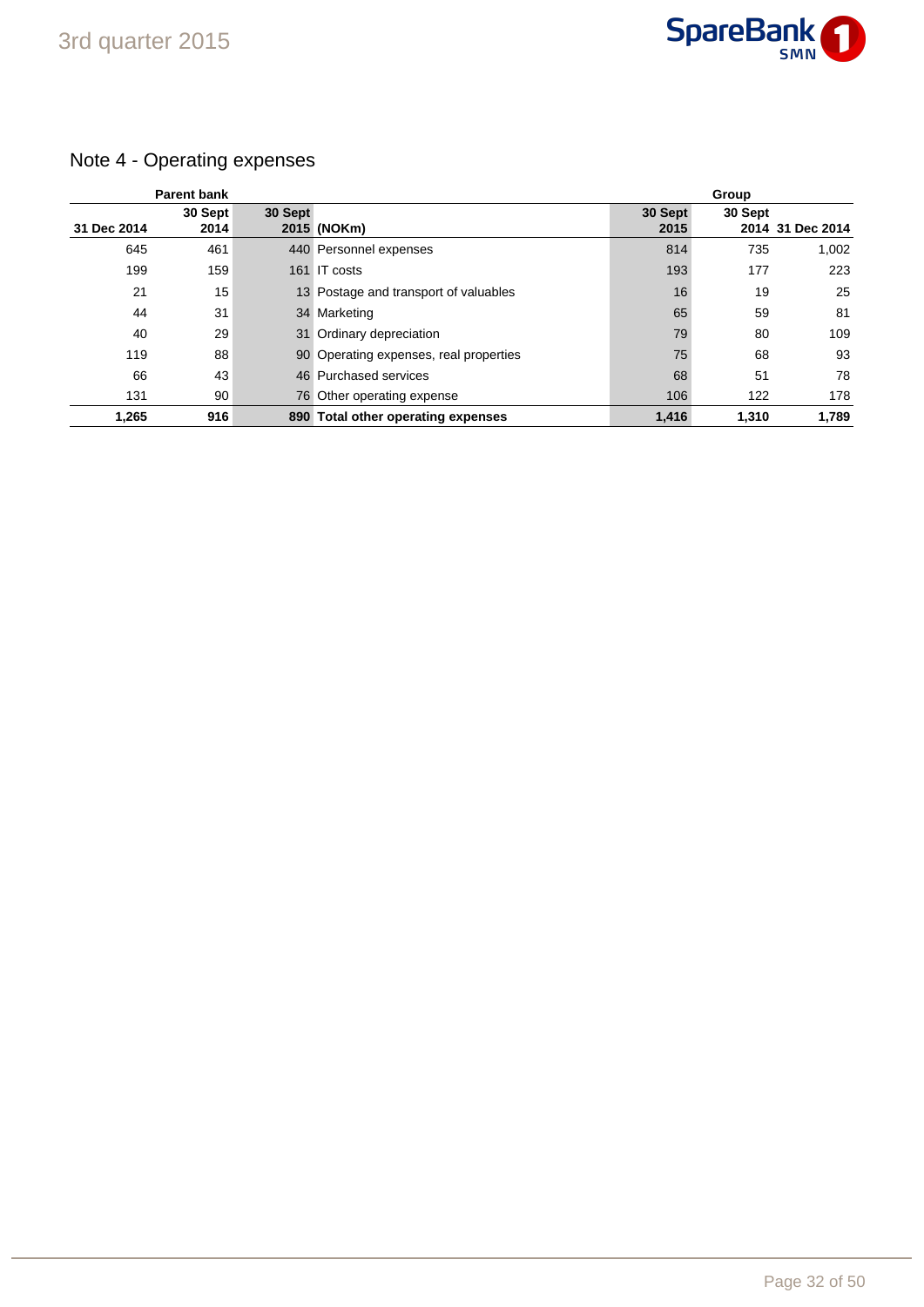

|                | <b>Parent bank</b> |         |                                                                |                 | Group           |                |
|----------------|--------------------|---------|----------------------------------------------------------------|-----------------|-----------------|----------------|
| 31 Dec<br>2014 | 30 Sept<br>2014    | 30 Sept | 2015 (NOKm)                                                    | 30 Sept<br>2015 | 30 Sept<br>2014 | 31 Dec<br>2014 |
| 7,042          | 6,644              |         | 8,159 Agriculture, forestry, fisheries, hunting                | 8,313           | 6,788           | 7,158          |
| 1,213          | 1,245              |         | 1,297 Sea farming industries                                   | 1,581           | 1,387           | 1,367          |
| 2,069          | 2,043              |         | 2,224 Manufacturing                                            | 2,517           | 2,315           | 2,330          |
| 3,221          | 2,748              |         | 3,232 Construction, power and water supply                     | 3,707           | 3,251           | 3,717          |
| 2,509          | 2,705              |         | 2,768 Retail trade, hotels and restaurants                     | 2,940           | 2,867           | 2,671          |
| 5,616          | 4,765              |         | 6,073 Maritime sector                                          | 6,097           | 4,778           | 5,638          |
| 14,002         | 12,697             |         | 14,130 Property management                                     | 14,142          | 12,769          | 14,075         |
| 3,445          | 3,360              |         | 1.880 Business services                                        | 1,698           | 3,581           | 3,681          |
| 2,696          | 2,613              |         | 3,021 Transport and other services provision                   | 3,509           | 3,038           | 3,141          |
| 280            | 253                |         | 205 Public administration                                      | 225             | 273             | 300            |
| 2,252          | 2,843              |         | 2,569 Other sectors                                            | 2,587           | 2,861           | 2,270          |
| 44,347         | 41,915             |         | 45,558 Gross Ioans in retail market                            | 47,315          | 43,907          | 46,348         |
| 72,430         | 70,942             |         | 76,868 Wage earners                                            | 78,864          | 72,556          | 74,087         |
| 116,777        | 112,858            |         | 122,426 Gross Ioans incl. SB1 Boligkreditt /SB1 Næringskreditt | 126,180         | 116,464         | 120,435        |
| 28,393         | 28,518             |         | 29,894 SpareBank 1 Boligkreditt                                | 29,894          | 28,518          | 28,393         |
| 1,463          | 1,222              |         | 1,369 SpareBank 1 Næringskreditt                               | 1,369           | 1,222           | 1,463          |
| 86,920         | 83,118             |         | 91,163 Gross Ioans in balance sheet                            | 94,917          | 86,724          | 90,578         |

## Note 5 - Distribution of loans by sector/industry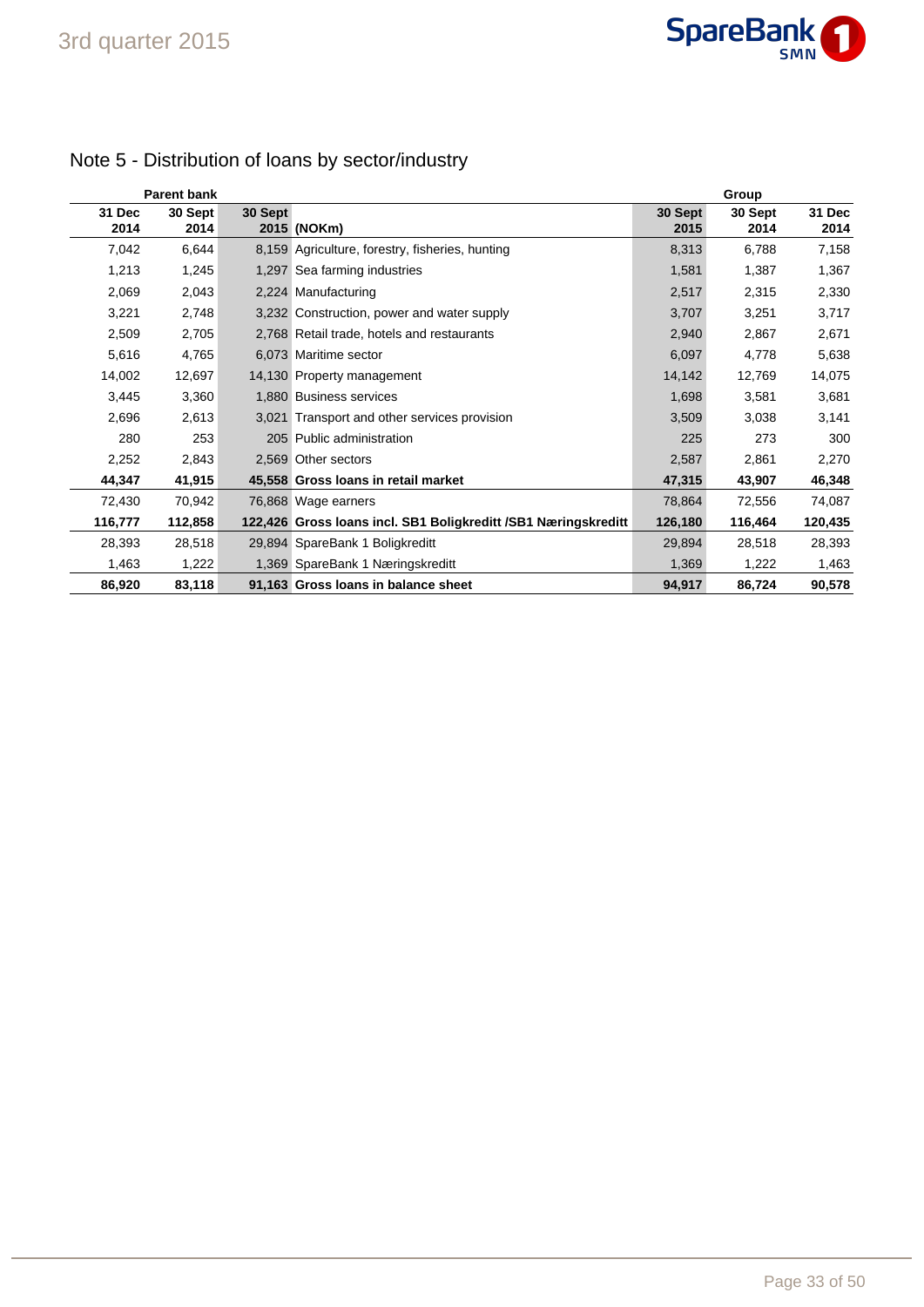

## Note 6 - Losses on loans and guarantees

## **Parent Bank**

|                                                                                                                                                | 30 Sept 15     |    |                 |    | 30 Sept 14 |       |    | 31 Dec 14 |       |
|------------------------------------------------------------------------------------------------------------------------------------------------|----------------|----|-----------------|----|------------|-------|----|-----------|-------|
| Losses on loans and guarantees (NOKm)                                                                                                          | <b>RM</b>      |    | <b>CM Total</b> | RM | CM.        | Total | RM | CМ        | Total |
| Change in individual impairment losses provisions for the period                                                                               | 0              | 18 | 19              | -1 | 21         | 20    | -4 | 18        | 14    |
| + Change in collective impairment losses provisions for the period                                                                             | $\blacksquare$ | 30 | 30              |    |            |       |    |           |       |
| + Actual loan losses on commitments for which provisions have been made<br>+ Actual loan losses on commitments for which no provision has been | 6              | 51 | 57              | 9  | 18         | 27    | 10 | 41        | 51    |
| made                                                                                                                                           | 4              |    | 5               | 10 | 6          | 16    | 12 | 16        | 28    |
| - Recoveries on commitments previously written-off                                                                                             | 4              |    |                 | 11 |            | 12    | 12 | $-2$      | 10    |
| Losses of the year on loans and quarantees                                                                                                     | 6              |    | 106             |    | 44         | 51    | 6  | 77        | 83    |

### **Group**

|                                                                                                                                                | 30 Sept 15 |                |                 |    | 30 Sept 14 |       | 31 Dec 14 |      |       |
|------------------------------------------------------------------------------------------------------------------------------------------------|------------|----------------|-----------------|----|------------|-------|-----------|------|-------|
| Losses on loans and guarantees (NOKm)                                                                                                          | <b>RM</b>  |                | <b>CM Total</b> | RM | CМ         | Total | RM        | CМ   | Total |
| Change in individual impairment losses provisions for the period                                                                               | 0          | -19            | 19              | -4 | 13         | 9     | -9        | 8    | -1    |
| + Change in collective impairment losses provisions for the period                                                                             |            | 30             | 31              |    |            |       |           |      |       |
| + Actual loan losses on commitments for which provisions have been made<br>+ Actual loan losses on commitments for which no provision has been |            | 53             | 60              | 12 | 22         | 34    | 14        | 51   | 66    |
| made                                                                                                                                           |            | 3              | 10              | 13 | 12         | 25    | 15        | 20   | 35    |
| - Recoveries on commitments previously written-off                                                                                             | 6          | $\overline{2}$ |                 | 12 |            | 12    | 13        | $-2$ | 11    |
| Losses of the year on loans and quarantees                                                                                                     | 10         | 102            |                 | 10 | 45         | 55    | 8         | -81  | 89    |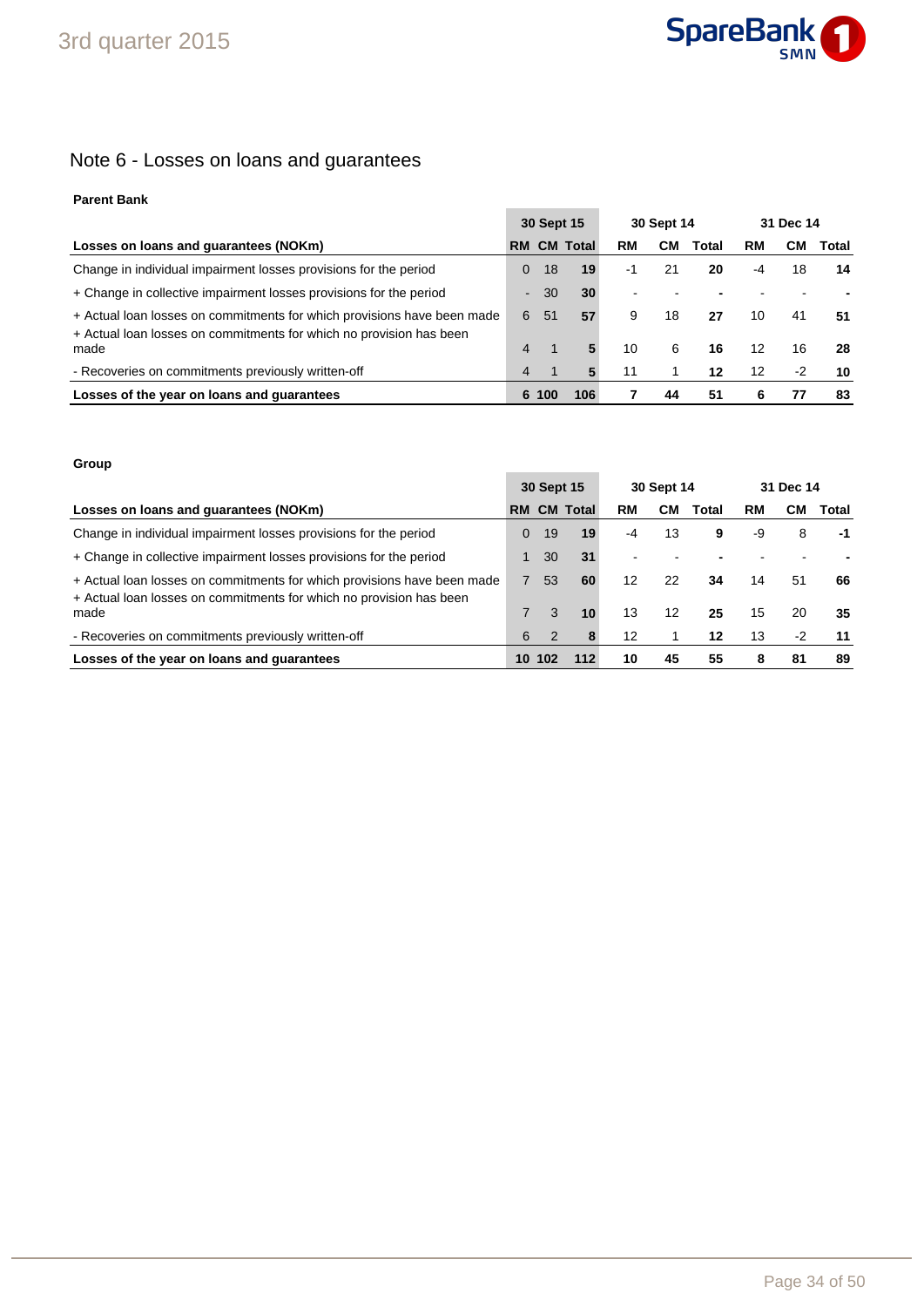

## Note 7 - Losses

## **Parent Bank**

|                                                                                                                                                                               | 30 Sept 15    |           |           | 30 Sept 14 |           |           | 31 Dec 14 |           |               |
|-------------------------------------------------------------------------------------------------------------------------------------------------------------------------------|---------------|-----------|-----------|------------|-----------|-----------|-----------|-----------|---------------|
| Individual write-downs (NOKm)                                                                                                                                                 | RM            | <b>CM</b> | Total     | RM         | <b>CM</b> | Total     | RM        | CМ        | Total         |
| Individual write-downs to cover loss on loans at 1.1*<br>- Actual losses during the period for which provisions for individual<br>impairment losses have been made previously | 25<br>6       | 139<br>51 | 164<br>57 | 28<br>9    | 122<br>18 | 150<br>27 | 28<br>10  | 122<br>41 | 150<br>51     |
| - Reversal of provisions from previous periods                                                                                                                                | $\mathcal{P}$ | 29        | 31        | 2          | 12        | 15        | 6         | 13        | 19            |
| + Increased write-downs on provisions previously written down                                                                                                                 |               | 4         | 5.        | 2          | 3         | 5         |           | 0         | $\mathcal{P}$ |
| + Write-downs on provisions not previously written down                                                                                                                       | 8             | 94        | 102       | 9          | 48        | 57        | 11        | 72        | 83            |
| Specification of loss provisions at end of period                                                                                                                             | 25            | 157       | 182       | 28         | 142       | 170       | 25        | 139       | 164           |

\*) Individually assessed impairment write-downs on guarantees, totalling NOK 1m, are shown in the balance sheet as a liability under 'Other liabilities'

|                                                                         | 30 Sept 15 |           |                 | 30 Sept 14 |        |        | 31 Dec 14                |                          |                 |
|-------------------------------------------------------------------------|------------|-----------|-----------------|------------|--------|--------|--------------------------|--------------------------|-----------------|
| <b>Collective write-downs (NOKm)</b>                                    | RM         | <b>CM</b> | Total           | RM         | CМ     | Total  | RM                       |                          | <b>CM</b> Total |
| Collective write-downs to cover loss on loans, guarantees at 01.01      | 90         | 188       | 278             | 90         | 188    | 278    | 90                       | 188                      | 278             |
| Period's collective write-downs to cover loss on loans, quarantees etc. |            | 30        | 30 <sup>°</sup> |            | $\sim$ | $\sim$ | $\overline{\phantom{0}}$ | $\overline{\phantom{a}}$ |                 |
| Collective write-downs to cover loss on loans and quarantees            | 90         | 218       | 308             | 90         | 188    | 278    | 90                       | 188                      | 278             |

### **Group**

|                                                                                                                                                                               | 30 Sept 15 |           |              |                         | 30 Sept 14 |           | 31 Dec 14 |           |               |
|-------------------------------------------------------------------------------------------------------------------------------------------------------------------------------|------------|-----------|--------------|-------------------------|------------|-----------|-----------|-----------|---------------|
| Individual write-downs (NOKm)                                                                                                                                                 | RM         | <b>CM</b> | <b>Total</b> | RM                      | CM.        | Total     | RM        | CМ        | Total         |
| Individual write-downs to cover loss on loans at 1.1*<br>- Actual losses during the period for which provisions for individual<br>impairment losses have been made previously | 27         | 145<br>53 | 172<br>60    | 36<br>$12 \overline{ }$ | 137<br>22  | 173<br>34 | 36<br>14  | 137<br>51 | 173<br>66     |
| - Reversal of provisions from previous periods                                                                                                                                | 3          | 29        | 32           | 4                       | 19         | 23        |           | 15        | 22            |
| + Increased write-downs on provisions previously written down                                                                                                                 |            | 4         | 5.           | 2                       | 4          | 6         |           |           | $\mathcal{P}$ |
| + Write-downs on provisions not previously written down                                                                                                                       | 10         | 96        | 106          | 9                       | 50         | 59        | 11        | 73        | 84            |
| Specification of loss provisions at end of period                                                                                                                             | 28         | 163       | 191          | 32                      | 150        | 182       | 27        | 145       | 172           |

\*) Individually assessed impairment write-downs on guarantees, totalling NOK 1m, are shown in the balance sheet as a liability under 'Other liabilities.

|                                                                         | 30 Sept 15 |     |       | 30 Sept 14 |                          |                          | 31 Dec 14                |                          |       |
|-------------------------------------------------------------------------|------------|-----|-------|------------|--------------------------|--------------------------|--------------------------|--------------------------|-------|
| Collective write-downs (NOKm)                                           | RM         | CM. | Total | RM         | CМ                       | Total                    | RM                       | CМ                       | Total |
| Collective write-downs to cover loss on loans, guarantees at 1.1        | 94         | 201 | 295   | 94         | 201                      | 295                      | 94                       | 201                      | 295   |
| Period's collective write-downs to cover loss on loans, quarantees etc. |            | 30  | 31    | ۰.         | $\overline{\phantom{a}}$ | $\overline{\phantom{a}}$ | $\overline{\phantom{0}}$ | $\overline{\phantom{a}}$ |       |
| Collective write-downs to cover loss on loans and quarantees            | 95         | 231 | 326   | 94         | 201                      | 295                      | 94                       | 201                      | 295   |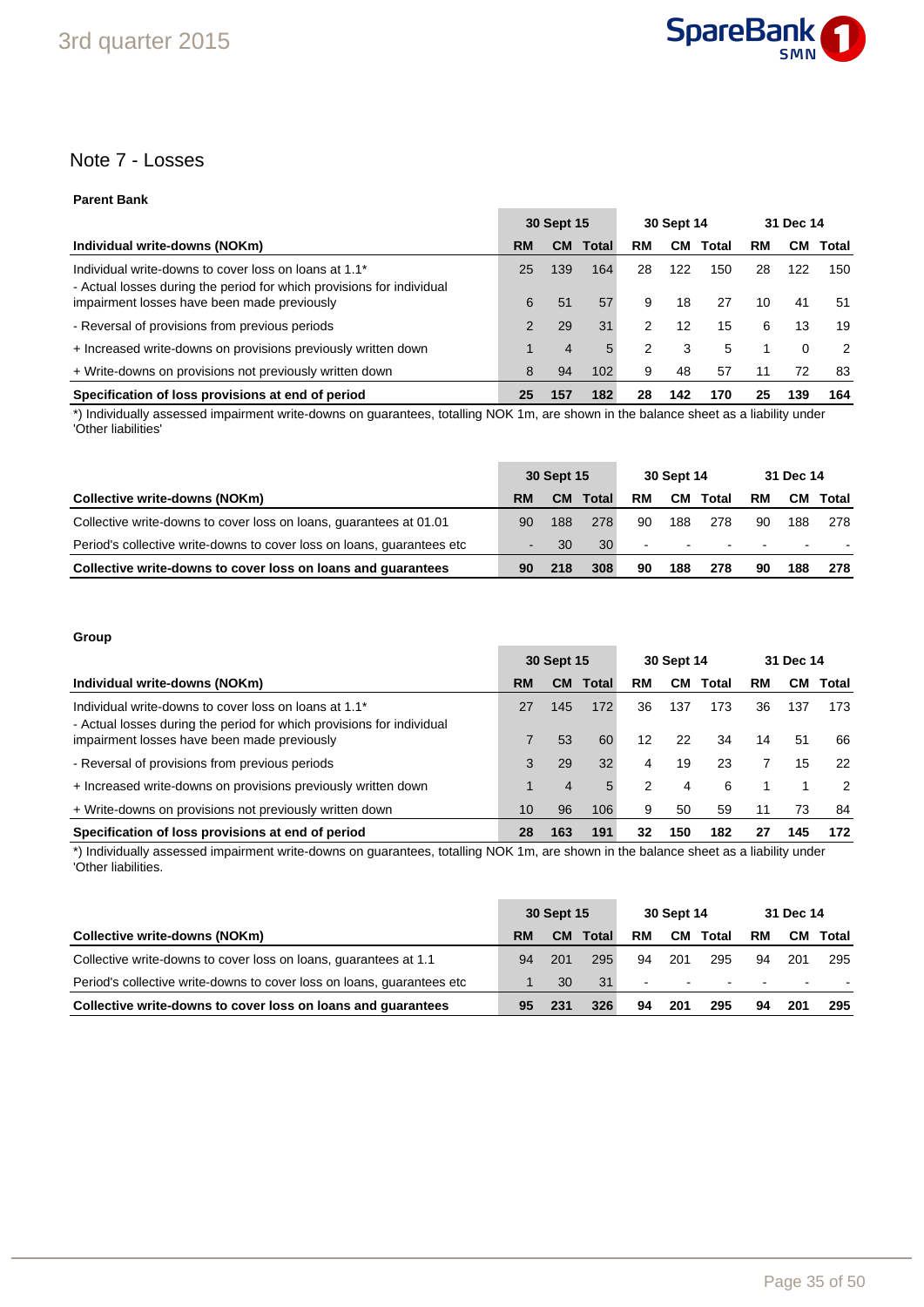

## Note 8 - Defaults

### **Parent Bank**

|                                           |           | 30 Sept 15 |              | 30 Sept 14 |      |       | 31 Dec 14 |      |       |
|-------------------------------------------|-----------|------------|--------------|------------|------|-------|-----------|------|-------|
| Total defaults (NOKm)                     | <b>RM</b> | <b>CM</b>  | <b>Total</b> | RM         | CМ   | Total | RM        | CМ   | Total |
| Loans in default for more than 90 days *) | 149       | 35         | 184          | 161        | 108  | 268   | 134       | 90   | 224   |
| - Individual write-downs                  | 15        | 10         | 25           | 21         | 64   | 85    | 18        | 45   | 63    |
| <b>Net defaults</b>                       | 134       | 25         | 160          | 139        | 44   | 183   | 116       | 45   | 162   |
| Provison rate                             | 10 %      | 28 %       | 13 %         | 13 %       | 59 % | 32%   | 13 %      | 50%  | 28 %  |
| <b>Problem loans</b>                      |           |            |              |            |      |       |           |      |       |
| Problem loans (not in default)            | 16        | 422        | 438          | 14         | 180  | 194   | 15        | 193  | 208   |
| - Individual write-downs                  | 9         | 148        | 157          | 7          | 78   | 85    | 7         | 95   | 101   |
| Net problem loans                         | 7         | 274        | 281          | 8          | 101  | 109   | 9         | 98   | 107   |
| Provison rate                             | 56 %      | 35%        | 36 %         | 45 %       | 44 % | 44 %  | 43 %      | 49 % | 49 %  |

\*) There are no defaults that relates to loans in the guarantee portfolio taken over from BN Bank per Q3

### **Group**

|                                           |           | 30 Sept 15 |              |      | 30 Sept 14 |       |      | 31 Dec 14 |       |  |
|-------------------------------------------|-----------|------------|--------------|------|------------|-------|------|-----------|-------|--|
| Total defaults (NOKm)                     | <b>RM</b> | <b>CM</b>  | <b>Total</b> | RM   | <b>CM</b>  | Total | RM   | CМ        | Total |  |
| Loans in default for more than 90 days *) | 169       | 50         | 218          | 186  | 152        | 338   | 156  | 114       | 270   |  |
| - Individual write-downs                  | 18        | 12         | 30           | 25   | 67         | 92    | 21   | 47        | 67    |  |
| <b>Net defaults</b>                       | 151       | 38         | 188          | 161  | 85         | 246   | 135  | 67        | 202   |  |
| Provison rate                             | 10%       | 25 %       | 14 %         | 13 % | 44 %       | 27%   | 13 % | 41 %      | 25 %  |  |
| <b>Problem loans</b>                      |           |            |              |      |            |       |      |           |       |  |
| Problem loans (not in default)            | 17        | 431        | 448          | 16   | 190        | 206   | 16   | 201       | 216   |  |
| - Individual write-downs                  | 9         | 151        | 160          | 7    | 83         | 90    |      | 98        | 105   |  |
| Net problem loans                         | 8         | 281        | 288          | 9    | 107        | 116   | 9    | 103       | 112   |  |
| Provison rate                             | 55 %      | 35%        | 36 %         | 42 % | 44 %       | 44 %  | 43 % | 49 %      | 48 %  |  |

\*) There are no defaults that relates to loans in the guarantee portfolio taken over from BN Bank per Q3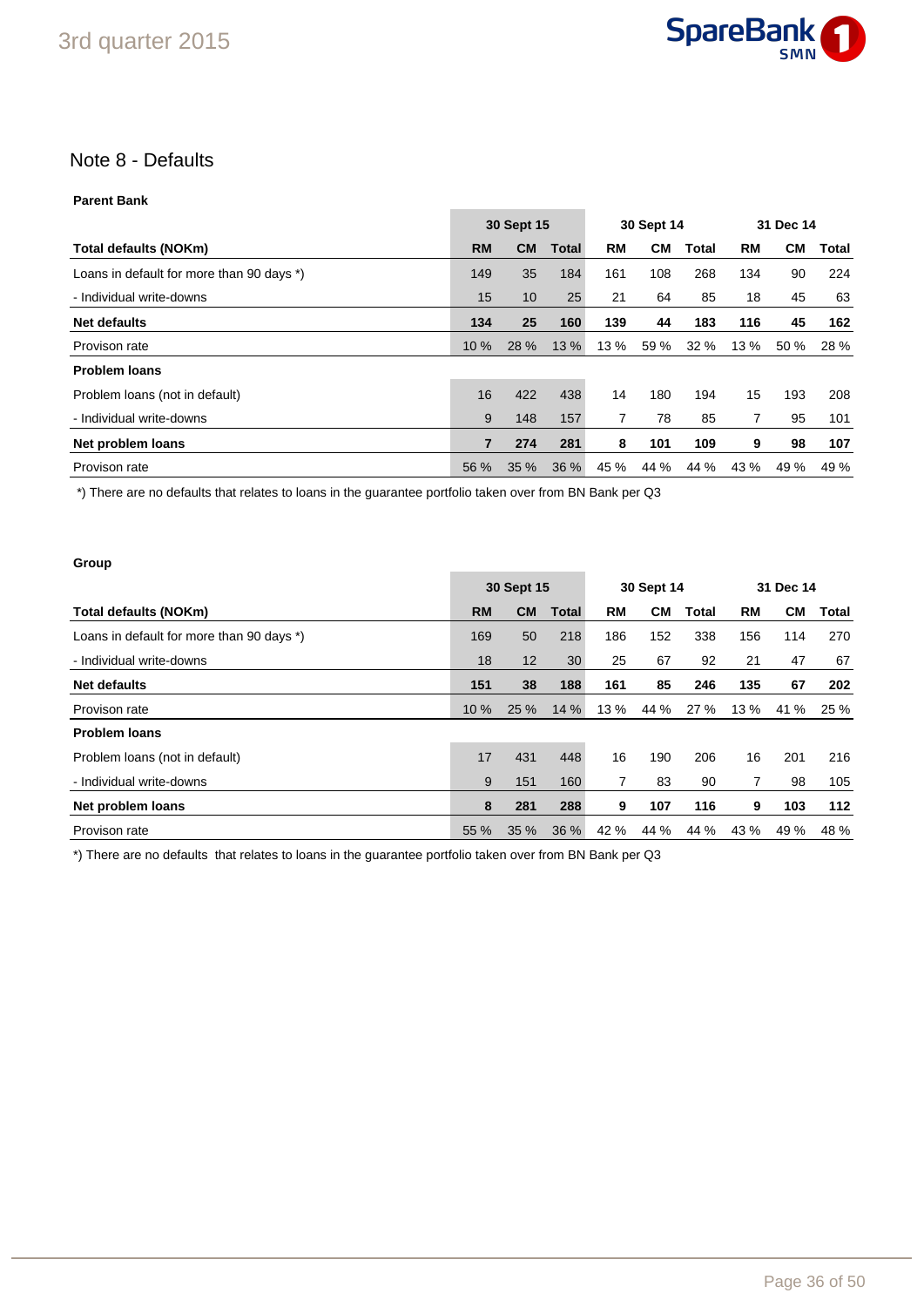

## Note 9 - Other assets

|                | <b>Parent bank</b> |         |                                    |                 | Group           |                |
|----------------|--------------------|---------|------------------------------------|-----------------|-----------------|----------------|
| 31 Dec<br>2014 | 30 Sept<br>2014    | 30 Sept | 2015 (NOKm)                        | 30 Sept<br>2015 | 30 Sept<br>2014 | 31 Dec<br>2014 |
|                | 7                  |         | - Deferred tax asset               | 169             | 25              | 44             |
| 162            | 161                |         | 149 Fixed assets                   | 1,067           | 1,128           | 1,120          |
| 31             | 370                |         | 47 Earned income not yet received  | 41              | 379             | 39             |
| 8              | 346                |         | 16 Accounts receivable, securities | 251             | 346             | 8              |
| 6              | 11                 |         | 6 Pensions                         | 6               | 11              | 6              |
| 89             | 150                | 74      | Other assets                       | 348             | 427             | 292            |
| 297            | 1,045              | 291     | <b>Total other assets</b>          | 1,882           | 2,316           | 1,509          |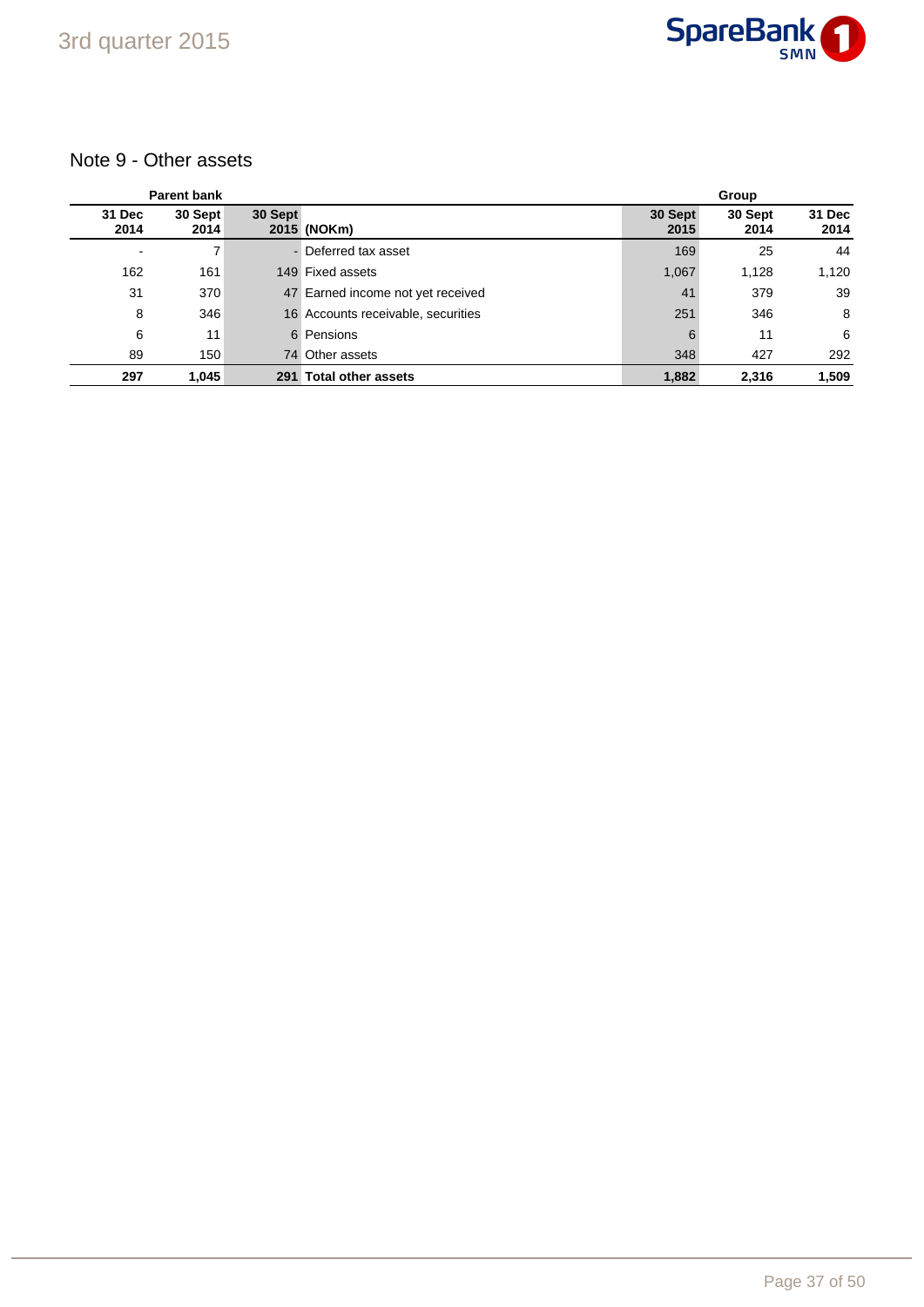|                | <b>Parent bank</b> |              |                                                 |                 | Group           |                       |
|----------------|--------------------|--------------|-------------------------------------------------|-----------------|-----------------|-----------------------|
| 31 Dec<br>2014 | 30 Sept<br>2014    | 30 Sept      | 2015 (NOKm)                                     | 30 Sept<br>2015 | 30 Sept<br>2014 | <b>31 Dec</b><br>2014 |
| 2,354          | 2,361              |              | 2,450 Agriculture, forestry, fisheries, hunting | 2,450           | 2,361           | 2,354                 |
| 402            | 332                |              | 553 Sea farming industries                      | 553             | 332             | 402                   |
| 2,359          | 1,597              |              | 1,870 Manufacturing                             | 1,870           | 1,597           | 2,359                 |
| 2,117          | 1,612              |              | 2,372 Construction, power and water supply      | 2,372           | 1,612           | 2,117                 |
| 4,221          | 3,249              |              | 3,416 Retail trade, hotels and restaurants      | 3,416           | 3,249           | 4,221                 |
| 2,346          | 1,701              |              | 1,928 Maritime sector                           | 1,928           | 1,701           | 2,346                 |
| 4,051          | 4,209              |              | 4,535 Property management                       | 4,347           | 4,085           | 3,919                 |
| 4,540          | 4,565              |              | 5.038 Business services                         | 5,038           | 4,565           | 4,540                 |
| 4,488          | 4,348              |              | 4,657 Transport and other services provision    | 4,218           | 4,078           | 4,131                 |
| 5,254          | 4,989              |              | 6,358 Public administration                     | 6,358           | 4,989           | 5,254                 |
| 2,574          | 3,519              |              | 2,922 Other sectors                             | 2,894           | 3,485           | 2,542                 |
| 34,706         | 32,482             | 36,097 Total |                                                 | 35,442          | 32,055          | 34,184                |
| 26,496         | 26,037             |              | 28,178 Wage earners                             | 28,178          | 26,037          | 26,496                |
| 61,202         | 58,519             |              | 64,276 Total deposits                           | 63,620          | 58,091          | 60,680                |

## Note 10 - Distribution of customer deposits by sector/industry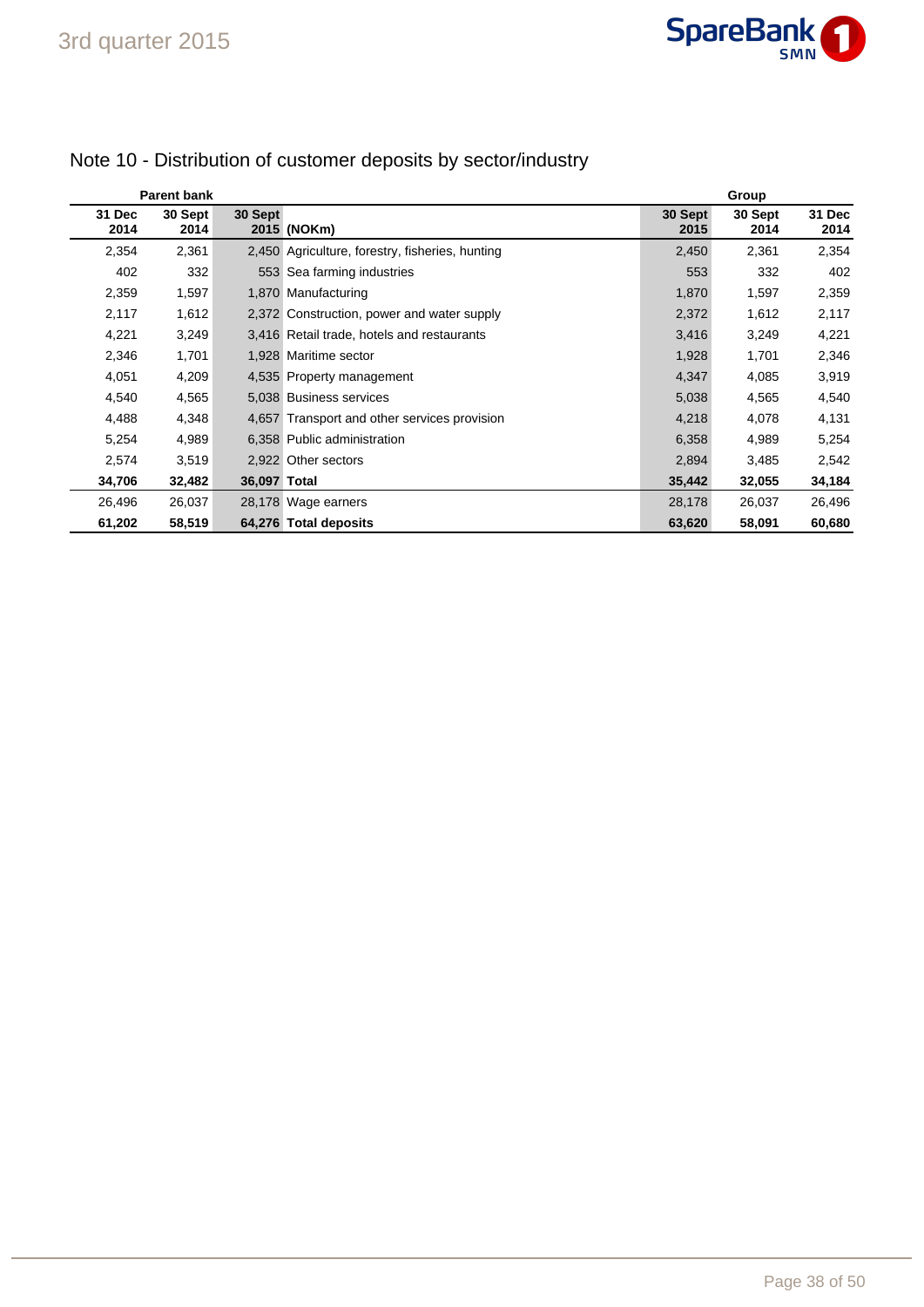

## Note 11 - Debt created by issue of securities

|                | <b>Parent bank</b> |              |                                                |                 | Group           |                |
|----------------|--------------------|--------------|------------------------------------------------|-----------------|-----------------|----------------|
| 31 Dec<br>2014 | 30 Sept<br>2014    | 30 Sept      | 2015 (NOKm)                                    | 30 Sept<br>2015 | 30 Sept<br>2014 | 31 Dec<br>2014 |
| 820            | 300                |              | 300 Short-term debt instruments, nominal value | 300             | 300             | 820            |
| 30,981         | 29.564             |              | 32,180 Bond debt, nominal value                | 32,180          | 29.564          | 30,981         |
| 830            | 627                |              | 788 Value adjustments                          | 788             | 627             | 830            |
| 370            | 230                |              | 289 Accrued interest                           | 289             | 230             | 370            |
| 33,001         | 30.721             | 33,557 Total |                                                | 33.557          | 30.721          | 33,001         |

### **Change in securities debt (NOKm)**

|                                            | 30 Sept<br>2015 |       | <b>Fallen</b><br>due/<br><b>Issued Redeemed</b> | Other<br>changes | 31 Dec<br>2014 |
|--------------------------------------------|-----------------|-------|-------------------------------------------------|------------------|----------------|
| Short-term debt instruments, nominal value | 300             | 3.205 | 3.725                                           | $\blacksquare$   | 820            |
| Bond debt, nominal value                   | 32,180          | 5.314 | 4.781                                           | 666              | 30,981         |
| Value adjustments                          | 788             |       |                                                 | -42              | 830            |
| Accrued interest                           | 289             | -     |                                                 | -80              | 370            |
| <b>Total</b>                               | 33,557          | 8.519 | 8.506                                           | 543              | 33.001         |

#### **Change in subordinated debt and hybrid equity (NOKm)**

|                                                    | 30 Sept<br>2015 | <b>Fallen</b><br>due/<br><b>Issued Redeemed</b> | Other<br>changes | 31 Dec<br>2014 |
|----------------------------------------------------|-----------------|-------------------------------------------------|------------------|----------------|
| Ordinary subordinated loan capital, nominal value  | 1,633           |                                                 | 75               | 1,558          |
| Perpetual subordinated loan capital, nominal value | 300             |                                                 |                  | 300            |
| Hybrid equity, nominal value                       | 1,400           |                                                 | -                | 1,400          |
| Value adjustments                                  | 92              |                                                 | -5               | 98             |
| Accrued interest                                   | 27              |                                                 | 12               | 15             |
| <b>Total</b>                                       | 3,453           |                                                 | 82               | 3,371          |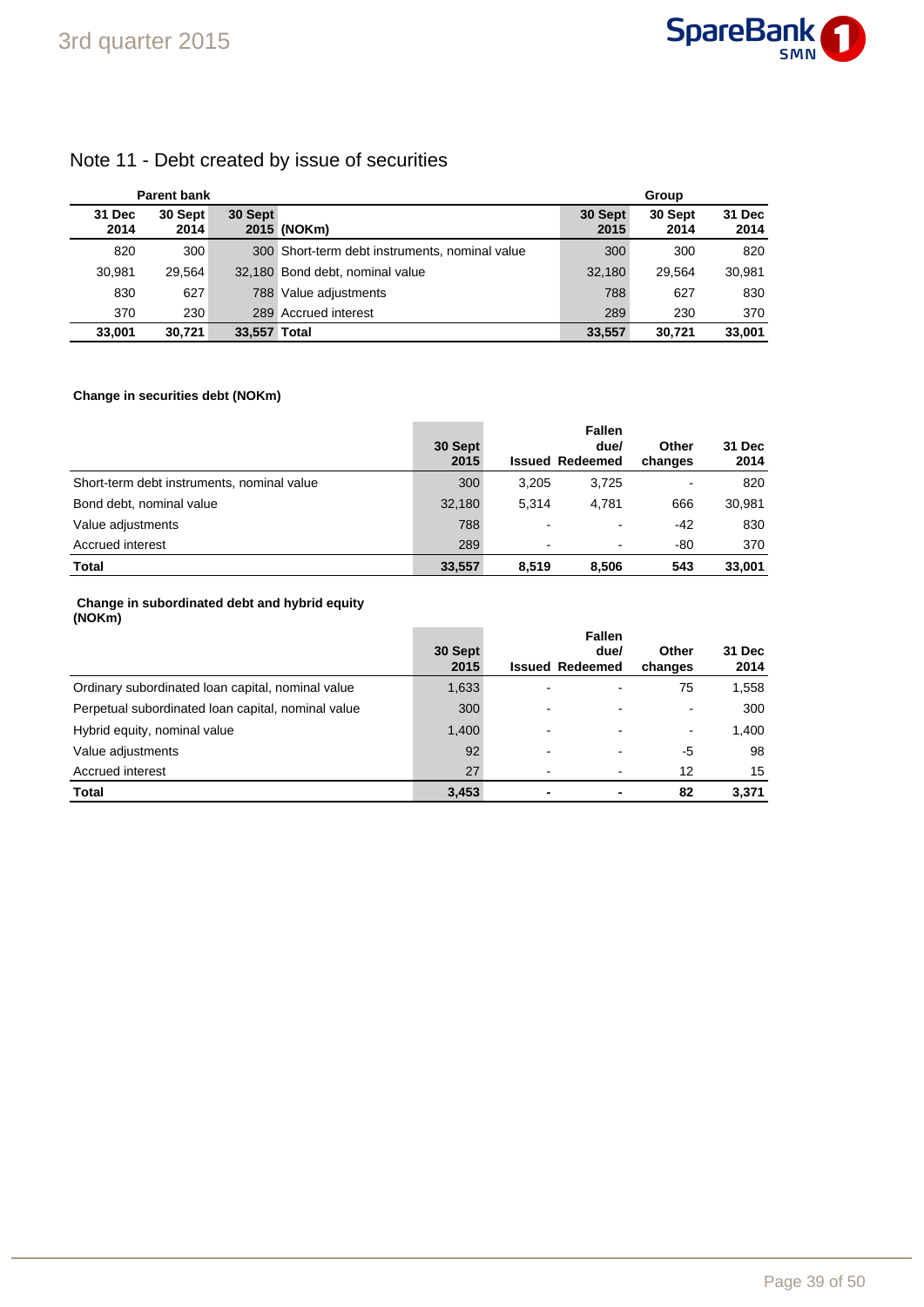

## Note 12 - Other liabilities

| <b>Parent bank</b> |                 |         |                                                      |                 | Group           |                |  |
|--------------------|-----------------|---------|------------------------------------------------------|-----------------|-----------------|----------------|--|
| 31 Dec<br>2014     | 30 Sept<br>2014 | 30 Sept | 2015 (NOKm)                                          | 30 Sept<br>2015 | 30 Sept<br>2014 | 31 Dec<br>2014 |  |
| 32                 |                 |         | 34 Deferred tax                                      | 48              |                 | 45             |  |
| 363                | 342             |         | 192 Payable tax                                      | 241             | 387             | 398            |  |
| 10                 | 8               |         | 10 Capital tax                                       | 10              | 8               | 10             |  |
| 66                 | 88              |         | 51 Accrued expenses and received, non-accrued income | 23              | 235             | 190            |  |
| 79                 | 57              |         | 87 Provision for accrued expenses and commitments    | 87              | 57              | 79             |  |
| 25                 |                 |         | 17 Pension liabilities                               | 32              |                 | 32             |  |
| 74                 | 53              |         | 43 Drawing debt                                      | 43              | 53              | 74             |  |
| 5                  | 8               |         | 3 Creditors                                          | 48              | 42              | 33             |  |
| $\blacksquare$     | 1,490           |         | - Debt from securities                               | 157             | 1,490           |                |  |
| 191                | 287             |         | 255 Other liabilities                                | 654             | 330             | 234            |  |
| 846                | 2,332           |         | 691 Total other liabilites                           | 1,342           | 2,617           | 1,095          |  |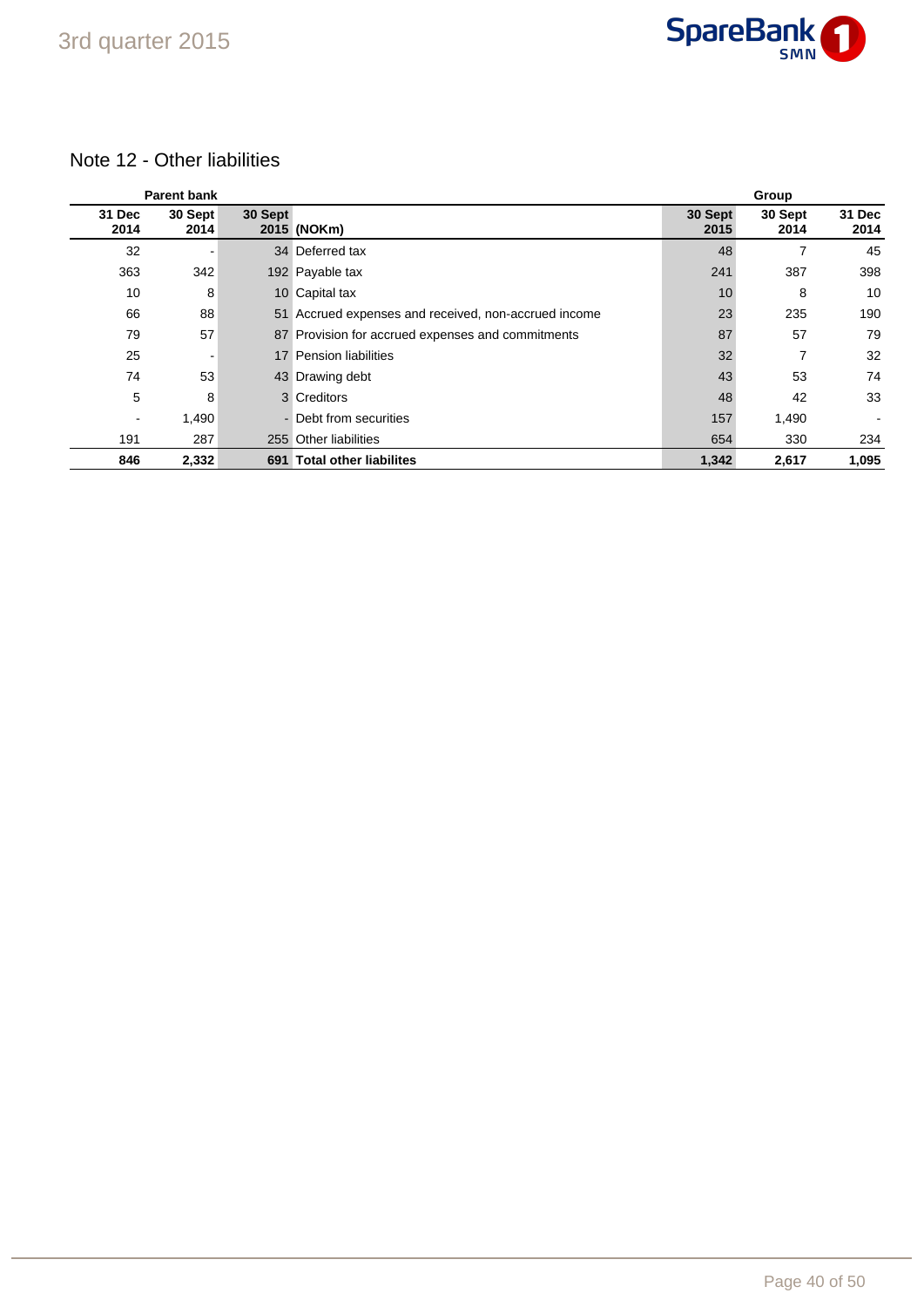

## Note 13 - Capital adequacy

The Ministry of Finance adopted on 22 August 2014 amendments to regulations on capital requirements taking effect on 30 September 2014. The amendments bring Norwegian legislation into line with the EU's new capital requirements framework (CRR/CRD IV). This framework is for the present not incorporated into the EEA agreement, although its most important provisions have been incorporated in the Financial Institutions Act and the Securities Trading Act. The adjusted legislation entered into force on 1 July 2013, and requires a gradual increase in minimum requirements on Common Equity Tier 1 (CET1) capital in the period to 1 July 2016.

As of 30 September 2015 the capital conservation buffer requirement is 2.5 per cent, the systemic risk requirement is 3 per cent and countercyclical buffer is 1 per cent. These requirements are additional to the requirement of 4.5 per cent CET1 capital, so that the overall minimum requirement on CET1 capital is 11 per cent. The countercyclical buffer is announced to increase to 1.5 per cent with effect from 30 June 2016.

SpareBank 1 SMN utilises the Internal Rating Based Approach (IRB) for credit risk. Use of IRB imposes wide-ranging requirements on the bank's organisational set-up, competence, risk models and risk management systems. As from 31 March 2015 the bank has received permission to apply the Advanced IRB Approach to those corporate portfolios that were previously reported under the Basic Indicator Approach.

SpareBank 1 SMN has reviewed the intention for the bond portfolios and on that basis reclassified certain portfolios from trading to banking in the first quarter of 2015. This is reflected in reduced debt risk and increased credit risk under the standardised approach.

In connection with changed requirements on conditions governing hybrid capital, hybrid capital not meeting the new requirements over time will not be eligible as other core capital. The bonds will subject to a stepwise reduction of 30 per cent in 2015 and 10 per cent thereafter. As at 30 September 2015 SpareBank 1 SMN held hybrid capital worth NOK 450m that will be subject to stepwise reduction. Finanstilsynet may require the hybrid capital to be written down in proportion to equity capital if the bank's CET1 capital ratio falls below 5.125 per cent.

The parent bank calculates capital charges against operational risk using the standardised approach. In the case of subsidiaries, the basic indicator approach is applied.

|                | <b>Parent Bank</b> |         |                                                                  |                 | Group           |                |
|----------------|--------------------|---------|------------------------------------------------------------------|-----------------|-----------------|----------------|
| 31 Dec<br>2014 | 30 Sept<br>2014    | 30 Sept | 2015 (NOKm)                                                      | 30 Sept<br>2015 | 30 Sept<br>2014 | 31 Dec<br>2014 |
| 2,597          | 2,597              |         | 2,597 Equity capital certificates                                | 2,597           | 2,597           | 2,597          |
| -0             | -0                 |         | -0 - Own holding of ECCs                                         | $-0$            | $-0$            | $-0$           |
| 895            | 895                |         | 895 Premium fund                                                 | 895             | 895             | 895            |
| 3,122          | 2,496              |         | 3,122 Dividend equalisation fund                                 | 3,122           | 2,496           | 3,122          |
| 3,619          | 3,276              |         | 3,619 Savings bank's reserve                                     | 3,619           | 3,276           | 3,619          |
| 292            |                    |         | - Recommended dividends                                          |                 |                 | 292            |
| 160            |                    |         | - Provision for gifts                                            |                 |                 | 160            |
| 139            | 195                |         | 139 Unrealised gains reserve                                     | 148             | 206             | 148            |
|                | $-65$              |         | - Other equity                                                   | 1,660           | 1,282           | 1,620          |
|                |                    |         | - Minority interests                                             | 295             | 69              | 72             |
|                | 1,194              |         | 1,294 Net profit                                                 | 1,119           | 1,407           |                |
| 10,824         | 10,588             |         | 11,666 Total book equity                                         | 13,455          | 12,228          | 12,524         |
| $-447$         | $-447$             |         | -447 Deferred taxes, goodwill and other intangible assets        | $-679$          | $-565$          | $-566$         |
|                |                    |         | - Part of reserve for unrealised gains, associated companies     | 179             | 131             | 120            |
| $-452$         |                    |         | Deduction for allocated dividends and gifts                      |                 |                 | $-452$         |
|                |                    |         | - Minority interests recognised in other equity capital          | $-295$          | $-69$           | $-72$          |
|                |                    |         | Minority interests eligible for inclusion in CET1 capital        | 49              | 34              | 35             |
| $-4$           | $-28$              |         | -4 Surplus financing of pension obligations                      |                 | $-21$           |                |
| $\blacksquare$ | $-1,194$           |         | -1,294 Net profit                                                | $-1,119$        | $-1,407$        |                |
|                |                    |         | Year-to-date profit included in core capital (73 per cent pre    |                 |                 |                |
|                | 872                |         | 992 tax of group profit)                                         | 817             | 1,027           |                |
| $-31$          | $-27$              |         | -32 Value adjustments due to requirements for prudent valuation  | $-49$           | $-36$           | $-45$          |
| $-325$         | $-300$             |         | -199 Positive value of adjusted expected loss under IRB Approach | $-277$          | $-367$          | $-419$         |
|                |                    |         | Direct, indirect and synthetic investments in financial sector   |                 |                 |                |
|                |                    |         | - companies                                                      | $-428$          | $-349$          | $-451$         |
| 9,565          | 9,465              |         | 10,682 Total common equity Tier one                              | 11,652          | 10,605          | 10,674         |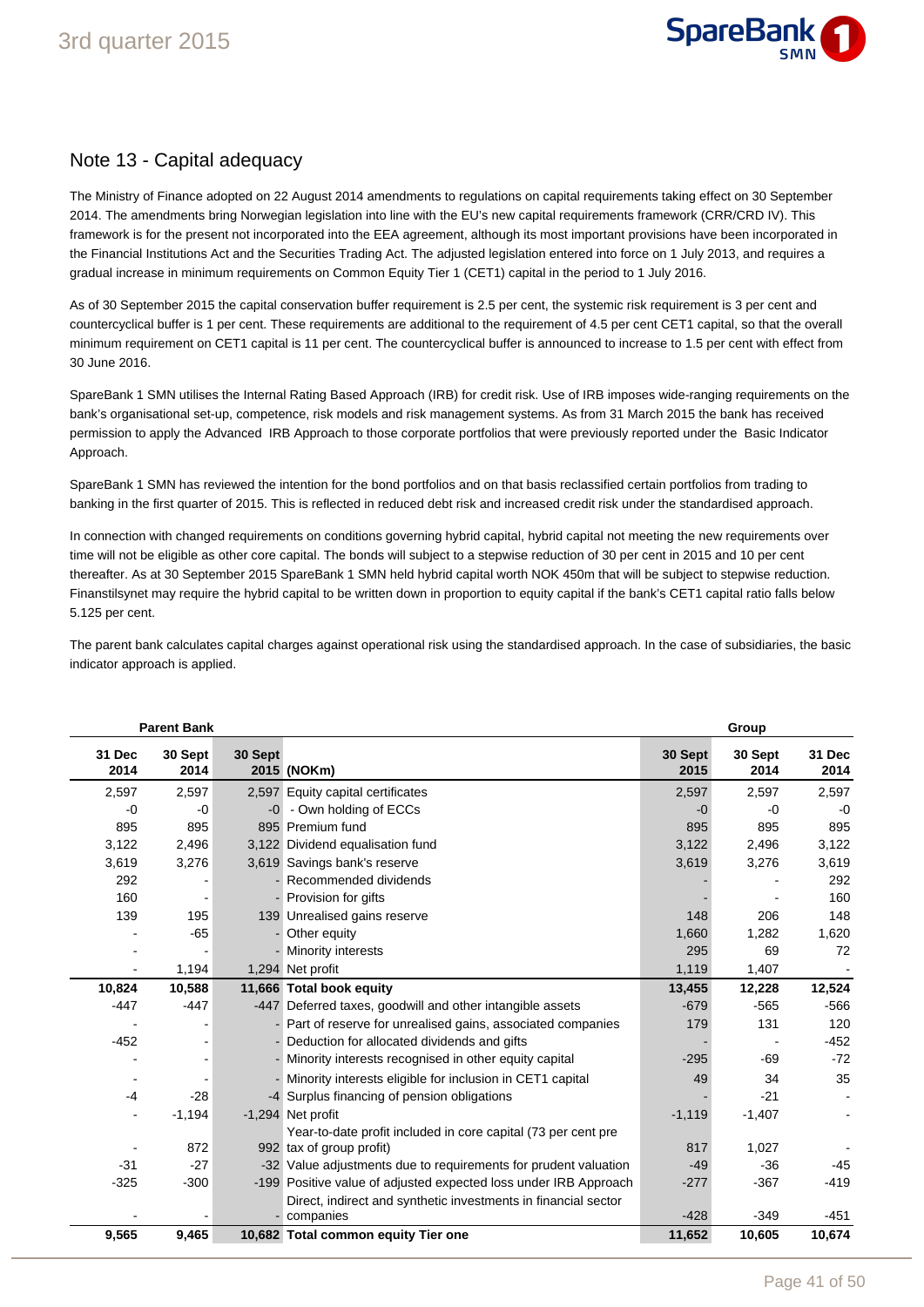

| 1,449  | 1,440  | 950 Hybrid capital, core capital                               | 1,311  | 1,707  | 1,716       |
|--------|--------|----------------------------------------------------------------|--------|--------|-------------|
|        |        | 496 Hybrid capital covered by transitional provisions          | 496    |        |             |
|        |        | Direct, indirect and synthetic investments in financial sector |        |        |             |
|        |        | - companies                                                    | $-9$   | -9     | -9          |
| 11,014 | 10,905 | 12,128 Total core capital                                      | 13,451 | 12,302 | 12,382      |
|        |        | Supplementary capital in excess of core capital                |        |        |             |
| 1,906  | 1,875  | 1,000 Subordinated capital                                     | 1,692  | 2,566  | 2,598       |
|        |        | 786 Subordinated capital covered by transitional provisions    | 786    |        |             |
|        |        | Direct, indirect and synthetic investments in financial sector |        |        |             |
| -43    | -43    | -43 companies                                                  | -43    | -43    | -43         |
| 1,864  | 1,833  | 1,743 Total supplementary capital                              | 2,435  | 2,523  | 2,555       |
| 12,878 | 12,738 | 13,871 Net subordinated capital                                | 15,886 | 14,826 | 14,937      |
|        |        |                                                                |        |        |             |
|        |        | Minimum requirements subordinated capital                      |        |        |             |
| 1,632  | 1,482  | 1,062 Involvement with spesialised enterprises                 | 1,262  | 1,732  | 1,887       |
| 1,331  | 1,328  | 981 Other corporations exposure                                | 1,058  | 1,375  | 1,371       |
| 829    | 790    | 1,136 Mass market exposure, property                           | 1,551  | 1,233  | 1,280       |
| 149    | 138    | 174 Mass market exposure, SMEs                                 | 186    | 147    | 159         |
| 49     | 40     | 15 Other retail exposure                                       | 15     | 42     | 51          |
| 1,111  | 1,105  | 1,155 Equity investments                                       | 0      | 0      | 0           |
| 5,102  | 4,884  | 4,524 Total credit risk IRB                                    | 4,073  | 4,529  | 4,748       |
| 397    | 440    | 93 Debt risk                                                   | 94     | 440    | 397         |
|        |        | Equity risk                                                    | 10     | 2      | 1           |
|        |        | - Currency risk                                                | 0      |        | $\mathbf 0$ |
| 292    | 292    | 316 Operational risk                                           | 457    | 416    | 416         |
| 849    | 778    | 911 Exposures calculated using the standardised approach       | 1,827  | 1,860  | 1,971       |
| 42     | 31     | 55 Credit value adjustment risk (CVA)                          | 92     | 116    | 92          |
|        |        | - Transitional arrangements                                    | 533    |        |             |
| 6,682  | 6,425  | 5,899 Minimum requirements subordinated capital                | 7,087  | 7,364  | 7,625       |
| 83,523 | 80,315 | 73,732 Risk weighted assets (RWA)                              | 88,586 | 92,045 | 95,317      |
| 3,759  | 3,614  | 3,318 Minimum requirement on CET1 capital, 4.5 per cent        | 3,986  | 4,142  | 4,289       |
|        |        | <b>Capital Buffers</b>                                         |        |        |             |
| 2,088  | 2,008  | 1,843 Capital conservation buffer, 2.5 per cent                | 2,215  | 2,301  | 2,383       |
| 2,506  | 2,409  | 2,212 Systemic rick buffer, 3.0 per cent                       | 2,658  | 2,761  | 2,860       |
|        |        | 737 Countercyclical buffer, 1.0 per cent                       | 886    |        |             |
| 4,594  | 4,417  | 4,793 Total buffer requirements on CET1 capital                | 5,758  | 5,062  | 5,242       |
| 1,212  | 1,434  | 2,571 Available CET1 capital after buffer requirements         | 1,908  | 1,400  | 1,143       |
|        |        | Capital adequacy                                               |        |        |             |
| 11.5 % | 11.8%  | 14.5 % Common equity Tier one ratio                            | 13.2 % | 11.5 % | 11.2%       |
| 13.2 % | 13.6%  | 16.4 % Core capital ratio                                      | 15.2 % | 13.4 % | 13.0%       |
| 15.4 % | 15.9%  | 18.8 % Capital adequacy ratio                                  | 17.9%  | 16.1%  | 15.7%       |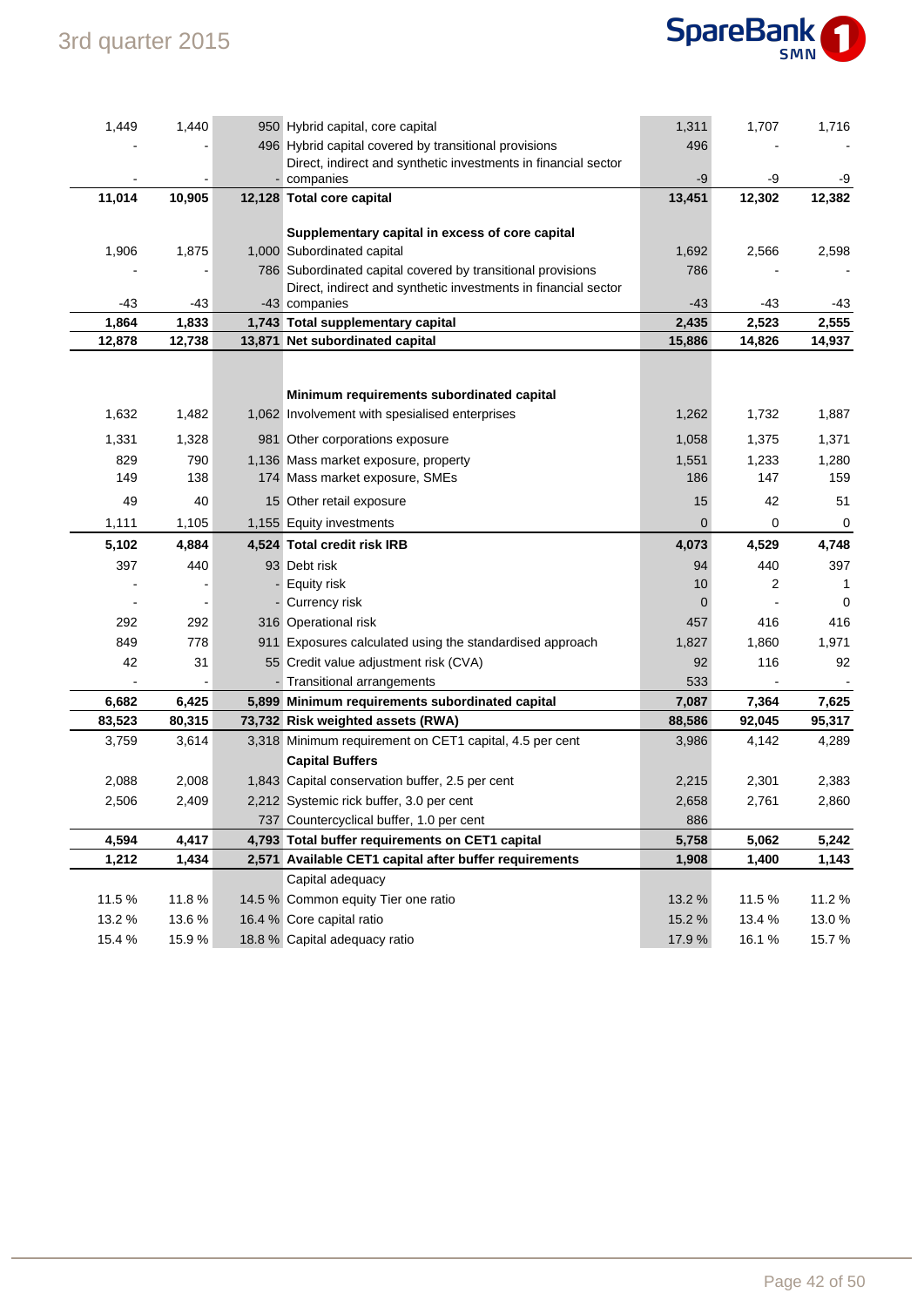

## Note 14 - Financial instruments and offsetting

The Bank has no financial instruments booked on a net basis in the financial statements.

SpareBank 1 SMN has two sets of agreements which regulate counterparty risk and netting of derivatives. For retail and corporate customers, use is made of framework agreements requiring provision of collateral. For customers engaged in trading activity, only cash deposits are accepted as collateral. The agreements are unilateral, i.e. it is only the customers that provide collateral. Regarding financial institutions, the Bank enters into standardised and mainly bilateral ISDA agreements. Additionally the Bank has entered into supplementary agreements on provision of collateral (CSA) with the most central counterparties. As of the third quarter 2015 the Bank has 26 active CSA agreements. The Bank only enters into agreements with cash as collateral. The Bank has delegated responsibility for handling these agreements to SEB Prime Collateral Services which handles margin requirements on behalf of the Bank.

| Period       | <b>Type of financial</b><br>instrument | Amounts which can only be netted upon bankruptcy or default<br>(NOKm) |
|--------------|----------------------------------------|-----------------------------------------------------------------------|
| 30 Sept 2015 | <b>Derivatives</b>                     | 2,201                                                                 |
| 30 Sept 2014 | Derivatives                            | 890                                                                   |
| 31 Dec 2014  | Derivatives                            | 1.980                                                                 |
|              | Parent Bank and Group are identical.   |                                                                       |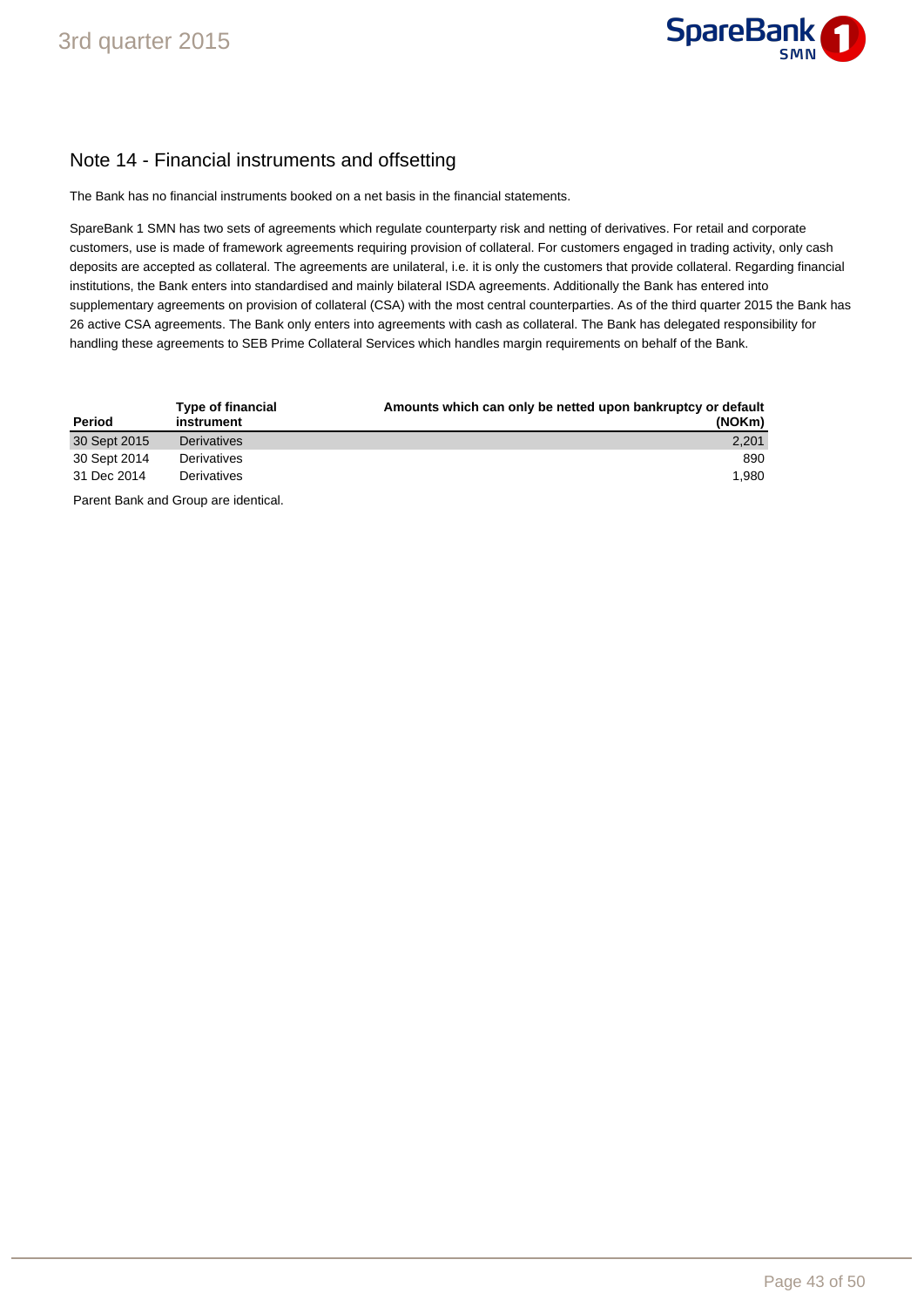

## Note 15 - Measurement of fair value of financial instruments

Financial instruments at fair value are classified at various levels.

#### **Level 1: Valuation based on quoted prices in an active market**

Fair value of financial instruments that are traded in the active markets is based on market price on the balance sheet date. A market is considered active if market prices are easily and regularly available from a stock exchange, dealer, broker, industry group, price-setting service or regulatory authority, and these prices represent actual and regularly occurring market transactions at an arm's length. This category also includes quoted shares and Treasury bills.

#### **Level 2: Valuation based on observable market data**

Level 2 consists of instruments that are valued by the use of information that does not consist in quoted prices, but where the prices are directly or indirectly observable for the assets or liabilities concerned, and which also include quoted prices in non-active markets.

#### **Level 3: Valuation based on other than observable data**

If valuation data are not available for level 1 and 2, valuation methods are applied that are based on non-observable information.

#### **The following table presents the Group's assets and liabilities measured at fair value at 30 September 2015:**

| Assets (NOKm)                                      | Level 1 | Level 2 | Level 3 | Total        |
|----------------------------------------------------|---------|---------|---------|--------------|
| Financial assets at fair value through profit/loss |         |         |         |              |
| Derivatives                                        | 64      | 7,448   |         | 7,513        |
| Bonds and money market certificates                | 1,697   | 12,732  |         | 14,430       |
| Equity instruments                                 | 613     |         | 572     | 1,184        |
| <b>Fixed interest loans</b>                        |         | 43      | 4,706   | 4,749        |
| Financial assets avaliable for sale                |         |         |         |              |
| Equity instruments                                 |         | ۰       | 36      | 36           |
| <b>Total assets</b>                                | 2,374   | 20,223  | 5,314   | 27,912       |
|                                                    |         |         |         |              |
| Liabilities                                        | Level 1 | Level 2 | Level 3 | <b>Total</b> |
| Financial liabilities through profit/loss          |         |         |         |              |
| Derivatives                                        | 64      | 5,421   |         | 5,486        |
| <b>Total liabilities</b>                           | 64      | 5,421   |         | 5,486        |

#### **The following table presents the Group's assets and liabilities measured at fair value at 30 September 2014:**

| Assets (NOKm)                                      | Level 1 | Level 2 | Level 3                  | Total  |
|----------------------------------------------------|---------|---------|--------------------------|--------|
| Financial assets at fair value through profit/loss |         |         |                          |        |
| Derivatives                                        | 269     | 4,783   | $\overline{\phantom{a}}$ | 5,052  |
| Bonds and money market certificates                | 4,111   | 11,194  | $\overline{\phantom{a}}$ | 15,305 |
| Equity instruments                                 | 46      |         | 615                      | 661    |
| <b>Fixed interest loans</b>                        |         | 43      | 2,631                    | 2,673  |
| Financial assets avaliable for sale                |         |         |                          |        |
| Equity instruments                                 |         |         | 33                       | 33     |
| <b>Total assets</b>                                | 4,426   | 16,020  | 3,279                    | 23,724 |
| <b>Liabilities</b>                                 | Level 1 | Level 2 | Level 3                  | Total  |
| Financial liabilities through profit/loss          |         |         |                          |        |
| Derivatives                                        | 265     | 4,119   | $\overline{\phantom{a}}$ | 4,384  |
| <b>Total liabilities</b>                           | 265     | 4,119   | -                        | 4,384  |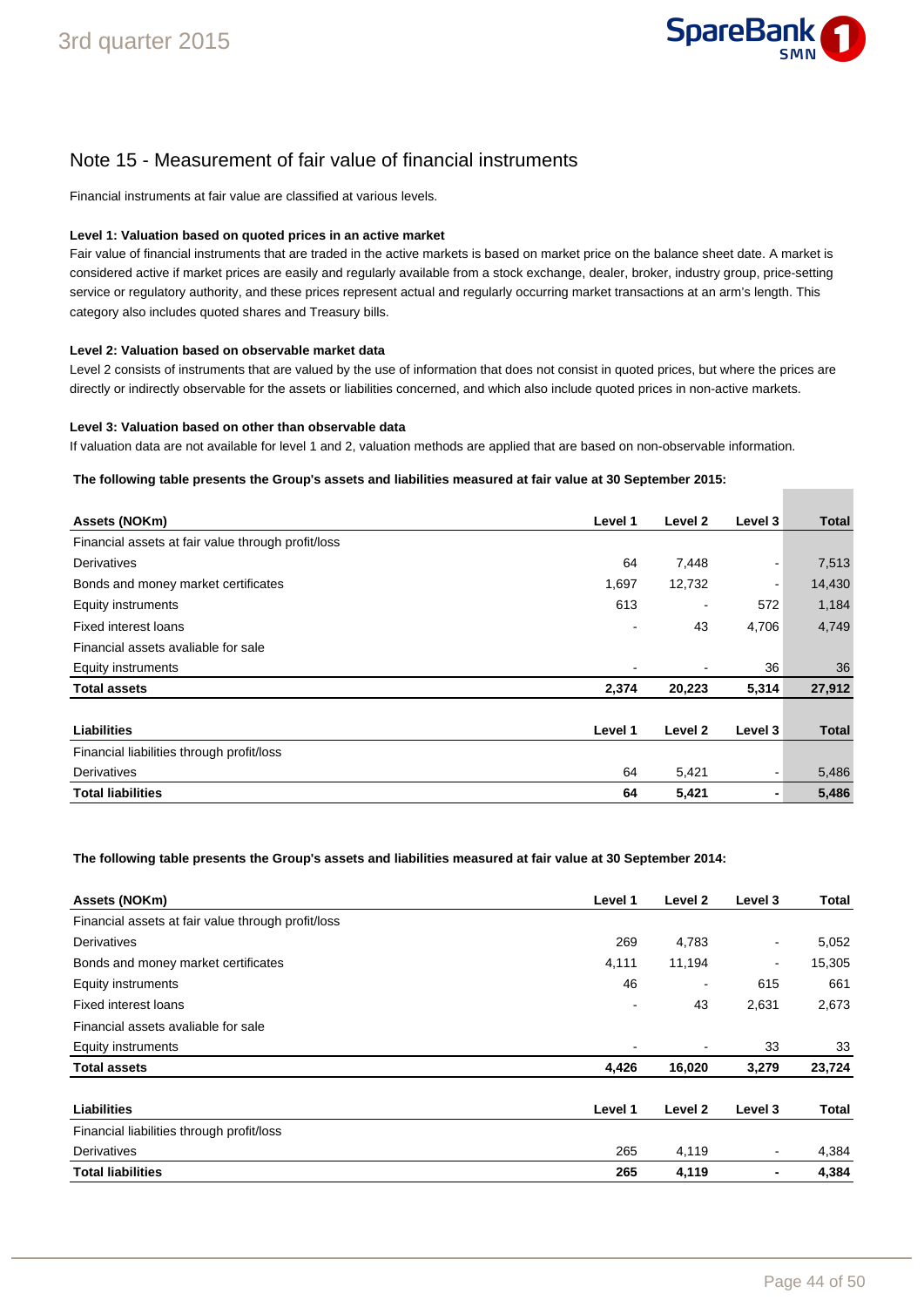

### **The following table presents the Group's assets and liabilities measured at fair value at 31 December 2014:**

| Assets (NOKm)                                      | Level 1 | Level 2 | Level 3                  | Total        |
|----------------------------------------------------|---------|---------|--------------------------|--------------|
| Financial assets at fair value through profit/loss |         |         |                          |              |
| Derivatives                                        | 326     | 7,551   | $\overline{\phantom{a}}$ | 7,877        |
| Bonds and money market certificates                | 3,859   | 10,318  | ٠                        | 14,177       |
| <b>Equity instruments</b>                          | 48      |         | 625                      | 673          |
| <b>Fixed interest loans</b>                        |         | 43      | 3,277                    | 3,320        |
| Financial assets avaliable for sale                |         |         |                          |              |
| Equity instruments                                 |         |         | 35                       | 35           |
| <b>Total assets</b>                                | 4,233   | 17,911  | 3,937                    | 26,082       |
| <b>Liabilities</b>                                 | Level 1 | Level 2 | Level 3                  | <b>Total</b> |
| Financial liabilities through profit/loss          |         |         |                          |              |
| Derivatives                                        | 324     | 5,928   | $\blacksquare$           | 6,252        |
| <b>Total liabilities</b>                           | 324     | 5,928   | -                        | 6,252        |

**The following table presents the changes in the instruments classified in level 3 as at 30 September 2015:** 

| (NOKm)                                                                 | interest<br>loans | Equity<br>through<br>profit/loss | Equity<br>Fixed instruments instruments<br>available<br>for sale | Total  |
|------------------------------------------------------------------------|-------------------|----------------------------------|------------------------------------------------------------------|--------|
| Opening balance 1 January                                              | 3.277             | 625                              | 35                                                               | 3,937  |
| Investment in periode                                                  | 2,044             | 9                                | 3                                                                | 2,056  |
| Disposals in the periode                                               | $-599$            | -61                              | $-2$                                                             | $-662$ |
| Gain or loss on financial instruments                                  | 48                | $-2$                             | -                                                                | 47     |
| Change in discount factor in fair value model for fixed interest loans | $-64$             | $\,$                             | -                                                                | $-64$  |
| Closing balance 30 September 15                                        | 4,706             | 572                              | 36                                                               | 5,314  |

## **The following table presents the changes in the instruments classified in level 3 as at 30 September 2014:**

| (NOKm)                                | interest<br>loans | Equity<br>through<br>profit/loss | Equity<br>Fixed instruments instruments<br>available<br>for sale | Total  |
|---------------------------------------|-------------------|----------------------------------|------------------------------------------------------------------|--------|
| Opening balance 1 January             | 2,656             | 909                              | 40                                                               | 3,605  |
| Investment in periode                 | 241               | 28                               | $\overline{\phantom{a}}$                                         | 269    |
| Disposals in the periode              | $-263$            | $-329$                           | $-4$                                                             | $-596$ |
| Gain or loss on financial instruments | $-4$              | 8                                | $-3$                                                             | 1      |
| Closing balance 30 September 14       | 2,631             | 615                              | 33                                                               | 3,279  |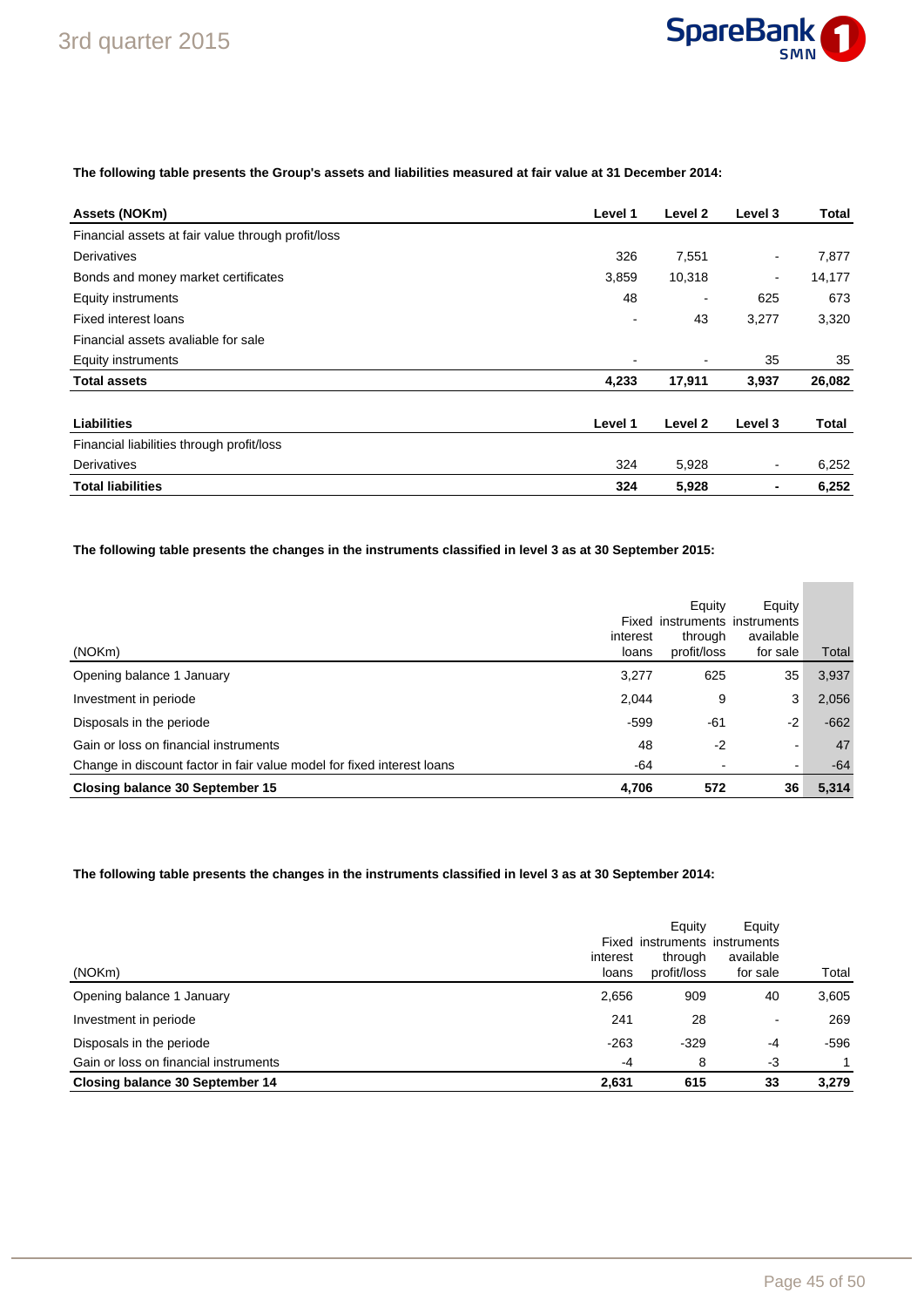

### **The following table presents the changes in the instruments classified in level 3 as at 31 December 2014:**

| (NOKm)                                | interest<br>loans | Equity<br>through<br>profit/loss | Equity<br>Fixed instruments instruments<br>available<br>for sale | Total |
|---------------------------------------|-------------------|----------------------------------|------------------------------------------------------------------|-------|
| Opening balance 1 January             | 2,656             | 909                              | 40                                                               | 3,605 |
| Investment in periode                 | 946               | 38                               | 3                                                                | 987   |
| Disposals in the periode              | $-389$            | $-341$                           | -4                                                               | -733  |
| Gain or loss on financial instruments | 64                | 19                               | -4                                                               | 79    |
| Closing balance 31 December 14        | 3.277             | 625                              | 35                                                               | 3.937 |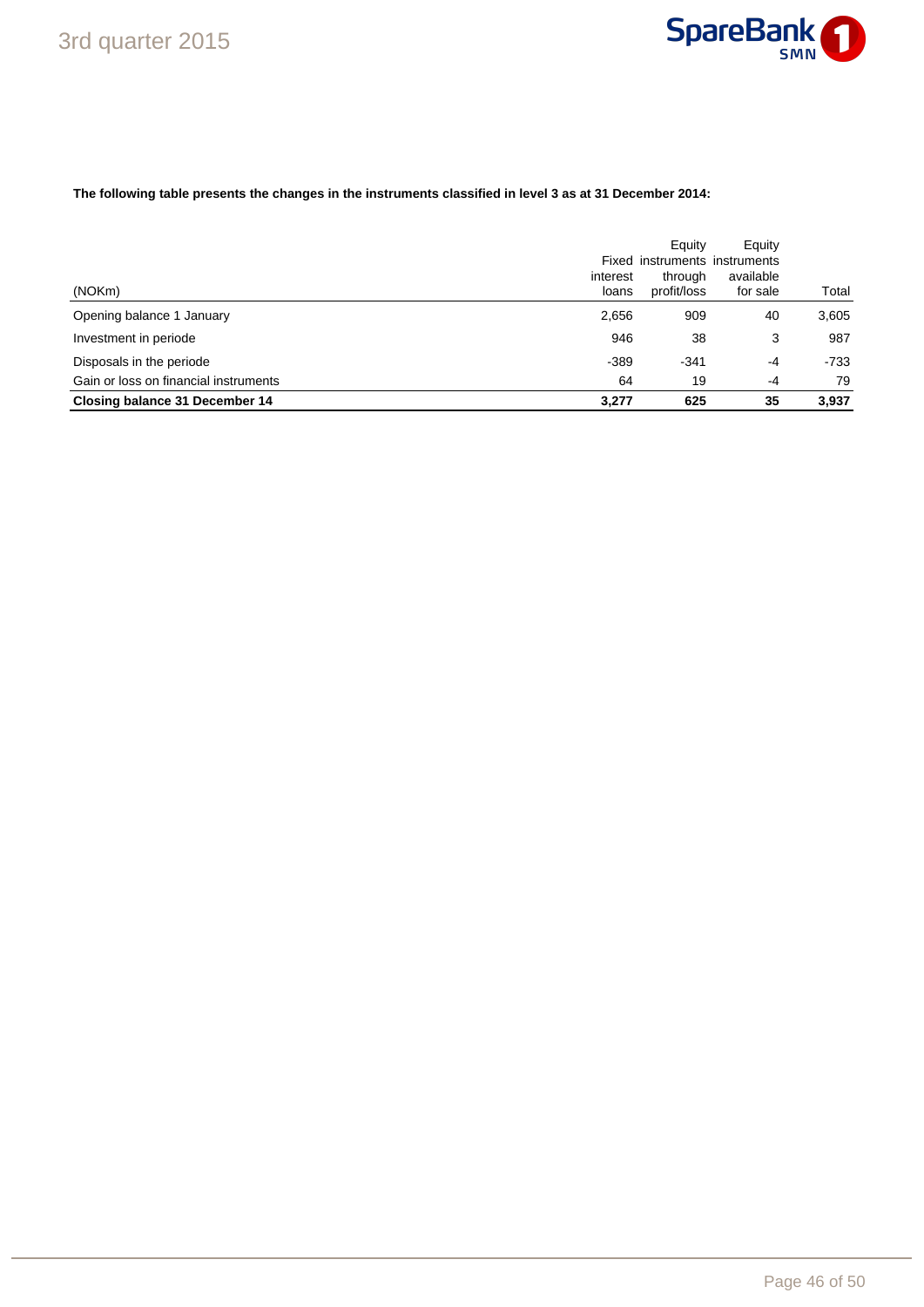

## Note 16 - Subsequent events

### **Acquisition of mCASH**

The SpareBank 1 Alliance entered on 12 October 2015 an agreement to purchase the Norwegian arm of mCASH . This includes the technological platform, customer base and user site agreements. No employees of mCASH are encompassed by the agreement.

mCASH has close to 100,000 users and more than 600 shops. The service covers friend-to-friend payments, payments in shops, payments at jumble sales etc, and online purchases by mobile phone.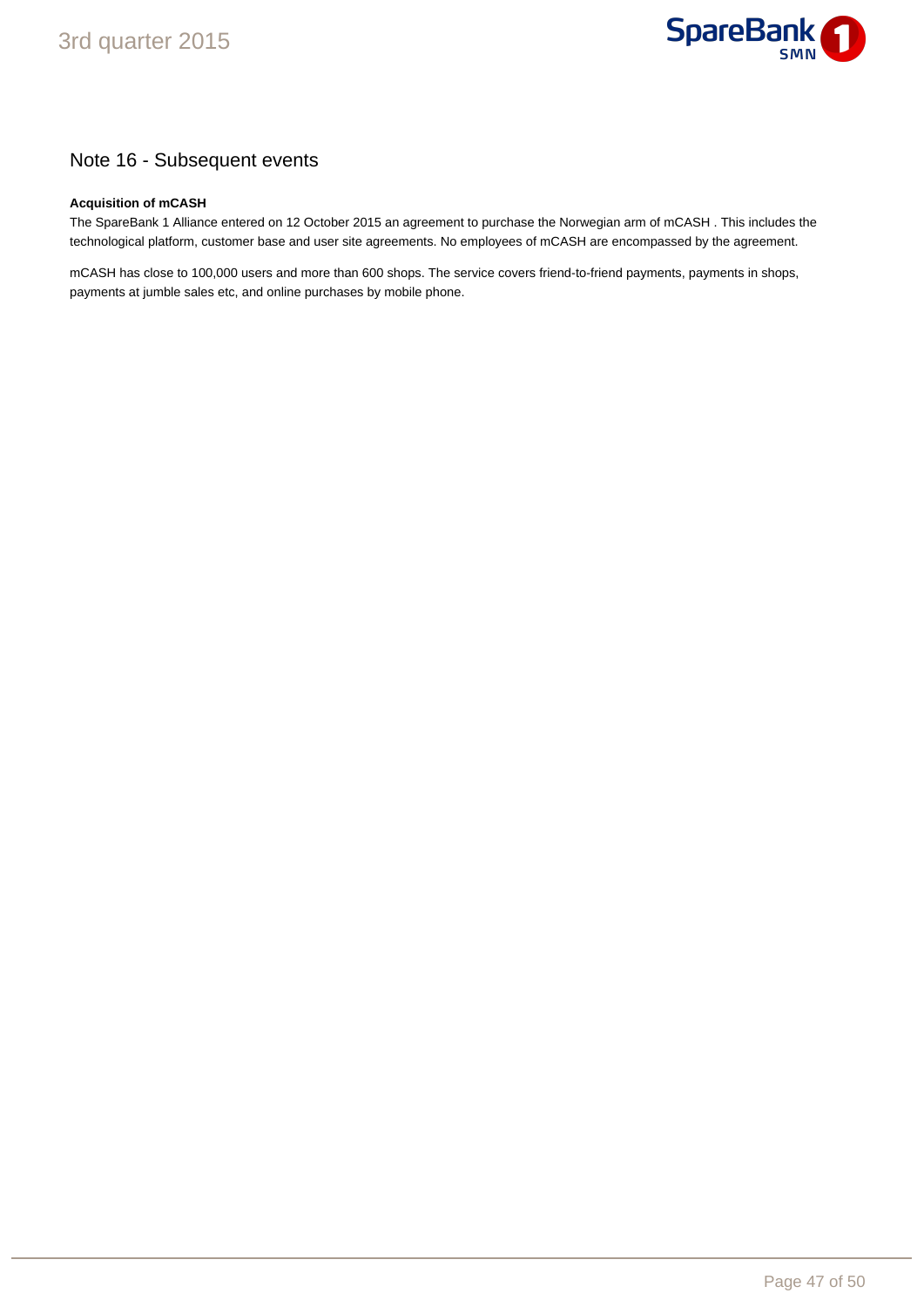# Equity capital certificates

## **Stock price compared with OSEBX and OSEEX**

1 Oct 2013 to 30 Sep 2015



OSEBX = Oslo Stock Exchange Benchmark Index (rebased) OSEEX = Oslo Stock Exchange ECC Index (rebased)

## **Trading statistics**

### 1 October 2013 to 30 September 2015



Total number of ECs traded (1000)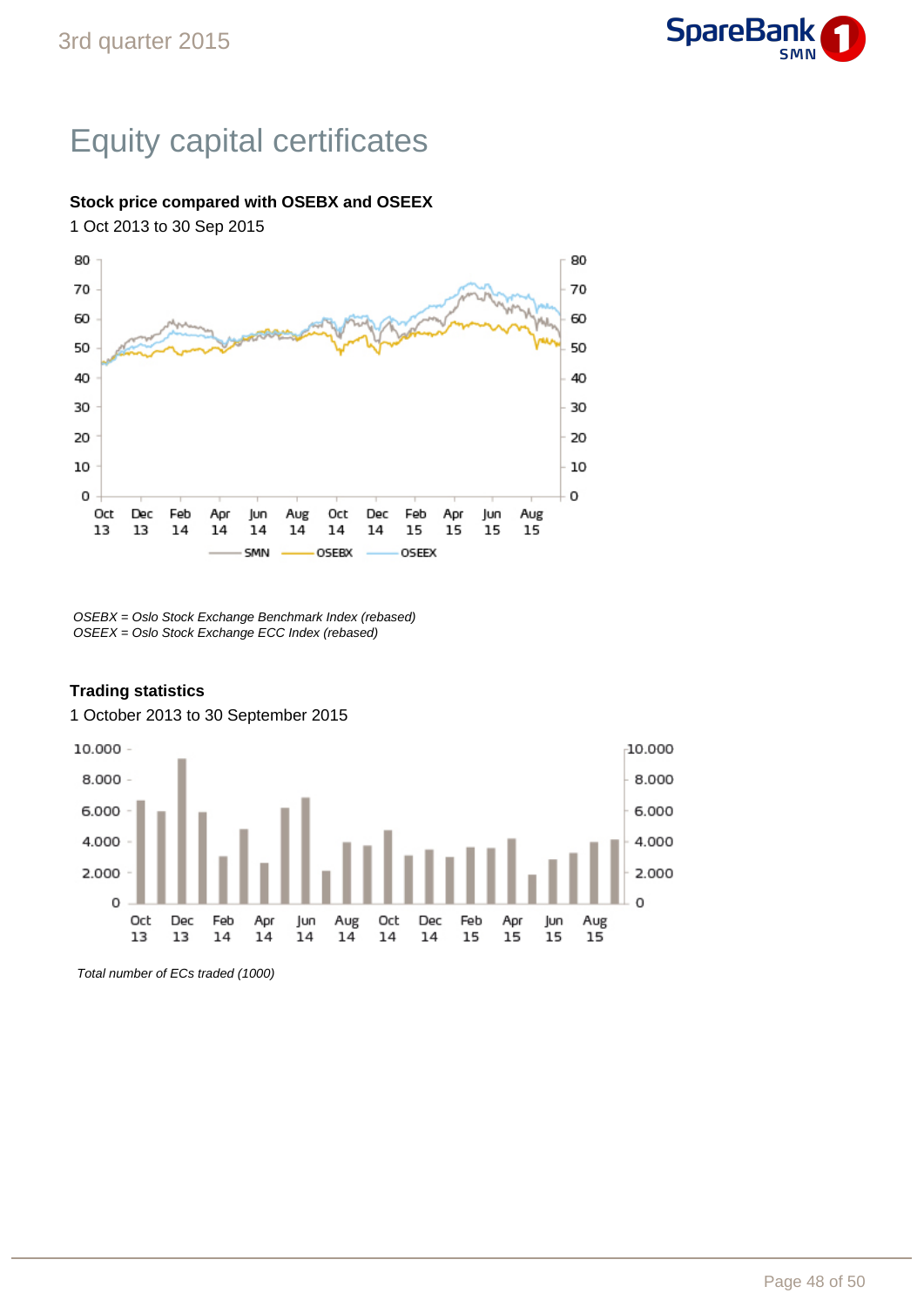

| 20 largest ECC holders                    | <b>Number</b> | <b>Share</b> |
|-------------------------------------------|---------------|--------------|
| Verdipapirfondet DNB Norge (IV)           | 4,785,751     | 3.69%        |
| VPF Nordea Norge Verdi                    | 4,123,757     | 3.18%        |
| Sparebankstiftelsen SMN                   | 3,965,391     | 3.05 %       |
| VPF Odin Norge                            | 3,718,725     | 2.86 %       |
| State Street Bank and Trust CO (nominee)  | 3,576,792     | 2.75 %       |
| VPF Pareto Aksje Norge                    | 3,383,638     | 2.61 %       |
| <b>VPF Odin Norden</b>                    | 3,363,290     | 2.59%        |
| Vind LV AS                                | 2,736,435     | 2.11 %       |
| Wimoh Invest AS                           | 2,359,388     | 1.82 %       |
| VPF Danske Invest Norske Aksjer Inst. II  | 2,245,967     | 1.73 %       |
| The Bank of New York Mellon (nominee)     | 2,040,776     | 1.57 %       |
| MP Pensjon PK                             | 1,992,160     | 1.53 %       |
| Pareto AS                                 | 1,821,202     | 1.40 %       |
| JP Morgan Chase Bank (Nominee)            | 1,761,137     | 1.36 %       |
| <b>Forsvarets Personellservice</b>        | 1,539,046     | 1.19 %       |
| <b>VPF Nordea Kapital</b>                 | 1,383,148     | 1.07 %       |
| Verdipapirfondet DNB Norge Selektiv (III) | 1,283,225     | 0.99%        |
| State Street Bank and Trust CO (nominee)  | 1,256,502     | 0.97%        |
| <b>DNB Livsforsikring AS</b>              | 1,215,751     | 0.94%        |
| VPF Danske Invest Norske Aksjer Inst. I   | 1,207,123     | 0.93%        |
| The 20 largest ECC holders in total       | 49,759,204    | 38.32 %      |
| <b>Others</b>                             | 80,077,239    | 61.68%       |
| <b>Total issued ECCs</b>                  | 129,836,443   | 100.00%      |

## **Dividend policy**

SpareBank 1 SMN aims to manage the Group's resources in such a way as to provide equity certificate holders with a good, stable and competitive return in the form of dividend and a rising value of the bank's equity certificate.

The net profit for the year will be distributed between the owner capital (the equity certificate holders) and the ownerless capital in accordance with their respective shares of the bank's total equity capital.

SpareBank 1 SMN's intention is that up to one half of the owner capital's share of the net profit for the year should be disbursed in dividends and, similarly, that up to one half of the owner capital's share of the net profit for the year should be disbursed as gifts or transferred to a foundation. This is on the assumption that capital adequacy is at a satisfactory level. When determining dividend payout, account will be taken of the profit trend expected in a normalised market situation, external framework conditions and the need for tier 1 capital.